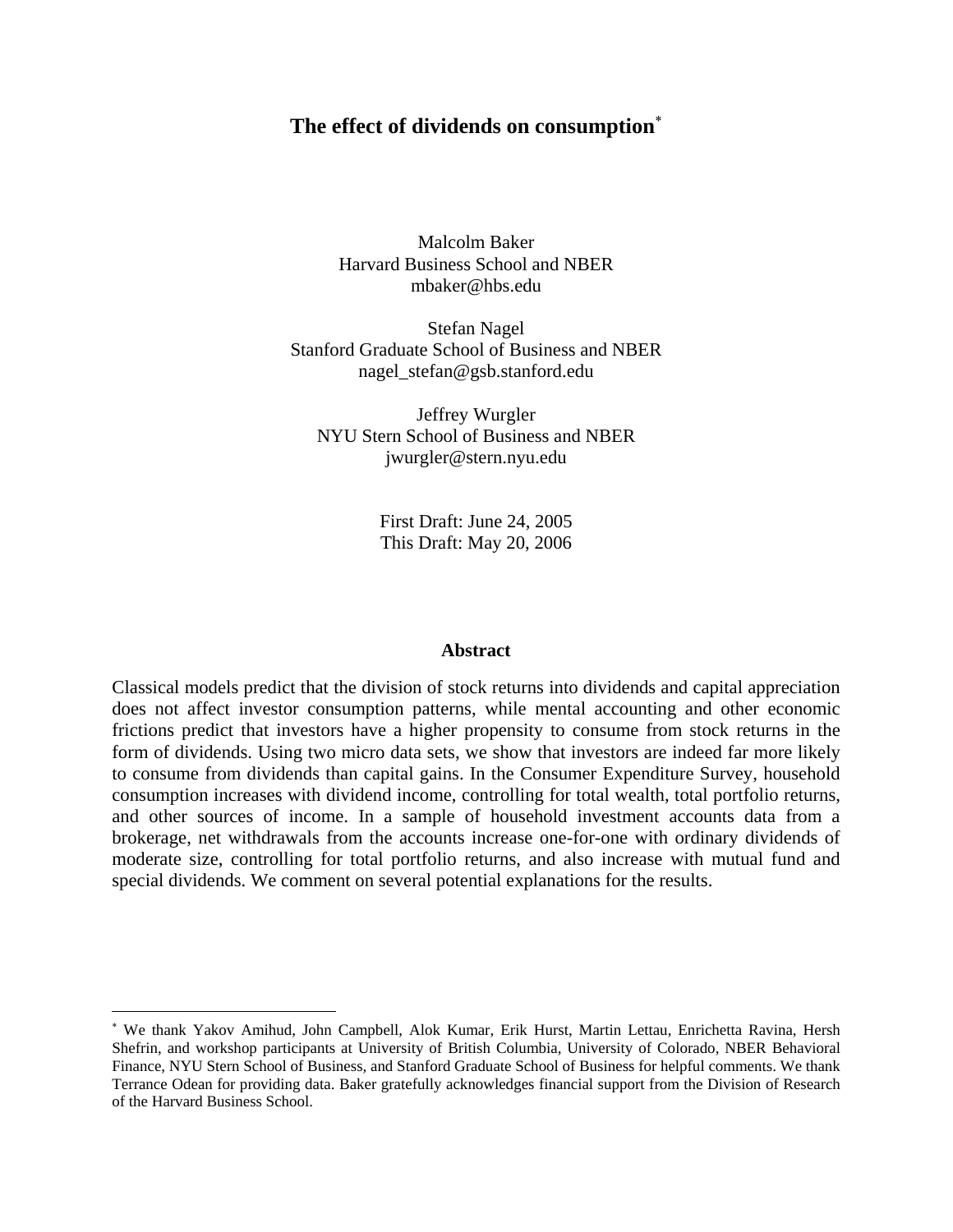### **I. Introduction**

Microsoft's \$32 billion cash dividend of December 2004 was the largest corporate payout ever. Classical models of finance and consumption-savings decisions predict that this dividend will have little effect on the consumption of Microsoft investors. Under the assumptions of Miller and Modigliani (1961), for example, investors can always reinvest unwanted dividends, or sell shares to create homemade dividends, and thereby insulate their preferred consumption stream from corporate dividend policies. Thus, in traditional models, the division of stock returns into dividends and capital gains is a financial decision of the firm that has no "real" consequence for investor consumption patterns.

Yet there are a number of reasons to think that dividend policy, and dividends more generally, may indeed affect consumption. Most obviously, the popular advice to "consume income, not principal" suggests a potentially widespread mental accounting practice—discussed in detail in Thaler and Shefrin (1981), Shefrin and Statman (1984), and Shefrin and Thaler (1988)—in which investors do not view dividends and capital gains as fungible, as in the homemade dividends story and traditional theories of consumption, but rather place them into different mental accounts from which they have different propensities to consume. Less exotic but equally realistic frictions, such as transactions costs (of making homemade dividends) and taxes, can also lead an investor to favor consuming dividends before capital appreciation.

Although the dividends-consumption link is a potentially fundamental link between corporate finance and the real economy, little empirical research has pursued the issue. This is probably because the most easily available data on consumption and dividends is aggregate timeseries data, which have several limitations. Among other challenges, such data require one to identify the effect of a smooth aggregate dividend series using a small number of data points;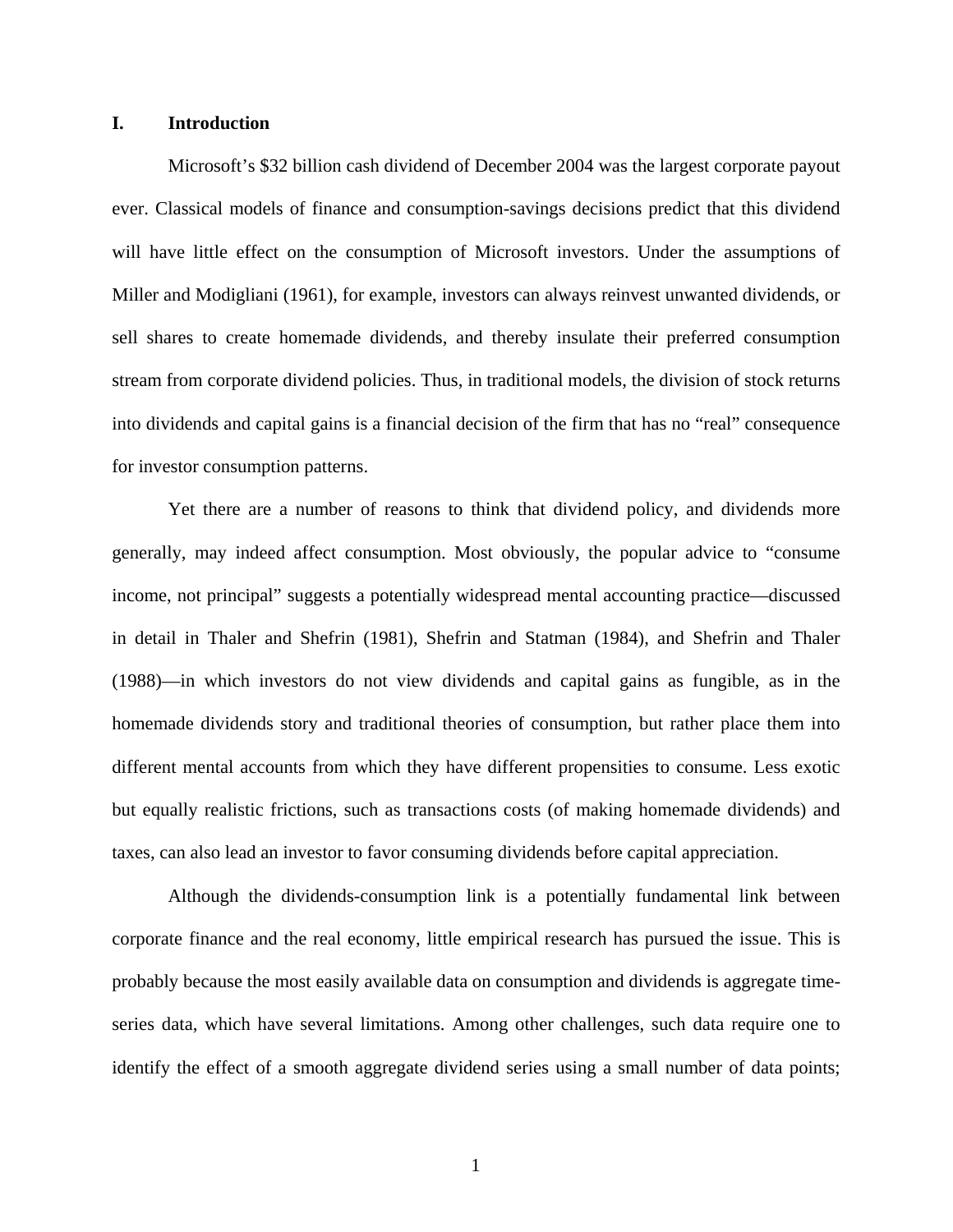such data combine investors and non-investors; and such data face an essentially prohibitive endogeneity problem: omitted third variables such as business conditions will jointly affect consumption, dividends, and capital appreciation, making it difficult to establish the causality behind any correlations.

In this paper, we study the effect of dividends on investor consumption using two micro data sets that provide powerful *cross-sectional* variation in dividend receipts and capital gains. The first is the Consumer Expenditure Survey (CEX), which is a repeated cross-section with expenditure measures and self-reported dividend income and capital gains (or losses). Our CEX sample includes several hundred households per year between 1988 and 2001. The second data set was introduced by Barber and Odean (2000) and includes the trading records of tens of thousands of households with accounts at a large discount brokerage between 1991 and 1996. While these portfolio data do not contain an explicit expenditure measure, they complement the CEX by allowing us to accurately measure net withdrawals from the portfolio, a novel dependent variable in its own right and a precursor to expenditure. The data set also allows us to measure the withdrawal rates of different types of dividend income, including ordinary, special, and mutual fund dividends, which allows for finer comparisons.

We start with an analysis of the CEX data. Our most basic approach is to regress consumption on realized dividend income, *controlling* for total returns including dividends. The coefficient on dividend income thus captures differences between the consumption responses to dividends and capital gains. We find that the coefficient on realized dividend income for total consumption expenditure is large, positive, and significant. This basic result is robust to a variety of control variables and estimation techniques, including specifications in first differences. It suggests that, contrary to classical models, the form of returns does matter for consumption.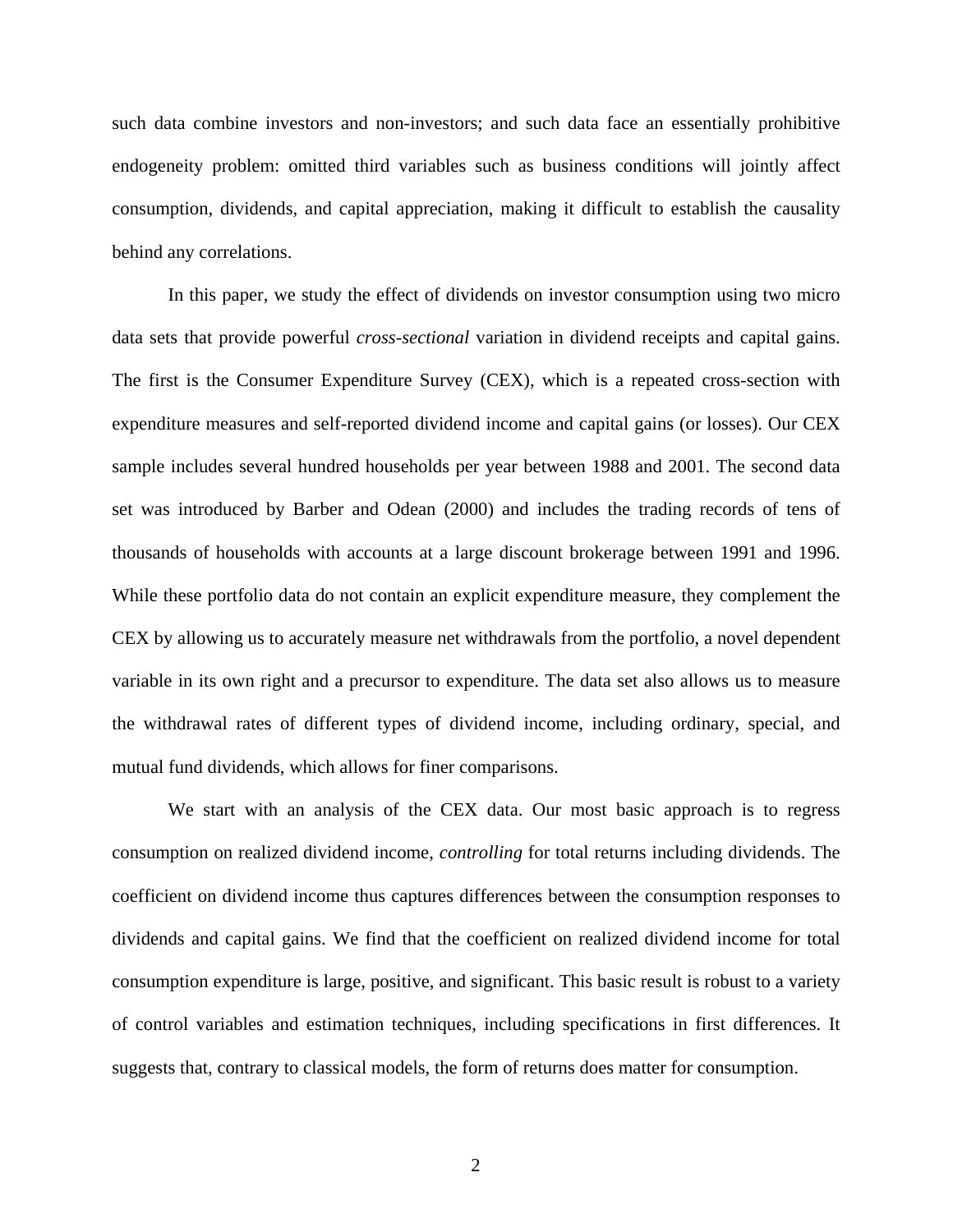We then use the brokerage account data in an effort to test the mechanism behind this effect, i.e. we test whether dividends are indeed withdrawn from the household portfolio at a higher rate than capital gains. The data strongly confirm this. On average, investors do not reinvest ordinary dividends: the propensity to withdraw modest levels of ordinary dividends is unity. A fraction of mutual fund and special dividends is also withdrawn. On the other hand, very large dividends of any type are not fully withdrawn. As in the CEX data, the effect of capital appreciation on net withdrawals is uniformly smaller than the effect of dividends.

We conduct a variety of subsample splits and robustness tests on each data set. The results suggest that the apparent differential effect of dividend income on net withdrawals and consumption is at least partly causal, i.e. not arising only because investors who plan to consume dividends in the future buy dividend-paying stocks. In particular, we find that investors tend to withdraw from both predictable and unpredictable components of dividends. For instance, investors often withdraw special dividend income, which is unpredictable by definition.

In sum, although the CEX and the portfolio data involve completely different households and somewhat different data concepts, they lead to qualitatively similar results, with both data sets indicating that investor consumption is affected by the form of returns, not just the level. What drives this effect? We first evaluate explanations based on well-understood frictions like transaction costs, taxes, and borrowing constraints. Upon inspection, however, none of these explanations is fully satisfactory. Borrowing constraints are irrelevant in this setting, because the substitution of dividends for capital gains has no overall wealth effects, and homemade dividends can be created by selling shares. Tax stories are varied, but none seems consistent with key aspects of the data. Transaction costs cannot account for, for example, the fact that low-turnover and high-turnover households withdraw dividends at similar rates.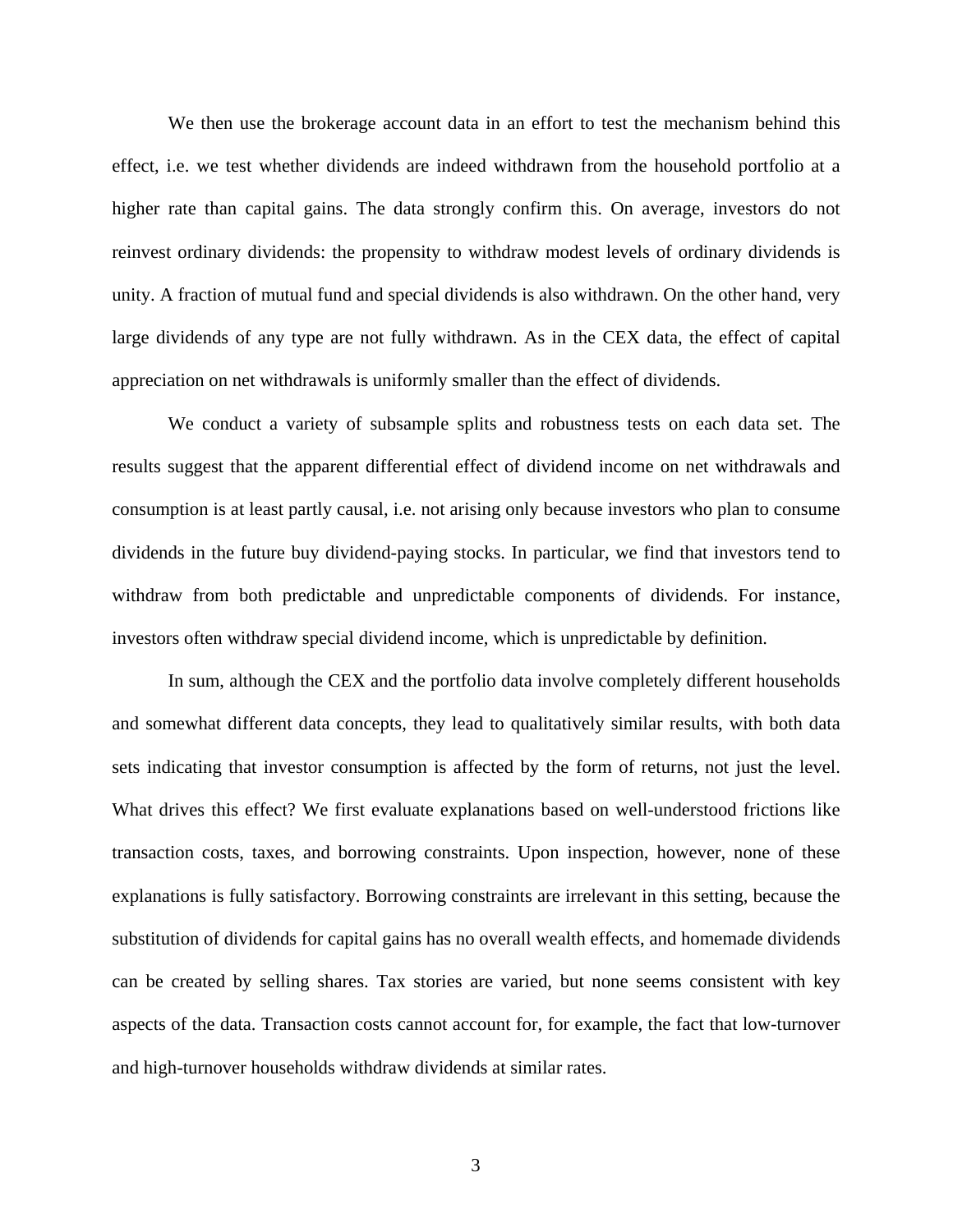While our findings are surely driven by a combination of factors, mental accounting seems among the most compelling. The notion that many investors do not view dividends and capital gains as fungible seems especially plausible in light of the popular adage to "consume income, not principal." Mental accounting offers a natural explanation for both our main findings and certain finer results. For example, ordinary dividends are more likely to be mentally accounted for as "current income" than are large special dividends. Hence, the Shefrin and Thaler (1988) mental accounting framework predicts a higher propensity to consume from ordinary dividends than from large special dividends. This is what we find in net withdrawals (where we can measure different types of dividends). Tax and transaction cost explanations, on the other hand, do not predict this pattern.

Our paper builds on an earlier literature that uses aggregate data. Early contributions include Feldstein (1973) and Feldstein and Fane (1973), which viewed the equality of the propensity to consume from dividends and corporate retained earnings, not capital appreciation, as the null hypothesis of interest. Subsequently, Peek (1983) and Summers and Carroll (1987) find that capital gains and losses have little effect on aggregate consumption. Poterba (2000) surveys studies on the stock market wealth effect.

To our knowledge, the only paper to use micro data in this context is a contemporaneous paper by Rantapuska (2005). He analyzes Finnish investor registry data and finds that there is little reinvestment within two weeks after receipts of dividends or tender offer proceeds. His results are broadly consistent with and complementary to ours, but there are some important differences. In particular, the CEX data allow us to look at actual consumption, not just reinvestment. Moreover, reinvestment may occur over horizons much longer than two weeks, an issue that our brokerage account data allows us to investigate. Finally, automatic reinvestment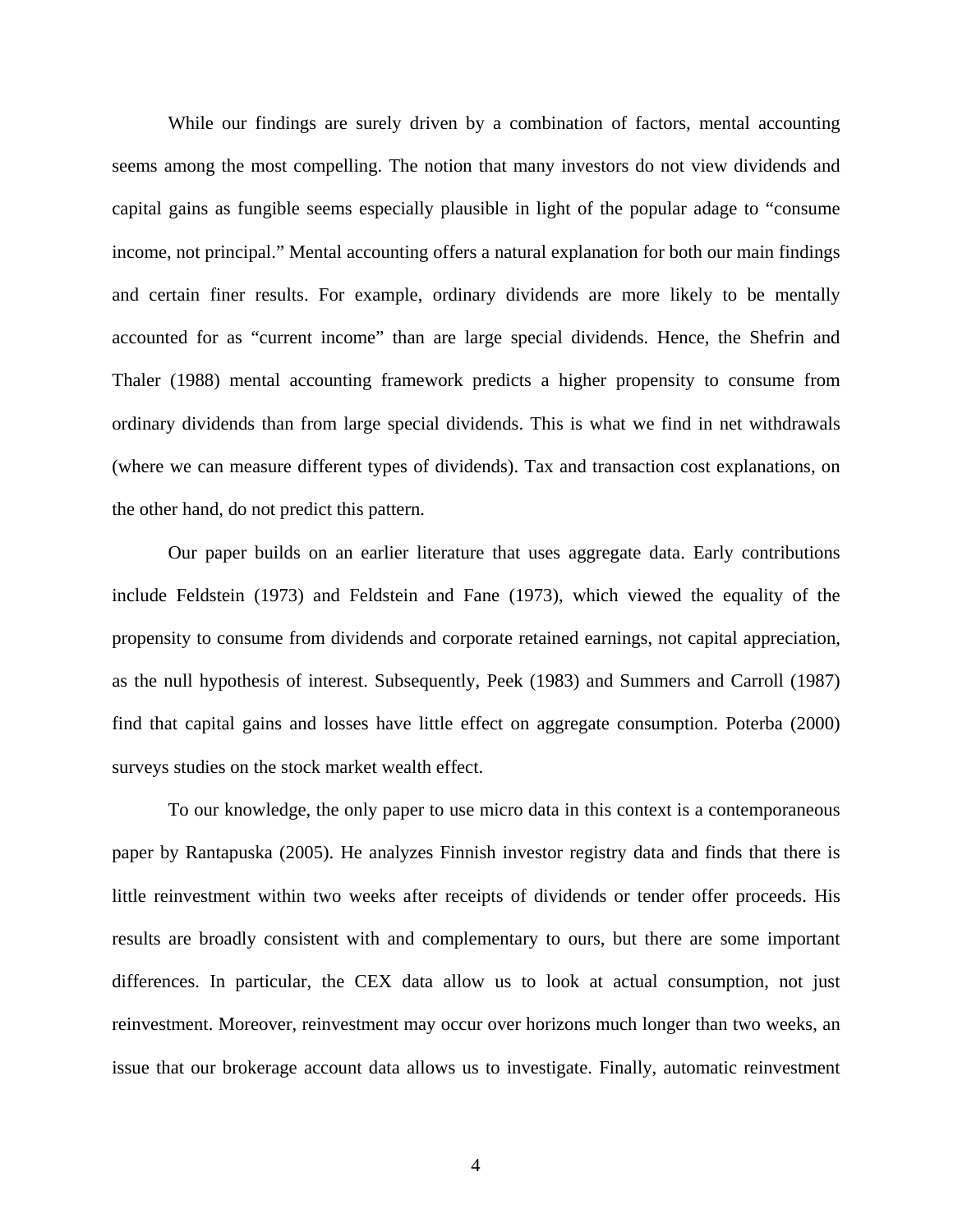plans are absent in Finland but common in the U.S., so the effect of dividends on consumption and reinvestment could be quite different in any case.

Our results also relate to evidence that consumers have a relatively high propensity to consume moderately-sized cash windfalls. For instance, Souleles (1999) finds that consumption responds to federal income tax refunds whether or not the household faced borrowing constraints, while Souleles (2002) documents that consumption responds to pre-announced tax cuts. Related studies in this vein include Bodkin (1959), Kreinin (1961), Wilcox (1989), Parker (1999a), Stephens (2003), and Johnson, Parker, and Souleles (2005). Intuitively, ordinary dividends are like moderate-size windfalls. However, our analysis differs in that we focus on the *relative* propensity to consume two forms of income, dividends and capital gains, holding constant the level of the total return, dividends plus capital gains. More broadly, this study falls into a growing literature that Campbell (2006) terms "household finance."

The paper proceeds as follows. Section II analyzes a sample from the Consumer Expenditure Survey. Section III studies portfolio data from a discount brokerage house. Section IV reviews explanations, and Section V concludes.

#### **II. Evidence from the Consumer Expenditure Survey**

Our first data set is drawn from the Consumer Expenditure Survey (CEX). The strength of the CEX is detailed data on household consumption and demographics. Its comparative weakness, for our purpose, is that dividends and portfolio returns are self-reported and thus likely to be noisy. (For this reason, the analysis below is followed by an analysis of a second, complementary data set.) After introducing the data and definitions, we describe our empirical methodology and then present regression estimates of the effects of dividends on consumption.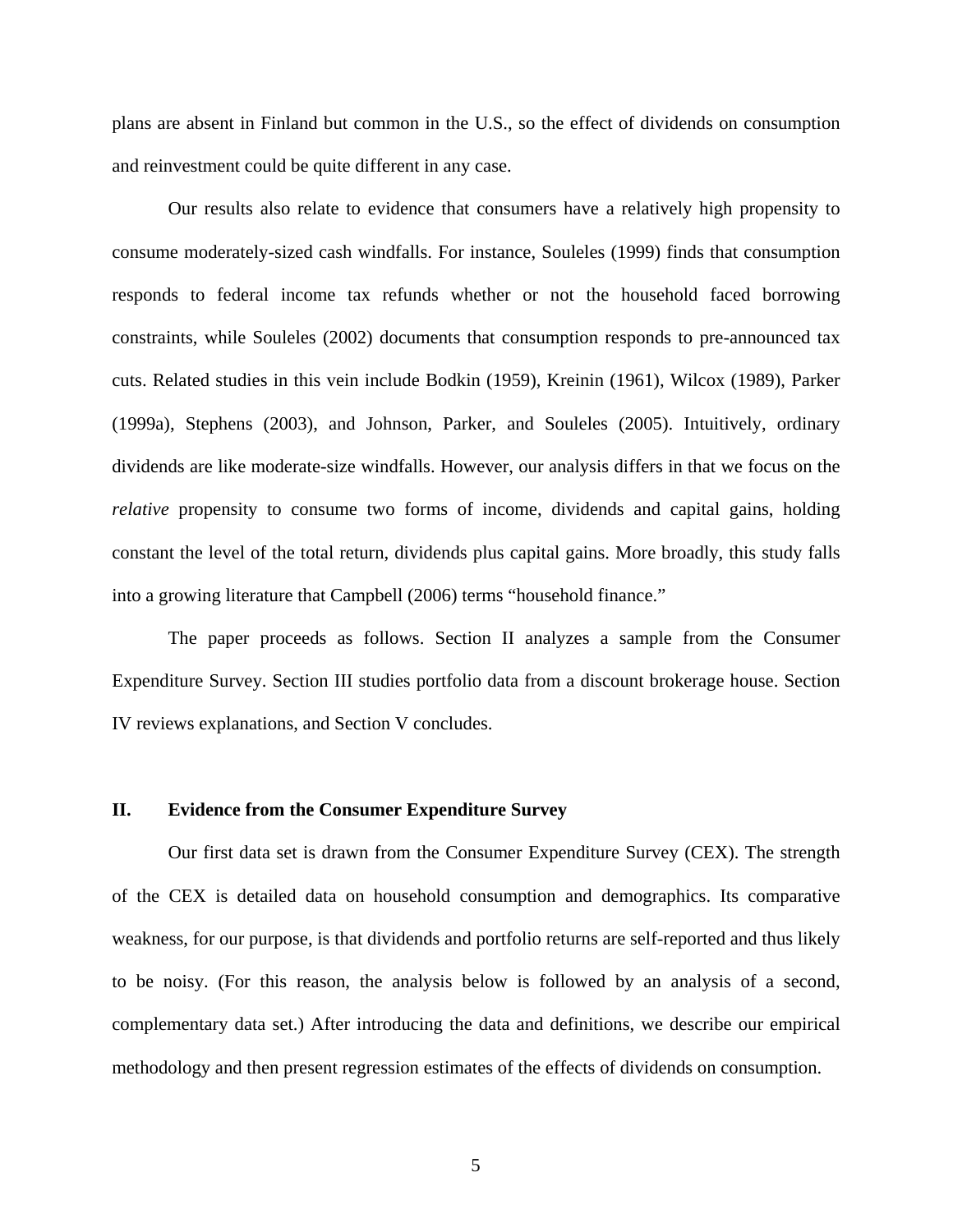#### *A. Data and definitions*

 $\overline{a}$ 

The CEX has been conducted by the Bureau of Labor Statistics since 1980. It is a short panel based on a stratified random sample of the U.S. population. Selected households are interviewed quarterly for five quarters and are then replaced by new households. As we discuss more fully below, the information on financial asset holdings and changes in these holdings over the preceding twelve months is collected in the fifth interview; dividends, received interest, other income variables, and demographic data are collected in the second and fifth interviews and cover the twelve months prior to the interview date. We extract most of the variables from the CEX family files, but the data on housing and credit are from the detailed expenditure files.

Basic variables are as follows. We follow Parker (2001) and define non-durables consumption, *C*, as the sum of food, alcohol, apparel, transportation, entertainment, personal care, and reading expenditure, and we sum up consumption over the four quarters from the second to fifth interview. We also consider the CEX total expenditure variable as a consumption measure. Dividends, *D*, are based on the question asking for "the amount of regular income from dividends, royalties, estates, or trusts" over the past twelve months. We also collect interest, *I*, received by the household. We use reported income after taxes, *Y*, as a proxy for total income.

Total wealth, *W*, is the sum of home equity (sum of property values minus sum of outstanding mortgage balances) and financial wealth. Financial wealth is the sum of balances in checking accounts, savings accounts, savings bonds, money owed to the household, and stocks (holdings of stocks and mutual funds, but also corporate bonds and government bonds that are not savings bonds), minus other debt.<sup>[1](#page-6-0)</sup> Before 1988, there is no information on the level of

<span id="page-6-0"></span> $1$  The surveys do not ask respondents to include retirement assets, but they also do not ask explicitly to exclude them, so it is unclear whether some respondents include them. Also, the bond component of the "stocks" position cannot be isolated in the CEX data, but it is likely to be very small for most households (see Brunnermeier and Nagel (2005) for details).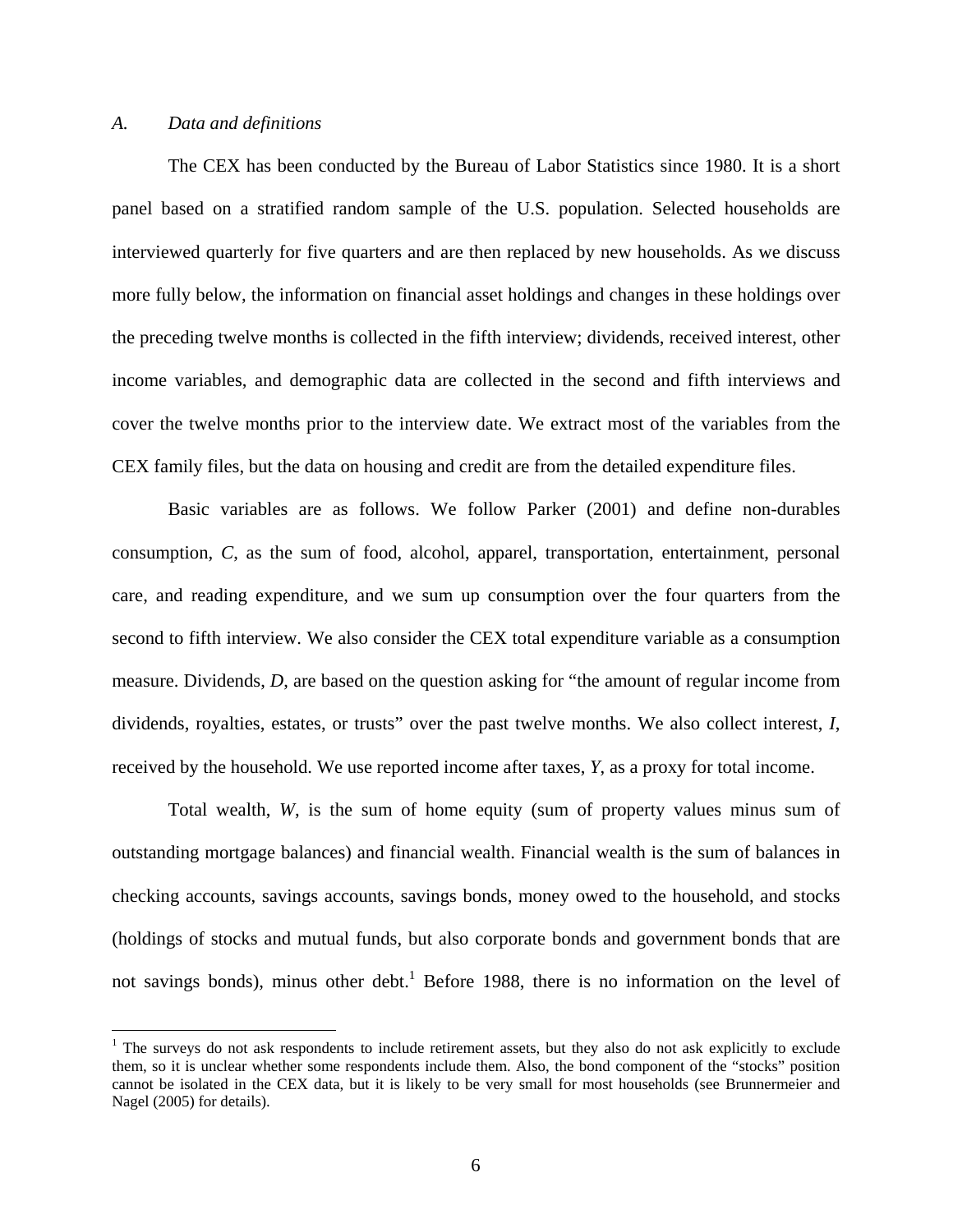mortgage balances, so we use the 1988 to 2001 data only. Also, while for financial assets we can measure changes in over the twelve months preceding the fifth interview, for other wealth components (home equity and "other debt") we can compute only the change over the nine months between the second and fifth interviews.

Survey participants are asked about the amount of securities purchased and sold over the preceding twelve months in their fifth interview. This information allows us to decompose the change in the value of stock holdings into an active investment/disinvestment component and a capital gains component. In order to compute capital gains, *G*, we need to make an assumption regarding the timing of investment. We assume that half the reported investment was made at the beginning of the period and half at the end.

We employ a few filters to screen out unusual observations. We require that there is only one consumer unit (family) in the household, and that the marital status of the respondent and the size of the family remain the same from the second to fifth interview. We require that lagged financial wealth be positive, and that a nonzero fraction of this wealth be invested in shares or mutual funds. We delete observations where any wealth component or income is topcoded.<sup>[2](#page-7-0)</sup> We use the Consumer Price Index (CPI) to deflate all variables to December 2001 dollars.

#### *B. Summary statistics*

 $\overline{a}$ 

Table 1 presents summary statistics for the CEX data. After filters, we have 3,106 household-year observations. In this sample, the mean non-durables consumption, reported in Panel A, is \$15,042, and the median is slightly lower. Total expenditure, including durables, is three to four times higher. Panels B and C show wealth and income measures. Financial wealth is typically around a third of total wealth. Total income, which includes dividends, but not capital

<span id="page-7-0"></span> $2^{2}$  To preserve the anonymity of respondents, the CEX administrators reset observations above certain thresholds on wealth, income, and some other variables to a cutoff threshold value.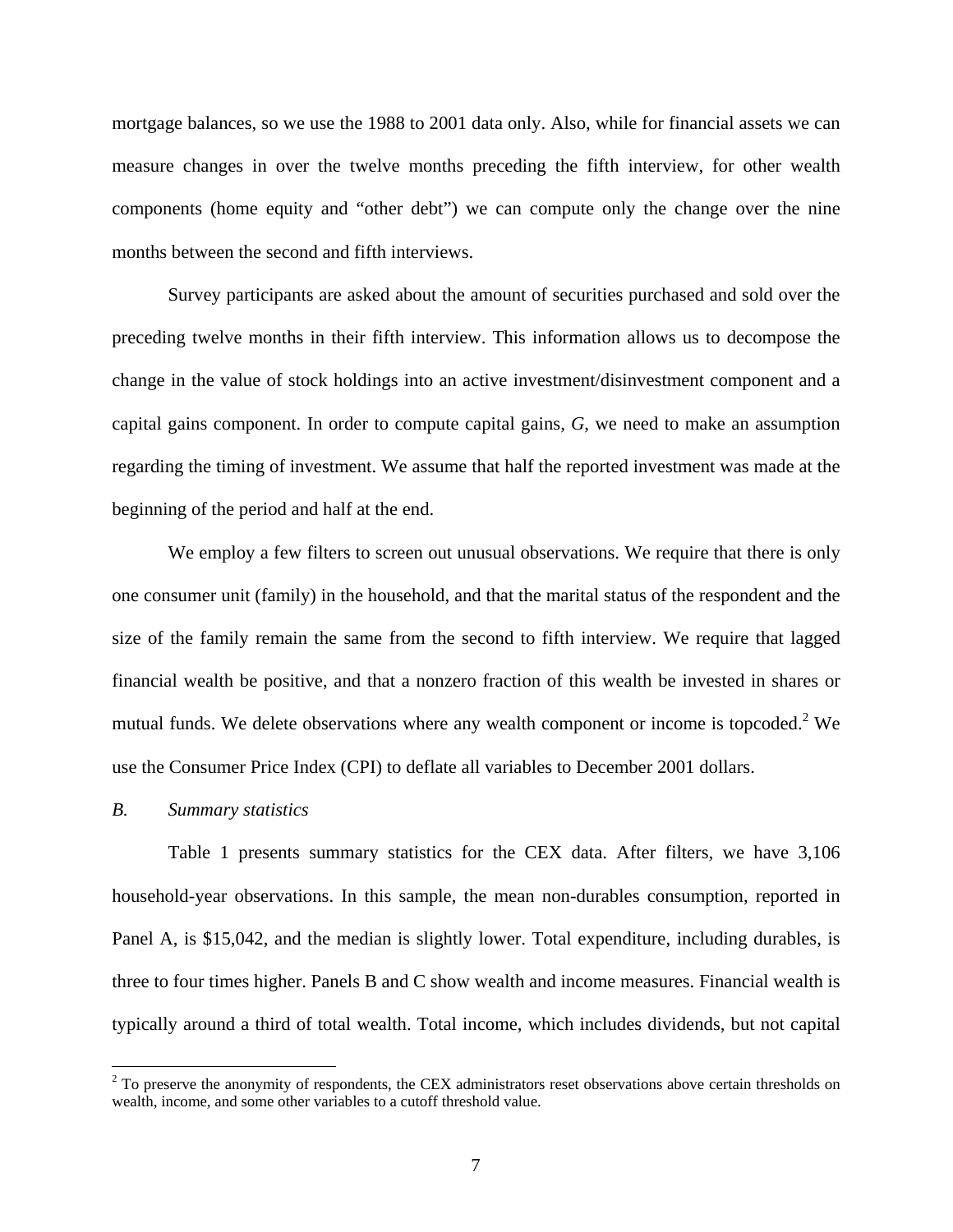gains, has a mean of \$56,566 and again a slightly lower median. Comparing Panels A and C, one sees that on average, total income is slightly higher than total expenditure. For the mean household, interest income is \$1,264 and dividends total \$935. Panel D shows that on average, interest and dividends account for 4% and 2% of total income, respectively. The distribution is skewed, with the median household reporting zero dividend income.

## *C. Empirical Methodology*

The null hypothesis of interest is that capital gains and dividends are fungible, which means that households should react similarly to wealth changes that come in the form of a capital gain and in the form of a dividend. In other words, only the total return should matter, not the split of that return into dividends and capital gains/losses.

To test this hypothesis, we run specifications in levels, first differences, and log differences. We describe and motivate these in turn. Our basic levels specification is as follows:

$$
C_{it} = a_0 + a'_1 Z_{it} + a'_2 F_{it} + g R_{it} + d D_{it} + u_{it}
$$
\n(1)

where  $C_{it}$  is household *i*'s consumption in *t* (specifically, in the levels specification, consumption is summed over the four quarters prior to the fifth interview);  $Z_{it}$  is a vector of household characteristics; *Fit* is a vector of financial variables that includes income, lagged wealth, and interactions with  $Z_{it}$ ;  $R_{it}$  is the total dollar return on stocks including dividends; and  $D_{it}$  is the total dollar dividend income. In Eq.  $(1)$ , the total stock return is already accounted for with  $R_{it}$ , and therefore  $d = 0$  under the null. However, if for some reason a household has a higher propensity to consume from dividends than from capital gains, we expect  $d > 0$ .

The levels specification can be interpreted as an approximation to the consumption rule used by households. Different consumption models map income, wealth, and other household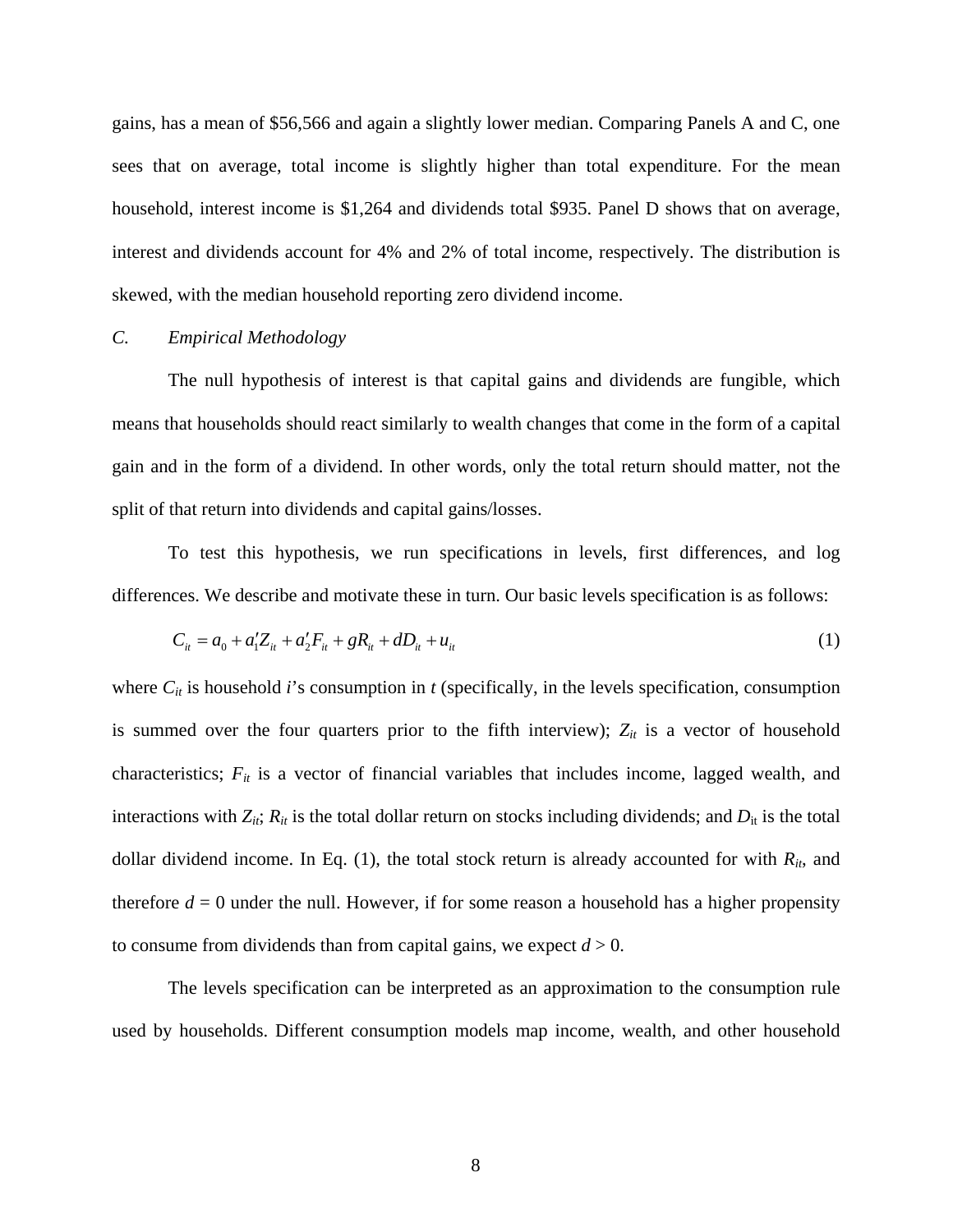characteristics into consumption in different ways.<sup>[3](#page-9-0)</sup> We are agnostic as to which consumption model is most accurate. Our goal is simply to distinguish between models in which capital gains and dividends are fungible and those in which there is a wedge between the effect of dividends and capital gains. Like Hayashi (1985), Carroll (1994), and Parker (1999b), we approximate the consumption rule with a range of variables that may be relevant for consumption decisions, allowing them to enter linearly, quadratically, and through interactions to approximate the nonlinear consumption function. In the end, the levels specification boils down to asking whether two consumers in the same financial situation, with similar income, similar household characteristics, and similar total return on financial assets, but different *compositions* of total returns across dividends and capital gains, have different consumption.

Household characteristics in  $Z_{it}$  include the education of the household head (dummies for high-school and college graduation), the age of the household head, age squared, family size, family size squared, and a set of year-month fixed effects to absorb seasonal variation in consumption as well as variation in macro factors. Financial variables in  $F_{it}$  include variables that proxy for future income and for current cash-on-hand, including income after tax (excluding dividends), income squared, lagged total wealth, lagged total wealth squared, lagged financial wealth, lagged financial wealth squared, the percentage of financial wealth invested in stocks and its square. We also allow for interactions of age and family size with income, lagged wealth, and lagged financial wealth.

In terms of interpreting an estimate that  $d > 0$ , the key question is whether this set of controls is sufficient or whether there is some omitted variable that could be positively correlated

 $\overline{a}$ 

<span id="page-9-0"></span> $3$  Under the basic form of the permanent income hypothesis, permanent income determines consumption, so the right-hand side variables in Eq. (1) matter to the extent that they are correlated with permanent income. In models of buffer-stock saving with impatience such as Deaton (1991) and Carroll (1997), consumption depends on the level of cash on hand (liquid wealth plus current income) relative to its target level.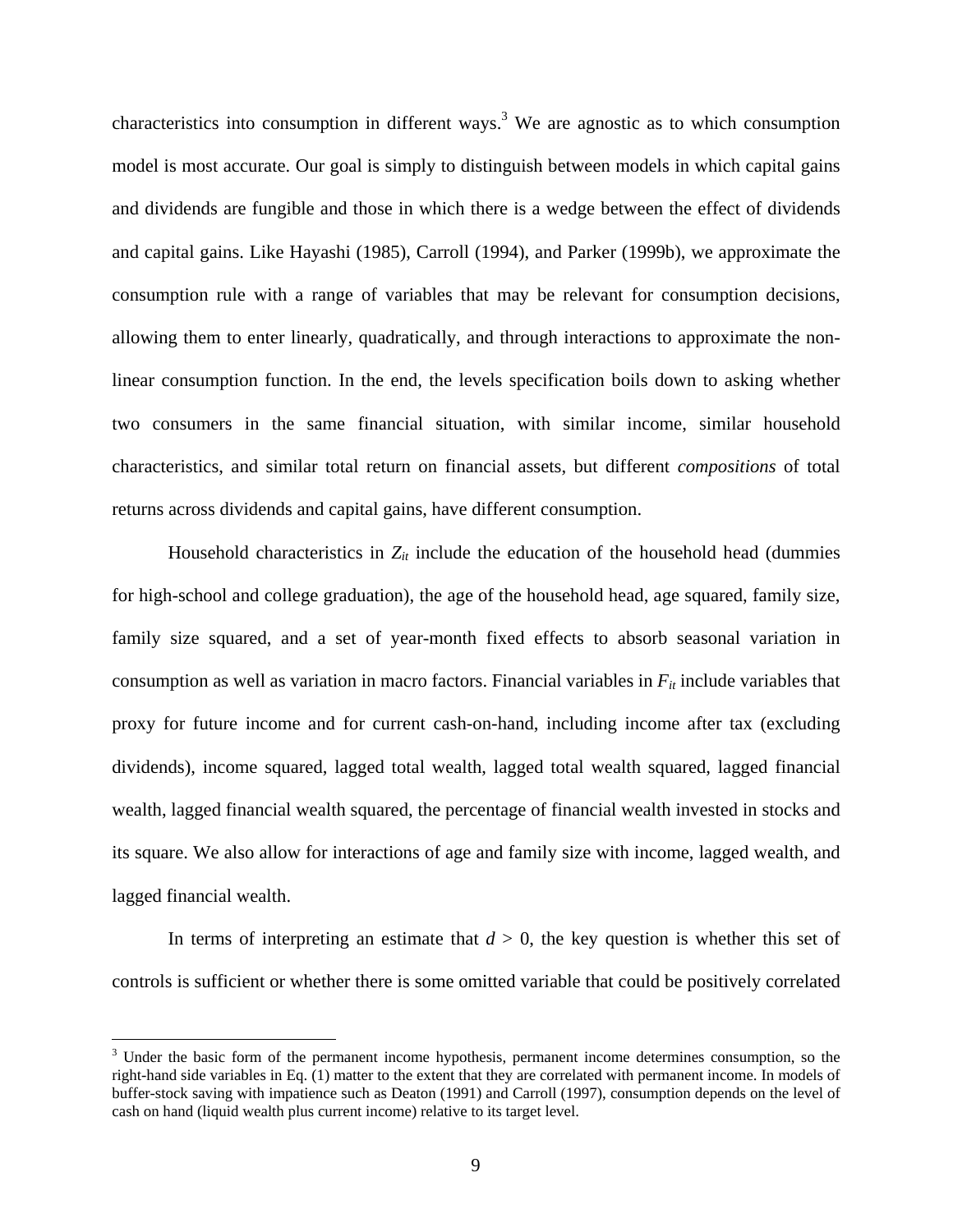with dividends and thus bias upwards the estimate of *d*. While all of these controls should do a reasonable job of approximating households' consumption rule, it is difficult to fully rule out the possibility of some remaining unobserved difference between households that hold dividend paying stocks and those that hold nonpaying stocks. To address this omitted variables problem, we also run regressions in first differences, which removes any household fixed effects that could be correlated with dividend income.

Differencing is also useful for addressing an important endogeneity concern, namely that any relationship between dividends and consumption is not causal but rather reflects the fact that households that expect to consume might decide, ex ante, to hold securities that pay the preferred consumption stream in the form of dividends.<sup>[4](#page-10-0)</sup> While such an "ex-ante effect" would also mean that fungibility does not hold, in the sense that some consumers anticipate their unwillingness to consume from principal and adjust their portfolio accordingly, it would not imply a causal effect from the composition of returns to consumption. However, to the extent that any such ex-ante effect is largely a household fixed effect, with only slow time-variation, differencing should help to eliminate it.

Our basic differences specification is as follows:

 $\overline{a}$ 

$$
\Delta C_{it} = b_0 + b'_1 Z_{it} + b'_2 \Delta Y_{it} + gR_{it} + d\Delta D_{it} + e_{it}.
$$
\n(2)

We define  $\Delta C_i$  as the difference between fifth and second interview quarter's consumption, since the CEX offers at most four quarterly consumption observations per household. As mentioned above, dividends and income in the CEX are measured over overlapping 12-month periods leading up to the second and fifth interviews. We define ∆*Dit* and ∆*Yit* as the difference in the reported values. Because of the imperfect matching of measurement periods between ∆*Cit* and

<span id="page-10-0"></span><sup>&</sup>lt;sup>4</sup> See Graham and Kumar (2005) and references therein for clear evidence of dividend clienteles. Graham and Kumar show that the allocation to and trades of dividend-paying stocks depends on investor characteristics.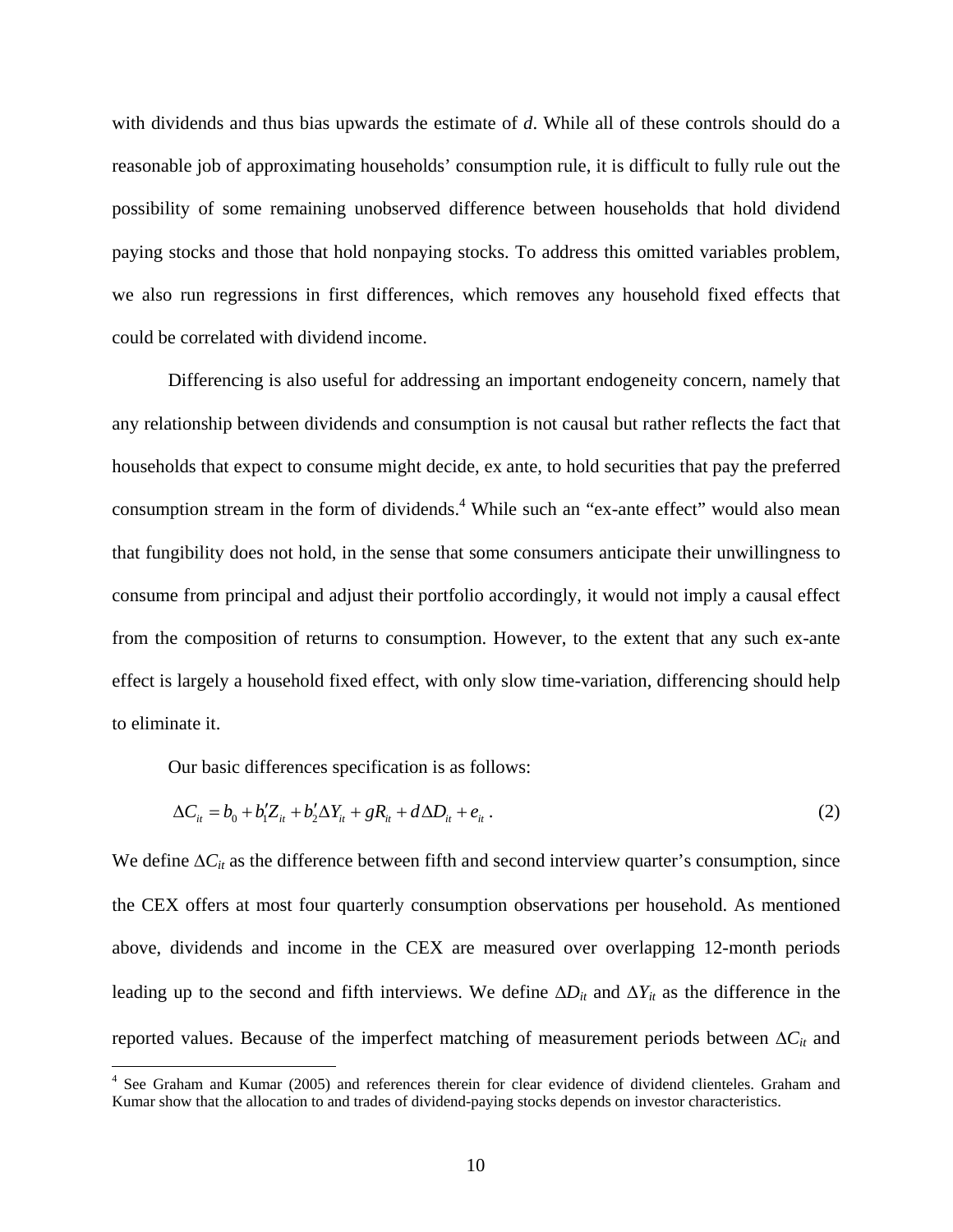$\Delta D_{it}$ , the *d* estimate is likely to be biased towards zero. (The same is true for  $b_2$ .) Inferences about the magnitude of *d* will thus be difficult, but a significant positive coefficient will still be meaningful, as the null is still  $d = 0$ . As before,  $Z_{it}$  is a vector of household characteristics and time dummies. In some specifications, we also include the level of second-quarter consumption as an explanatory variable, because it may pick up some noise that is introduced through the measurement-period mismatch between  $\Delta C_i$  and the income variables.

Finally, to check whether the results are robust to functional form, we also try a third set of specifications with log consumption growth as the dependent variable. In that case, we use an indicator variable for the *sign* of dividend growth as our key explanatory variable, because we don't have a clear prediction about how consumption growth would be affected quantitatively by dividend growth. For example, a 10% increase in dividends would presumably have a different effect on the percentage growth in consumption when dividends are a small proportion of total income than when they are a large proportion. By using an indicator variable, we simply estimate the average difference in consumption growth between households with dividend increases and those with dividend decreases.<sup>[5](#page-11-0)</sup>

#### *D. Effects of dividends on household consumption*

Table 2 reports estimates of Eq. (1). Specifications in the left columns use non-durables consumption as the dependent variable, and those in the right columns use total expenditure. The first specification includes total returns, dividends, and a dummy for zero dividends, plus a large number of controls described above. The estimates indicate that there is little relationship between total returns and consumption, both in economic and statistical terms. But dividends are positively related to the level of consumption, and the effect is statistically significant. A \$1

<span id="page-11-0"></span><sup>&</sup>lt;sup>5</sup> See Johnson, Parker, and Souleles (2004) for a similar dummy variable approach to analyze the effect of tax rebates on log consumption.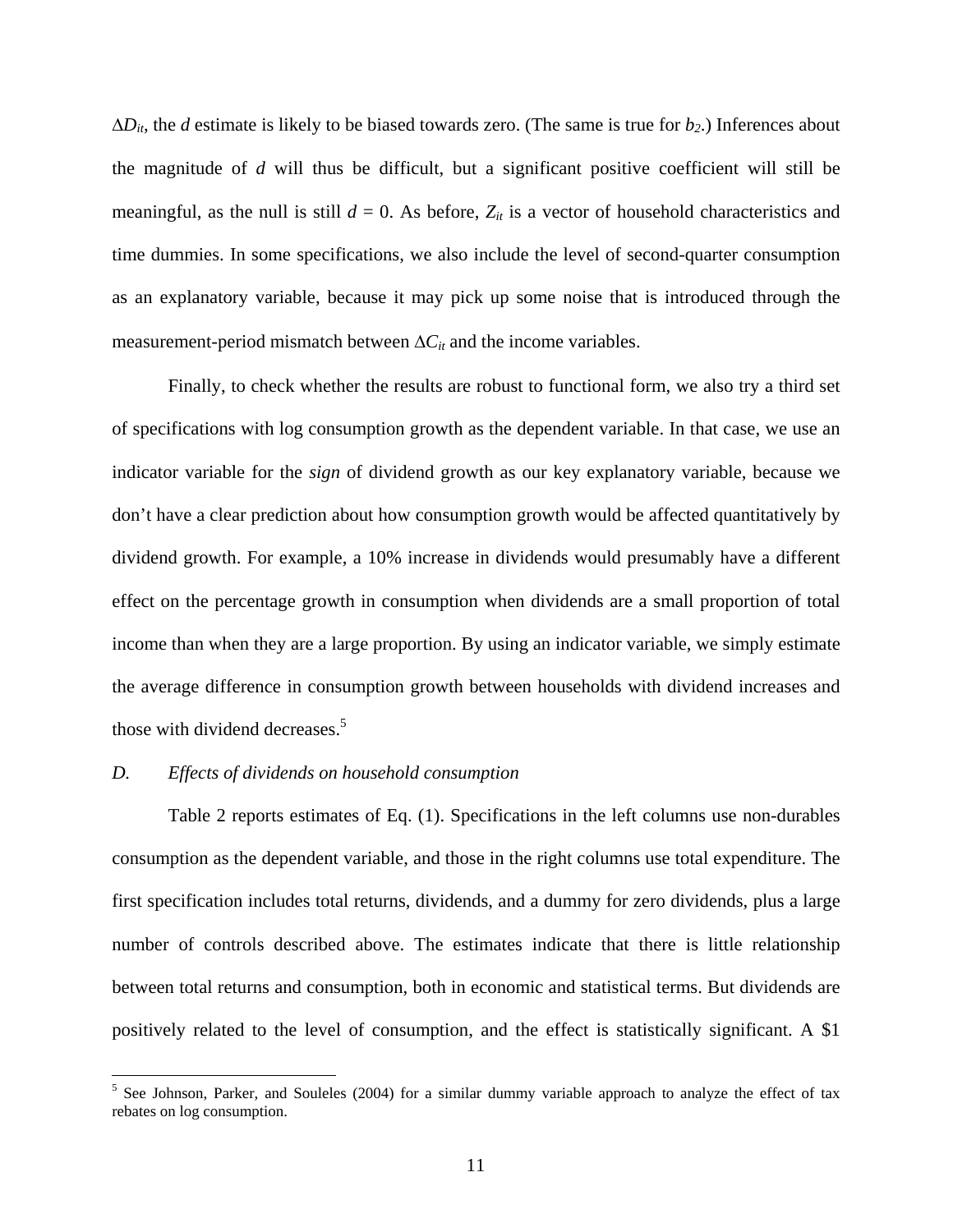difference between households in dividends is associated with a 16-cent difference in nondurables consumption.

The second specification includes the lag of dividends, as a first step toward distinguishing between the "ex-ante" (endogenous dividend-consumption clientele) and "expost" (causal) effects that *d* could capture. (As mentioned previously, our main approach to deal with this issue is differencing, which follows below.) Specifically, if ex-ante matching of anticipated dividends and consumption were the full story, then lagged and contemporaneous dividends should have about the same correlation with current consumption. As it turns out, however, the effect of current dividends is far stronger than the lagged coefficient, consistent with a causal effect from dividends on consumption that goes beyond ex-ante matching.

The third and fourth specifications look at the sum of dividends and interest income,  $D_t$  + *It*. It seems possible that mental accounting consumers, for example, would treat interest income and dividend income similarly; likewise, spending from interest income allows households to skirt transaction costs of selling bonds in the same way that spending from dividends avoids the costs of selling stock. The results provide some support for these analogies, as the effect of  $D_t$  +  $I_t$  on consumption is similar to that of  $D_t$ .

The last specifications in Table 2 use total expenditure as the dependent variable. The estimated coefficients on  $D_t$  and  $D_t + I_t$  are roughly four to five times as high as in the regressions with non-durables consumption. As total expenditure is proportionally higher than non-durables consumption, on average, these results suggest that dividend income is not used exclusively for non-durables consumption but rather boosts expenditures of all types. In all other respects, the results in these specifications are similar to those for non-durables.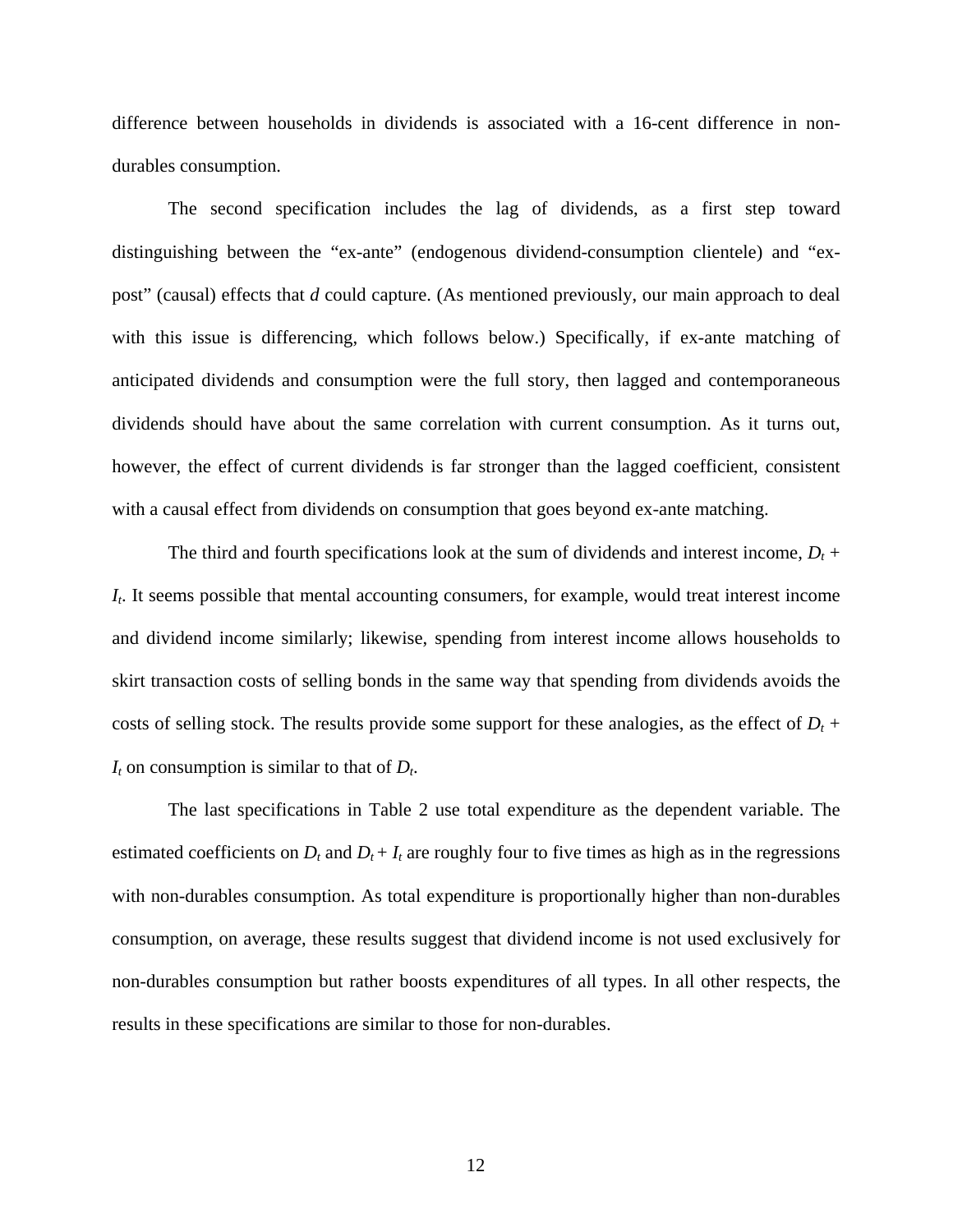It is interesting that there is no evidence of a significant effect of capital gains; indeed the point estimates on total returns are negative. Of course, a low (but positive) propensity to consume capital gains would not have been surprising. Under the permanent income hypothesis, for instance, forward-looking consumers spread the consumption from an unexpected increase in wealth over their lifetime, so the coefficient on capital gains is expected to be on the order of the real interest rate. From this perspective, what is striking about the results in Table 2 is the far higher consumption from the return component that is labeled "dividends." The very large effects of dividends on total expenditure, in particular, strongly suggest that individuals consume dividends disproportionately in the period in which they are received.

Table 3 reports estimates of Eq. (2). The first specification includes total returns, the change in dividends, and other controls including a dummy for zero dividends over the prior and current 12-month period and, in some specifications, lagged consumption. Since we are regressing the change in *quarterly* consumption (from the second to the fifth interview) on changes in dividends measured over *12-month* periods (preceding the second and fifth interview), we would expect the coefficient estimates on  $\Delta D_t$  to be about one quarter of those on  $D_t$  in the levels specifications.

The results indicate that multiplying the coefficient estimates on  $\Delta D_t$  by four yields numbers of the same order of magnitude as the estimates in Table 2, though somewhat lower. The moderate decrease is consistent with some ex-ante effect in the levels estimates, but it could also reflect the noise that is introduced through the imperfect matching of dividends and consumption measurement periods. Consistent with the latter possibility, we find that controlling for lagged consumption, which should pick up some noise, raises the magnitude of the coefficient on dividend changes. But for the non-durables specifications overall, standard errors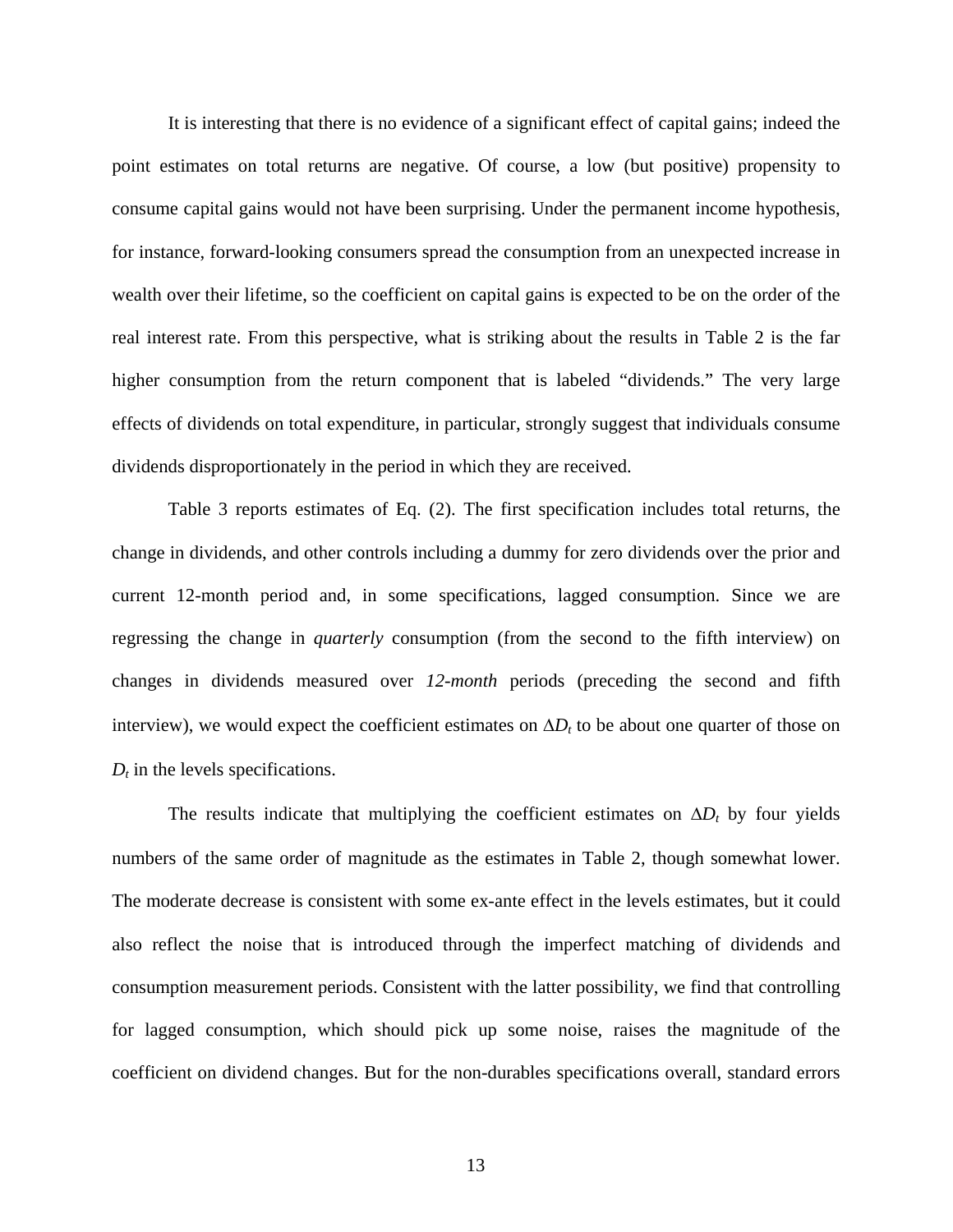are large, and the coefficient estimates are at best marginally significant. For total expenditure, on the other hand, all coefficient estimates for  $\Delta D_t$  and  $\Delta D_t + \Delta I_t$  are statistically significant.

Table 4 presents specifications in log differences. As mentioned above, the analysis here focuses on a dividend-increase dummy variable. Its coefficient measures the average difference in consumption growth between households with dividend increases and those with dividend decreases. In all specifications, the coefficient estimates on the  $\Delta D_t > 0$  dummy is positive, and it is also significantly different from zero in all but the first two non-durables specifications. But even there, the point estimate is economically large: the average household that experiences an increase in dividend income increases its consumption by 2% relative to the average household with non-increasing dividend income.

In summary, the best available U.S. micro data on consumption suggests that dividends, *controlling for total returns,* have a significant effect on consumption. The relationship is generally robust across specifications in levels, simple differences, and log differences.

### **III. Evidence from household portfolios**

A concern with the CEX data is that dividends and capital gains are likely to be measured with substantial error, as they are both self-reported. It is not clear to what extent measurement error influences the foregoing results. Furthermore, the results would be made even more convincing if we could verify the intermediate, mechanical step between receipts of dividends and consumption expenditure—that dividends are in fact withdrawn from brokerage accounts, and done so at a higher rate than capital gains. Our second micro data set, based on household portfolios, achieves these objectives and thus nicely complements the CEX data. Furthermore, it allows us to study net withdrawals from investment portfolios, an interesting and novel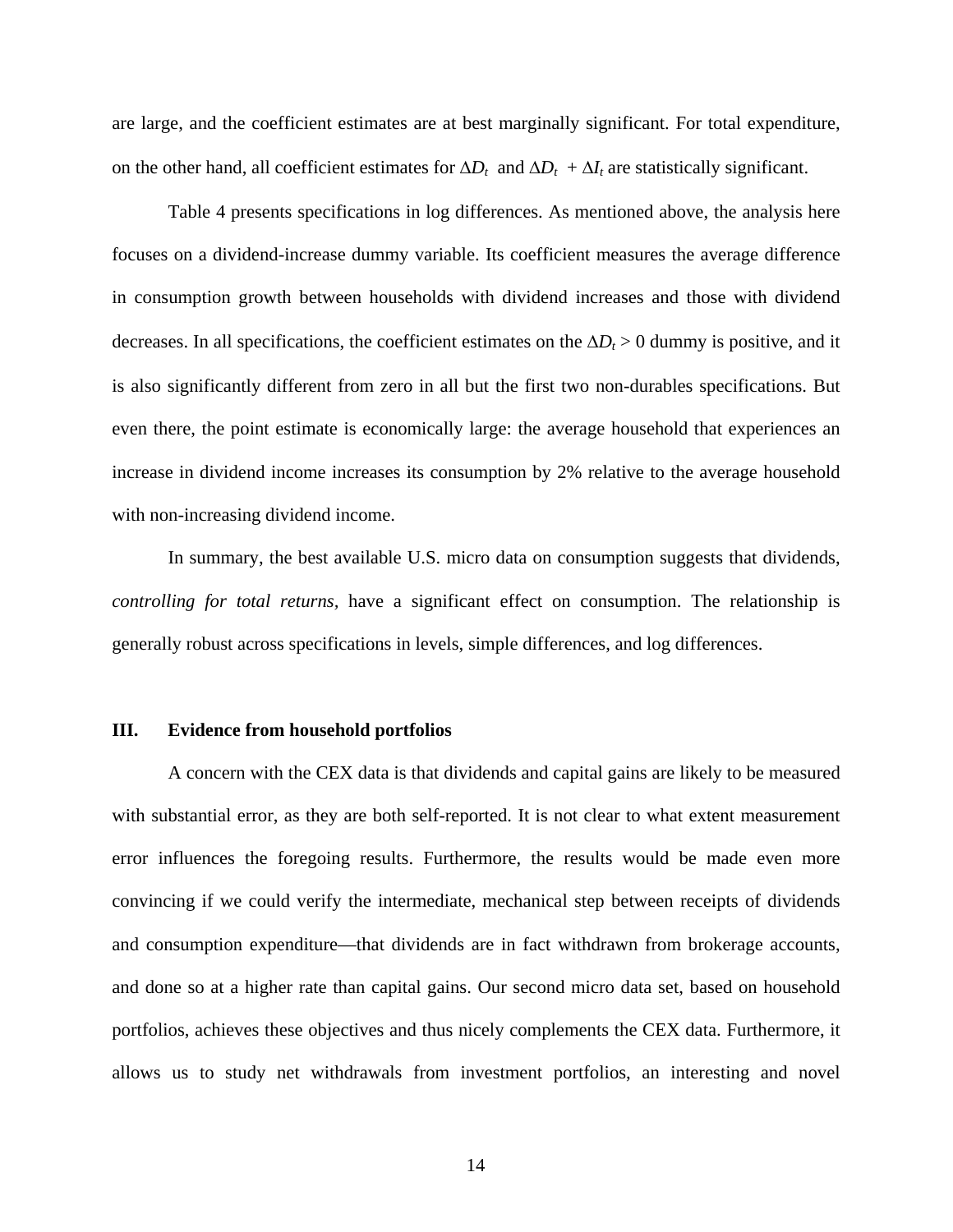dependent variable in its own right.<sup>[6](#page-15-0)</sup> And finally, the larger sample size and detail of the portfolio data allow for certain robustness tests and sample splits that are not possible in the CEX data.

## *A. Data and definitions*

<u>.</u>

Our household portfolio data set was introduced by Barber and Odean (2000). It contains monthly position statements and trading activity for a sample of 78,000 households that had accounts at a large discount brokerage firm. To enter the sample, households were required to have an open account during 1991. For sampled households, position statements and accounts data were gathered for January 1991 through December 1996. The data include all accounts, including margin and retirement accounts, opened by each sampled household at this brokerage. For our sample, we exclude margin accounts, IRAs, Keogh accounts, and accounts that are not joint tenancy or individual accounts. Securities followed include common stocks, mutual and closed-end funds, ADRs, and warrants and options held in these accounts. We focus on common stock and mutual funds, which represent all, or nearly all, of most households' portfolios. See Barber and Odean (2000) for additional data details.

We use household-month level observations on net withdrawals, portfolio value, capital gains, and total dividends. Net withdrawals *C* (we use *C* in analogy with our earlier definitions, although, to be precise, we are studying net withdrawals in this data set) are inferred as the starting value of assets in the portfolio *A*, plus capital gains *G*, plus dividends *D*, minus the ending value of the portfolio. That is, for household *i*,

$$
C_{it} = A_{it-1} + G_{it} + D_{it} - A_{it}, \qquad (3)
$$

where the components that can be directly estimated include total portfolio value, the product of price *P* and quantity *Q* held in investment *j* and summed across investments,

<span id="page-15-0"></span> $6$  Similar in spirit, Choi et al. (2004) use shifts in savings into 401-K plans to identify changes in consumption.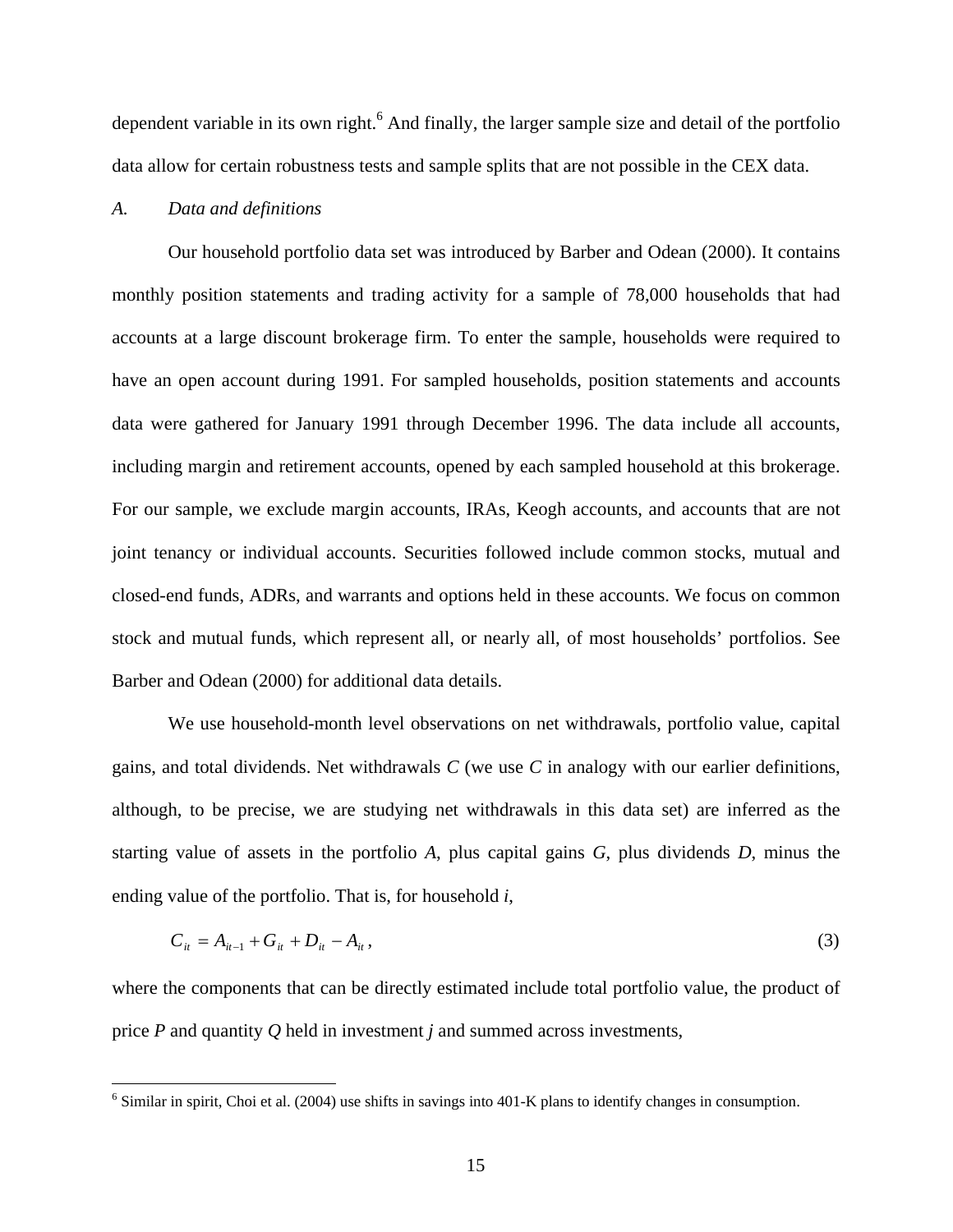$$
A_{ii} = \sum_{j} Q_{ji} P_{ji} \tag{4}
$$

capital gains,

$$
G_{it} = \sum_{j} Q_{jt-1} (P_{jt} - P_{jt-1}),
$$
\n(5)

where prices are adjusted for stock splits, and total dividend income,

$$
D_{ii} = \sum_{j} Q_{jt-1} D_{jt} \tag{6}
$$

For simplicity, we suppress the household *i* subscript on the quantity of each security *Q*.

To estimate these quantities from the brokerage data, we pool each household's accounts to obtain positions and trades by household-month. The brokerage data do not directly identify dividend income; we match portfolio holdings to the CRSP stock file to measure dividends on common stocks and the CRSP mutual fund file to measure dividends on mutual funds. Dividends are estimated as the security's dividend yield from CRSP in month *t* applied to holdings as of the end of month *t*-1. For common stock dividends, we follow DeAngelo, DeAngelo, and Skinner (2000) in using CRSP distribution codes 1232, 1212, 1218, 1222, and 1245 to identify ordinary dividends and 1262 and 1272 to identify special dividends.

The data contain outliers due to account openings and closings that do not reflect actual consumption and savings decisions. We exclude household-month observations where we cannot identify a CRSP mutual fund or common stock match for at least 75 percent of the account value at month *t*-1, and we exclude households where account value falls below \$10,000. This leaves 93,312 household-months of data on lagged account value, dividends, capital gains, and net withdrawals. These data still contain some outliers; for instance, the minimum value for net withdrawals as a percentage of lagged account value is -2,807.7, indicating a proportionately large net inflow of funds. To prevent a few such data points from driving results, we exclude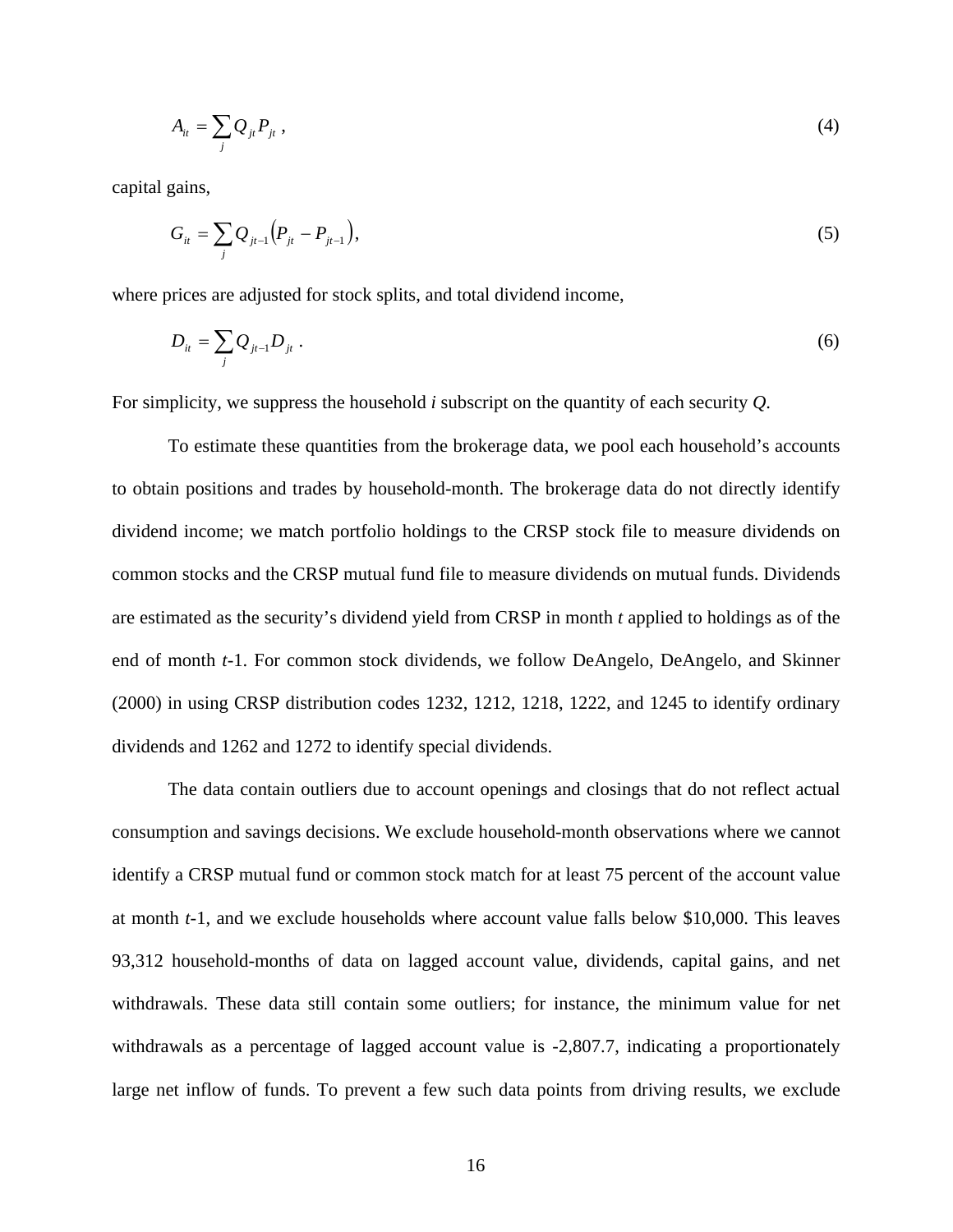household-months in which net withdrawals exceed 50% in absolute value. This screen excludes about 0.96% of the sample.<sup>7</sup> The final sample includes  $92,412$  household-months.

The advantages of household portfolio data vis-à-vis the CEX data are fairly clear, but these data nonetheless do have limitations of their own. One is that we usually do not know how important the accounts we observe are in terms of the household's total wealth, although in a fraction of the sample we do have self-reported data on household net worth. In any case, it is not clear that this should lead to bias as opposed to just adding noise. Another limitation is that we observe net withdrawals, not consumption. While as mentioned above this means that the portfolio data is a useful complement to the CEX, a concern is that dividends and realized capital gains may be deposited into a cash account that we cannot observe. If so, and if a portion of these funds are eventually reinvested and ultimately reappear in the portfolio, we should not be counting that portion as potential consumption. Therefore, an important part of the analysis below is to examine the extent to which contemporaneous withdrawals are offset by delayed reinvestment; for consumption, we care only about long-run withdrawals.

### *B. Summary statistics*

 $\overline{a}$ 

The size and composition of portfolios are described in Panel A of Table 5. The mean account value is \$54,400 and the median is \$28,400. For the mean household, 82.7% of this value is due to common stock holdings and 13.5% reflects mutual funds.

Changes in portfolio value are in Panel B. In order to make cross-household comparisons, we scale net withdrawals, capital gains, and dividend estimates by portfolio value at the end of month *t*-1. The mean household-month in our sample has slight net withdrawals at the rate of

<span id="page-17-0"></span><sup>&</sup>lt;sup>7</sup> The results below are robust to choosing different cutoffs. For example, they are quantitatively similar when 5% or 0.5% of the most extreme observations is eliminated. But some process is necessary: as the most extreme *single* observation would account for about *one third* of the total sum of squared net withdrawals (even though there are close to 100,000 observations in total), and so any analysis would be practically meaningless.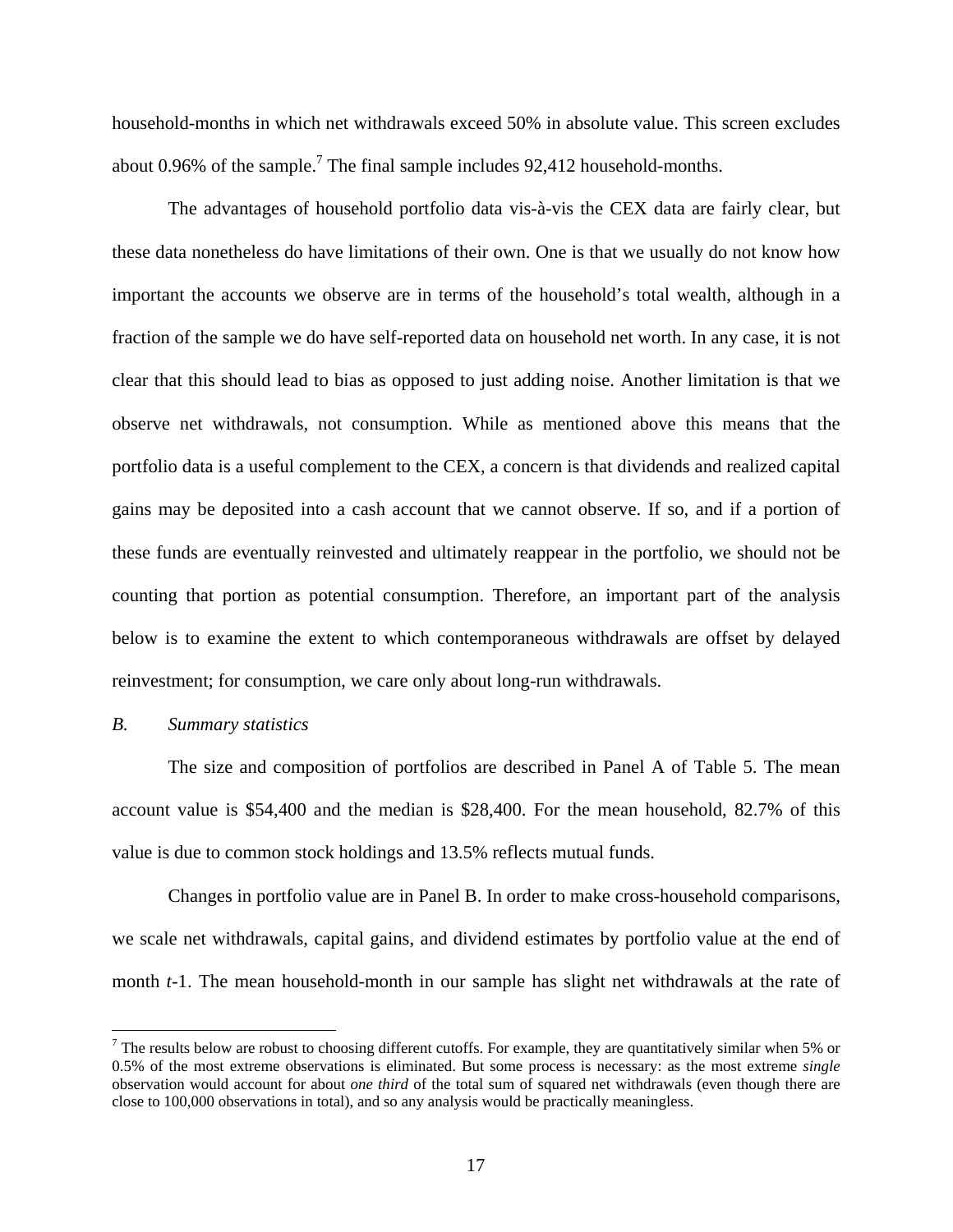0.06% per month, while net savings in the median household-month is zero. The average total monthly return is positive, at 1.11%. The average dividend income per month, 0.20% of beginning-of-month portfolio value, is a significant fraction of the average month's total return, but much less volatile.

Dividend income is broken down in Panels C and D. Dividend income is positive in just under half of the household-months. For these observations, an average of 77.92% of the dividend income is due to ordinary dividends, with mutual funds accounting for almost all of the remainder. Special dividends are rare, but can be very large when they do occur.

#### *C. Effects of dividends and capital gains on net withdrawals*

Figure 1 shows scatterplots of household-month observations of net withdrawals against contemporaneous total dividends. The figure clearly shows two modal behaviors with respect to dividend income. The line of points indicating a one-for-one increasing relationship between net withdrawals and dividends evidences a "zero (contemporaneous) reinvestment" policy; the line of points indicating a flat relationship indicates an "automatic reinvestment" policy. The many thousands of observations that lie on neither line suggest a positive relationship more generally. We omit an analogous scatterplot of net withdrawals as a function of capital gains because it shows no visible patterns.

Mean and median behaviors are plotted in Figure 2. In Panel A, we break dividend income into eleven groups, one for household-months with no dividend income and ten deciles for positive-dividend observations. Within each group, we plot median total dividends and net withdrawals. The results suggest that median behavior is not to immediately reinvest moderatesize dividends. Net withdrawals increase one-for-one with dividend income over the bottom several deciles, i.e. in this range a modal behavior from Figure 1 is also the median behavior.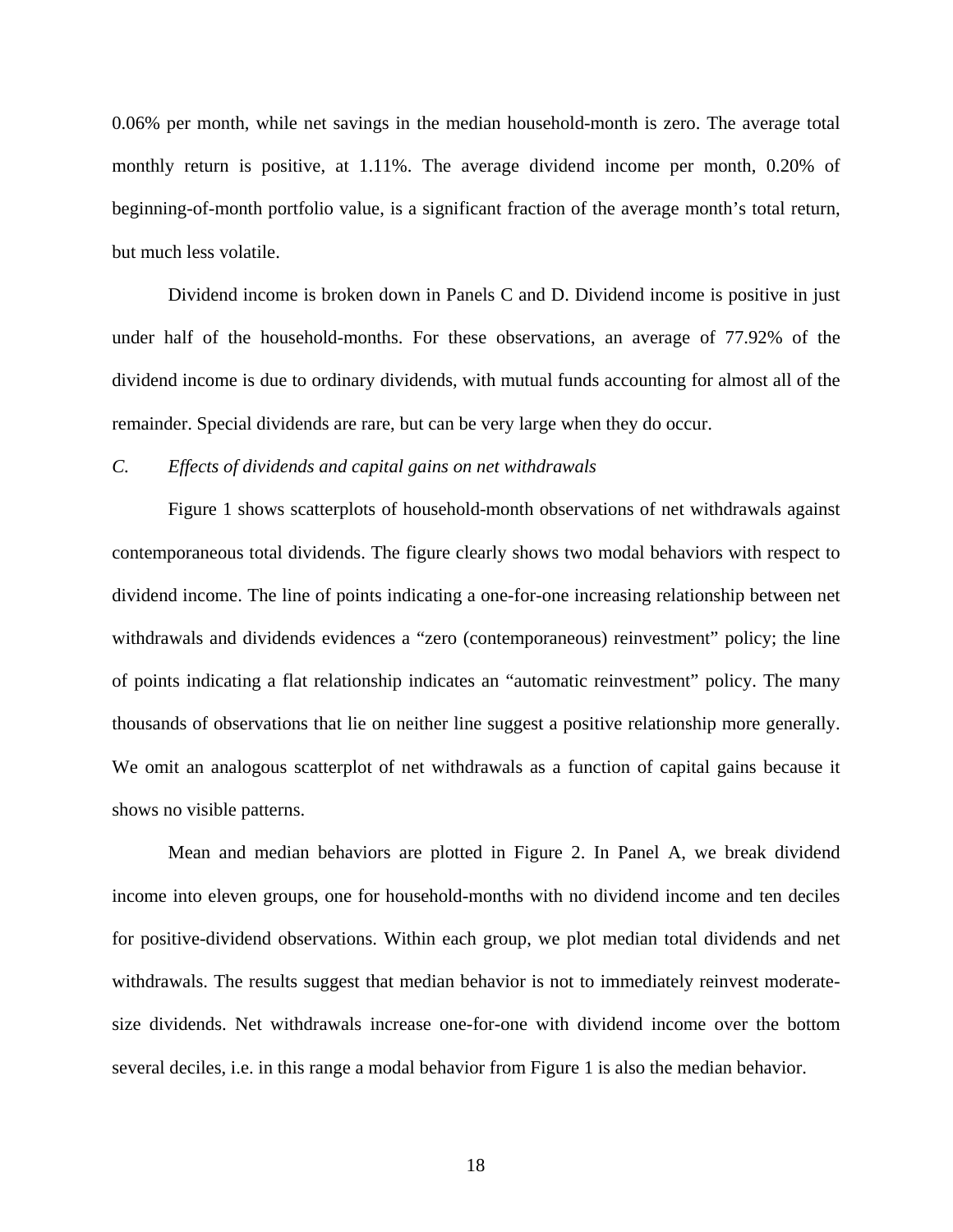Mean dividend-withdrawing behavior is presented in Panel B. We show mean net withdrawals for the zero-dividend group and for the mean level of dividends within each of the ten positive-dividend deciles. The figure again shows a positive relationship between dividends and net withdrawals. Note that the mean behavior is to contemporaneously withdraw most, but not all, of larger dividends. (This could be consistent with a mental accounting practice in which the large dividends that result from cash acquisitions, for example, are not treated like ordinary dividends but rather as principal to be reinvested.)

The bottom two panels provide an initial look at the effect of capital gains. The contrast with the dividends pictures confirms the CEX results: the effect of capital gains appears to be much smaller than that of dividends. Panel C shows that regardless of the level of capital gains, median contemporaneous net withdrawals are zero. Panel D shows mean behavior, which suggests that very high capital gains engender net withdrawals, on average, and very low capital gains engender net inflows, on average. There is no clear effect in the intermediate range.

In Table 6, we estimate the effects of contemporaneous dividends and total returns on the rate of withdrawals. Our first specifications include linear effects only, and then we confirm the additional structure suggested in the figures using a piecewise linear specification. Specifically, we allow for a differential effect when dividends are in the top decile and a differential effect when total returns (primarily capital gains) are smaller than 2.50% in absolute value:

$$
\frac{C_t}{A_{t-1}} = a + d_1 \frac{D_t}{A_{t-1}} + d_2 \frac{D_t}{A_{t-1}} \left\{ \frac{D_t}{A_{t-1}} > 90^{th} \text{Pctle} \right\} + r_1 \frac{R_t}{A_{t-1}} + r_2 \frac{R_t}{A_{t-1}} \left\{ \left| \frac{R_t}{A_{t-1}} \right| < 0.025 \right\} + v_t. \tag{7}
$$

We suppress the household *i* subscripts.

It may be helpful to explicitly interpret the coefficients. The first regression in the left panel indicates that, on average, investors have a propensity to withdraw contemporaneous dividends of about 0.35. The second regression shows that, on average, investors have a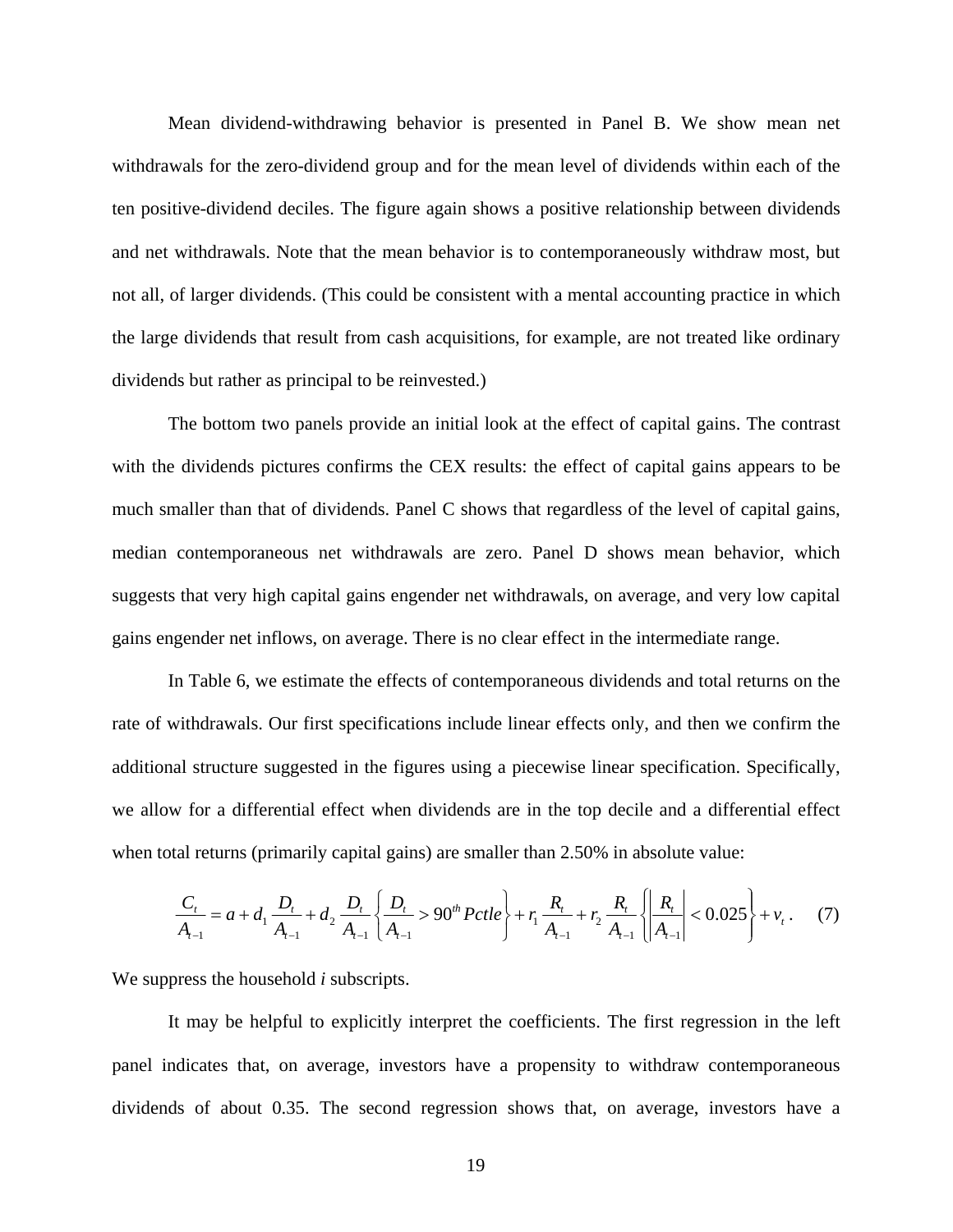propensity to withdraw contemporaneous returns of 0.02. The third regression shows that for a given contemporaneous total return, investors have a 0.35 *higher* propensity to withdraw from the dividends component than from the capital gains component. Because the propensity to withdraw from contemporaneous capital gains is almost zero, this also means that the total propensity to withdraw from dividends is around 0.35, as in the first regression. Although direct comparisons are not appropriate, it is interesting that these coefficients are of the same order of magnitude as the effects of dividends and capital gains on total consumption that we estimated in the CEX data (Table 2 and Table 3). And again, what is most striking is not that the coefficient on capital gains is so small, but that the coefficient on dividends is so large.

As an aside, it may seem that the relatively small coefficient on returns implies that the effect of capital gains on consumption is negligible, but this is not obvious. In fact, because the range between the  $10<sup>th</sup>$  and  $90<sup>th</sup>$  percentile is about 30 times bigger for returns than for dividends (see Table 5), the point estimates in Table 6 suggest that the variation in withdrawals caused by dividends and capital gains may be of roughly similar magnitude. (Of course, we found at best weak effects of capital gains in the CEX, so unlike in the case of dividends we are unable to find strong evidence that capital gains lead to withdrawal-financed consumption.) In any case, given our particular hypotheses, the appropriate focus is on the relative magnitude of the dividend and capital gains effects for a given change in wealth, not on the proportion of withdrawal variance explained by each effect.

Moving to the second panel of Table 6, with piecewise linear effects, the first regression indicates a propensity to withdraw contemporaneous dividends of 0.77 for typical levels of dividend income and  $0.33$  ( $0.77 - 0.44$ ) for unusually high levels of dividend income. The last regression shows that for small levels of total returns, investors have a propensity to withdraw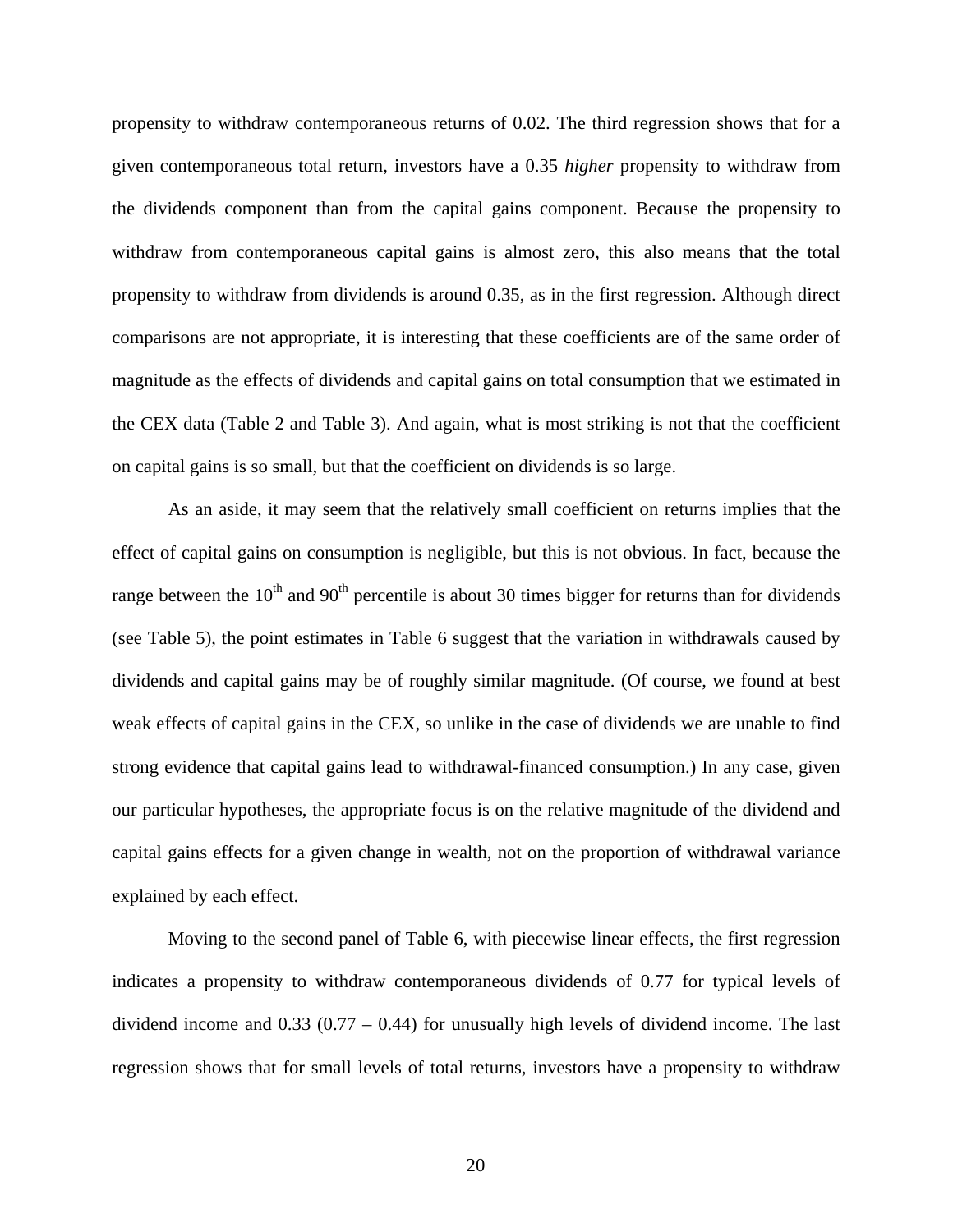from contemporaneous capital gains of  $-0.03$  ( $0.02 - 0.05$ ), i.e. they do not withdraw at all, while the differential propensity to withdraw contemporaneous dividends stays the same. All of these results are consistent with Figure 2.

#### *D. Delayed reinvestment*

While the analysis so far suggests large differences in the withdrawal behavior of dividends versus capital gains, and hence that dividends may indeed affect consumption, several questions remain. One is the possibility that a portion of dividends (and perhaps capital gains), rather than being withdrawn for consumption, may just have been temporarily moved to a cash account and reinvested in subsequent months. To the extent that this is the case, estimates based on contemporaneous effects will overstate the true potential impact on consumption.

To investigate this effect, we augment our previous model to allow for up to one year of delays in reinvestment. The resulting model is unsightly but easy to interpret:

$$
\frac{C_{t}}{A_{t-1}} = a + d_{1} \frac{D_{t}}{A_{t-1}} + d_{2} \frac{D_{t}}{A_{t-1}} \left\{ \frac{D_{t}}{A_{t-1}} > 90^{th} Pctle \right\} + d_{3} \frac{1}{11} \sum_{s=1}^{11} \frac{D_{t-s}}{A_{t-1}} + d_{4} \frac{1}{11} \sum_{s=1}^{11} \frac{D_{t-s}}{A_{t-1}} \left\{ \frac{D_{t-s}}{A_{t-1}} > 90^{th} Pctle \right\}
$$
  
+  $r_{1} \frac{R_{t}}{A_{t-1}} + r_{2} \frac{R_{t}}{A_{t-1}} \left\{ \left| \frac{R_{t}}{A_{t-1}} \right| < 0.025 \right\} + r_{3} \frac{1}{11} \sum_{s=1}^{11} \frac{R_{t-s}}{A_{t-1}} + r_{4} \frac{1}{11} \sum_{s=1}^{11} \frac{R_{t-s}}{A_{t-1}} \left\{ \left| \frac{R_{t-s}}{A_{t-1}} \right| < 0.025 \right\} + v_{t}.$  (8)

Under this specification, when the monthly total return is greater than 2.5% in absolute value, the long-run propensity to withdraw capital gains is  $(r_1 + r_3)$ . When the monthly total return is smaller than 2.5% in absolute value, the long-run propensity to withdraw capital gains is  $(r_1 + r_2)$ + *r*3 *+ r*4). Likewise, the *differential* or "extra" long-run propensity to withdraw a small or medium dividend income realization is  $(d_1 + d_3)$ , while the differential long-run propensity to withdraw a top-decile dividend realization is  $(d_1 + d_2 + d_3 + d_4)$ . Note that in this setup, any effect of delayed reinvestment shows up empirically as a *negative* estimate for  $d_3$  and  $d_4$  ( $r_3$  and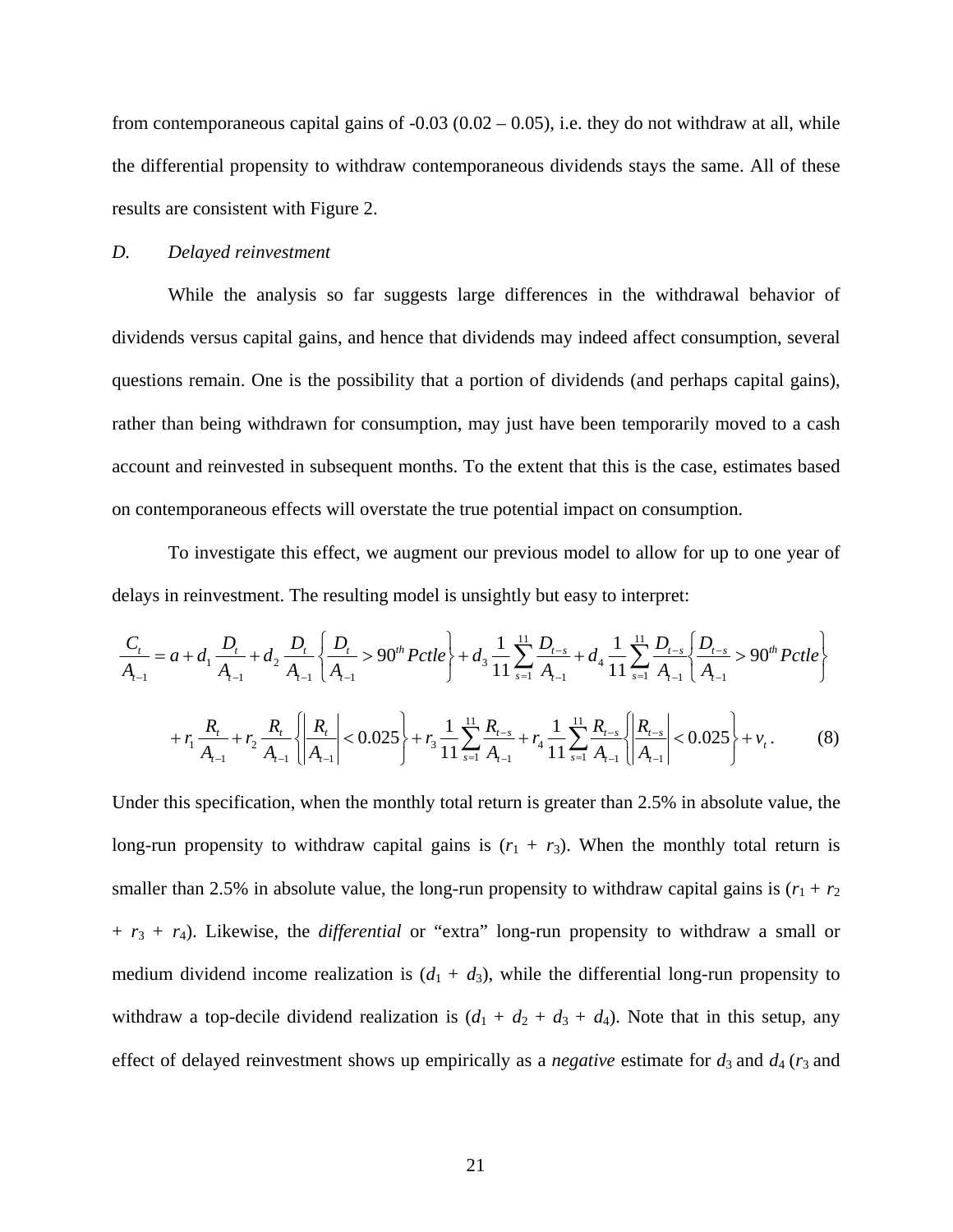*r*4), as dividends (capital gains) that are reinvested will be detected as reduced net withdrawals as a function of lagged dividends (capital gains). $8$ 

Table 7 shows that allowing for the possibility of a full year of delayed reinvestment does not alter earlier inferences about the effects of dividends. In the simple linear regressions, the contemporaneous coefficients are as before, and the effects of lagged dividends are nil. The full piecewise linear model in the rightmost column shows that the long-run propensity to withdraw small or medium dividends is  $0.73$   $(0.80 - 0.07)$  greater than that of capital gains, statistically indistinguishable from the 0.77 gap in the short-run propensities to withdraw that we found in Table 6, and thus indicating little or no reinvestment of such dividends. On the other hand, the differential long-run propensity to withdraw very large dividends is still positive, but is considerably smaller, at  $0.33$   $(0.80 - 0.47 - 0.07 + 0.07)$ , which is also the same as the estimate we obtained without allowing for delayed reinvestment. Finally, there is little evidence that capital gains engender reinvestment.

Thus accounting for delays in reinvestment does not change the conclusion that there is a large difference in the propensities to withdraw dividends and capital gains. Unless households in this sample are out of steady state, systematically accumulating cash balances (and doing so out of dividends, not capital gains), the results are consistent with the notion that a substantial portion of dividend income is permanently withdrawn to finance consumption.

#### *E. Household characteristics*

 $\overline{a}$ 

For robustness tests, Table 8 splits the sample across several household and portfolio characteristics. First, we split by portfolio size. These accounts typically represent a rather small

<span id="page-22-0"></span> $8$  In principle, one could also include individual lags of  $D_t$  and  $R_t$  instead of the summation terms and then sum up the estimated coefficients on the individual lags to calculate the total effect of delayed reinvestment. The approaches are equivalent when  $D_t$  and  $R_t$  and their lags, respectively, are uncorrelated. In our data, these correlations are low, so both approaches lead to similar results. For simplicity, we report results from the summed lags approach.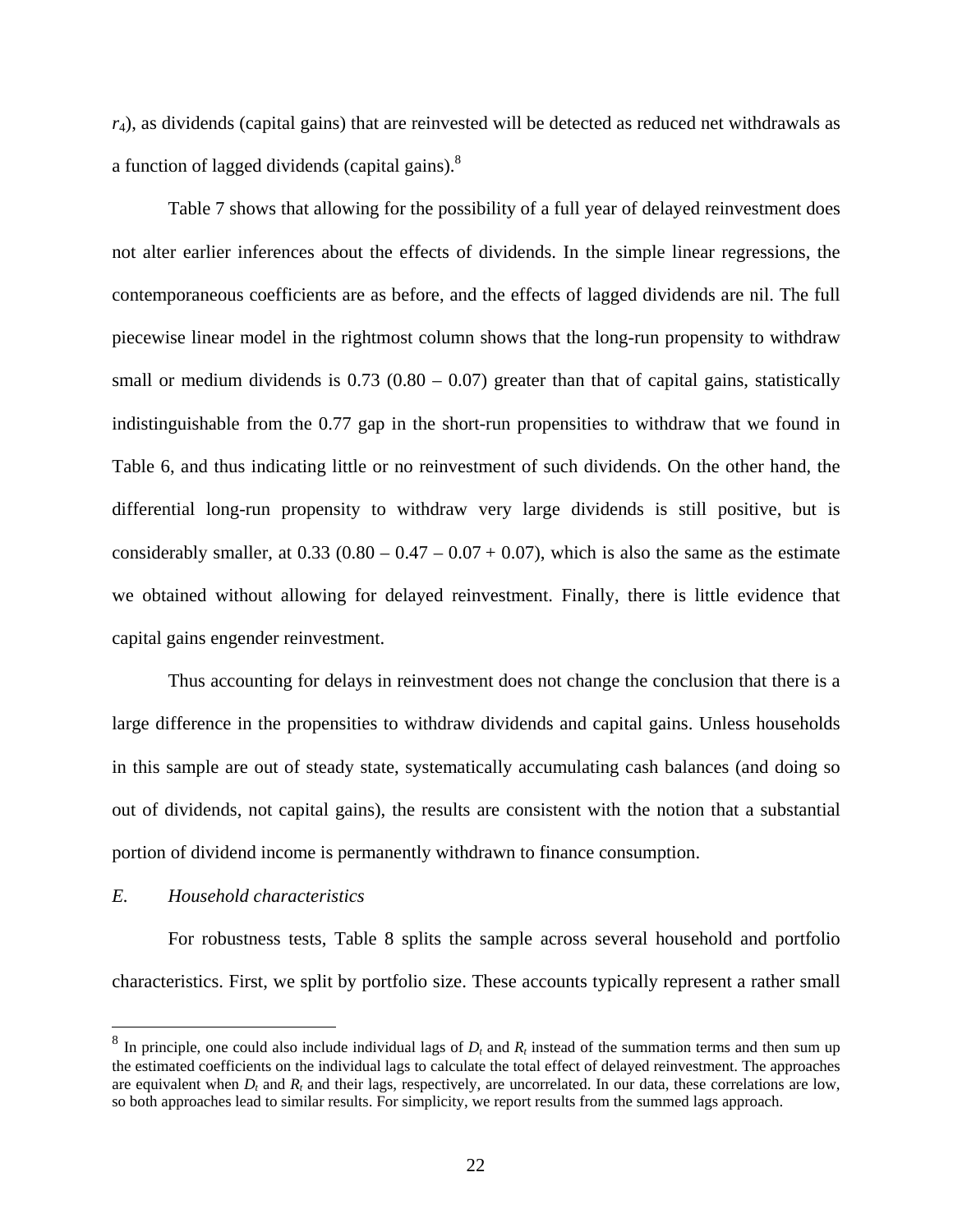fraction of net worth, but for about a fifth of the sample, we have self-reported data on net worth and tax rates supplied to the brokerage firm at the opening of the account, so we can test whether the results extend to households for which the portfolio represents at least half of reported net worth. Second, we split by net worth itself. Third, we split by tax rate, which is obviously also a proxy for income. Fourth, we split the sample by portfolio turnover.

The results suggest that the higher propensity to withdraw dividend income is broadly robust across the available household characteristics. An apparent exception is that the difference is insignificant for the below-median tax rate subsample, but this is inconclusive due to the large standard errors in this small sample. Wealthier households appear more likely to reinvest very large dividends, but again standard errors are too large for any confident conclusions.

#### *F. Composition of dividends*

Intuition and mental accounting theories suggest that it may be inappropriate to treat all types of dividends as equivalent. The nonlinear effects documented in Figure 2 and Table 6 may be due to differences in the treatment of special dividends and ordinary dividends, for example, and the reinvestment of dividends could also vary by type.

Figure 3 shows scatterplots of contemporaneous net withdrawals as a function of dividends of each type. An immediate result is that the "automatic reinvestment" mode is apparent only in mutual fund dividends, likely reflecting formal elections to automatically reinvest. In addition, both mutual fund dividend recipients and many ordinary dividend recipients engage in the "zero reinvestment" mode. Perhaps because large special dividends are so rare, there is little visually apparent pattern in how they are withdrawn or reinvested.

Median and mean net withdrawals by dividend type are in Figure 4. The median behavior is to withdraw ordinary dividends one-for-one. For mutual fund dividends, the median behavior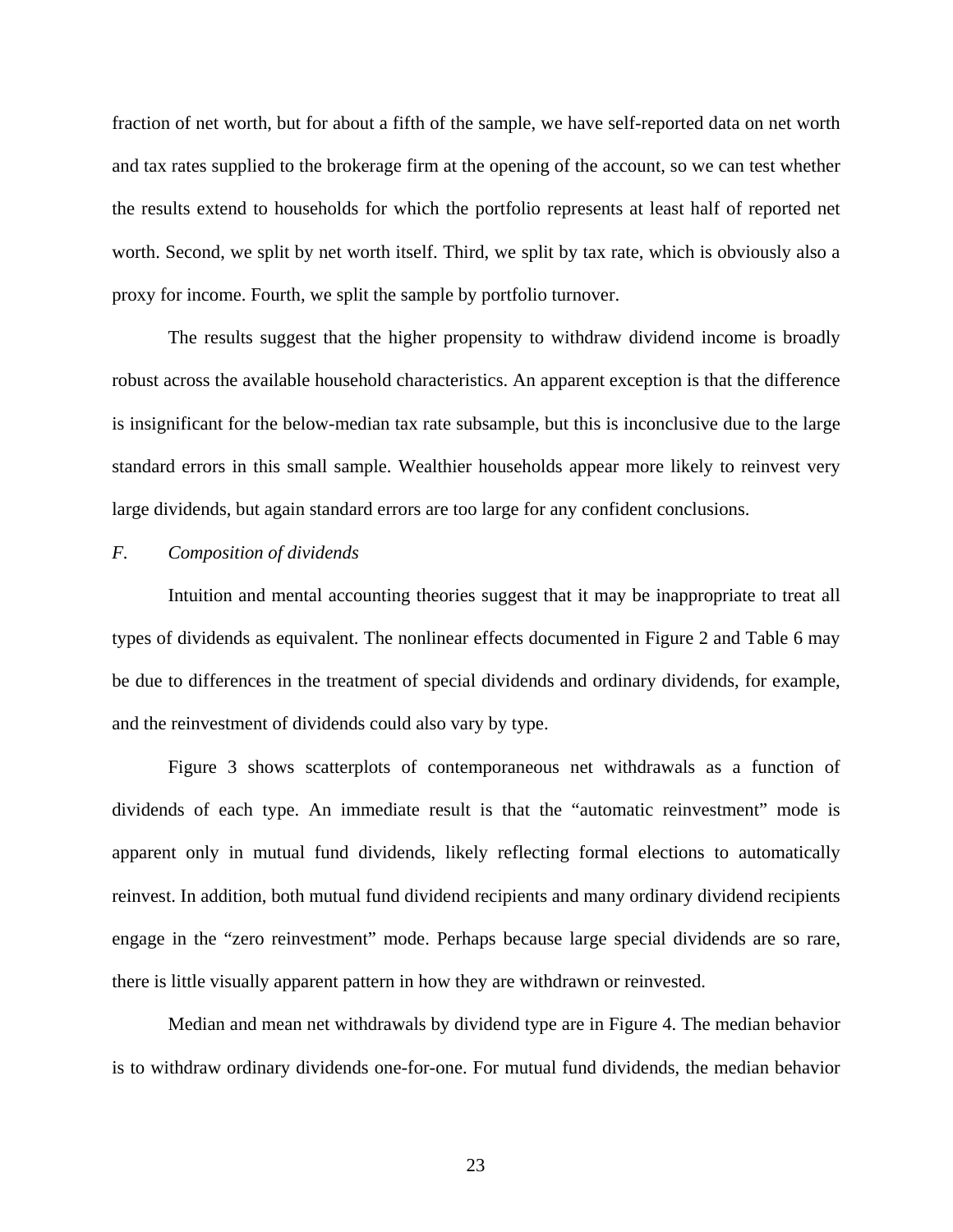is to withdraw nothing. For special dividends, on the other hand, the median behavior is to withdraw. In means, the patterns are rougher, as expected, and affected by the fact that the average household is a net saver into its portfolio over this period. Even in means, however, there are generally monotonic relationships for dividends of each type, although very high values of mutual fund dividends do not increase mean net withdrawals one-for-one.

These impressions are confirmed formally in Table 9. Ordinary dividends have a propensity to be contemporaneously withdrawn that is 0.90 higher than capital gains, i.e. a propensity to be contemporaneously withdrawn of near unity versus one near zero. Also, reflecting the automatic reinvestment policy pursued by many mutual fund investors, mutual fund dividends are withdrawn at a lower rate. Standard errors are too large to make finer observations about reinvestment and how behavior changes for unusually large dividends. Small special dividends are withdrawn at roughly the same rate as ordinary dividends, while the point estimates suggest that large special dividends are mostly reinvested.

#### *G. Reverse causality*

As with our CEX results, the above results are potentially affected by an endogeneity problem. Some households may have chosen their ordinary-dividend paying stocks and, to a lesser extent, their mutual funds, ex ante in anticipation of consumption. If so, the evidence presented so far does not clearly demonstrate that dividends, particularly ordinary dividends, have a causal effect.

For the ex-ante effect to dominate, there would have to be a large predictable component in dividends such that it is feasible for households to match desired future consumption with anticipated dividend streams. Unlike in our CEX analysis, dividends here are scaled by portfolio value, which already reduces a potential source of cross-sectional predictability. As it turns out,

24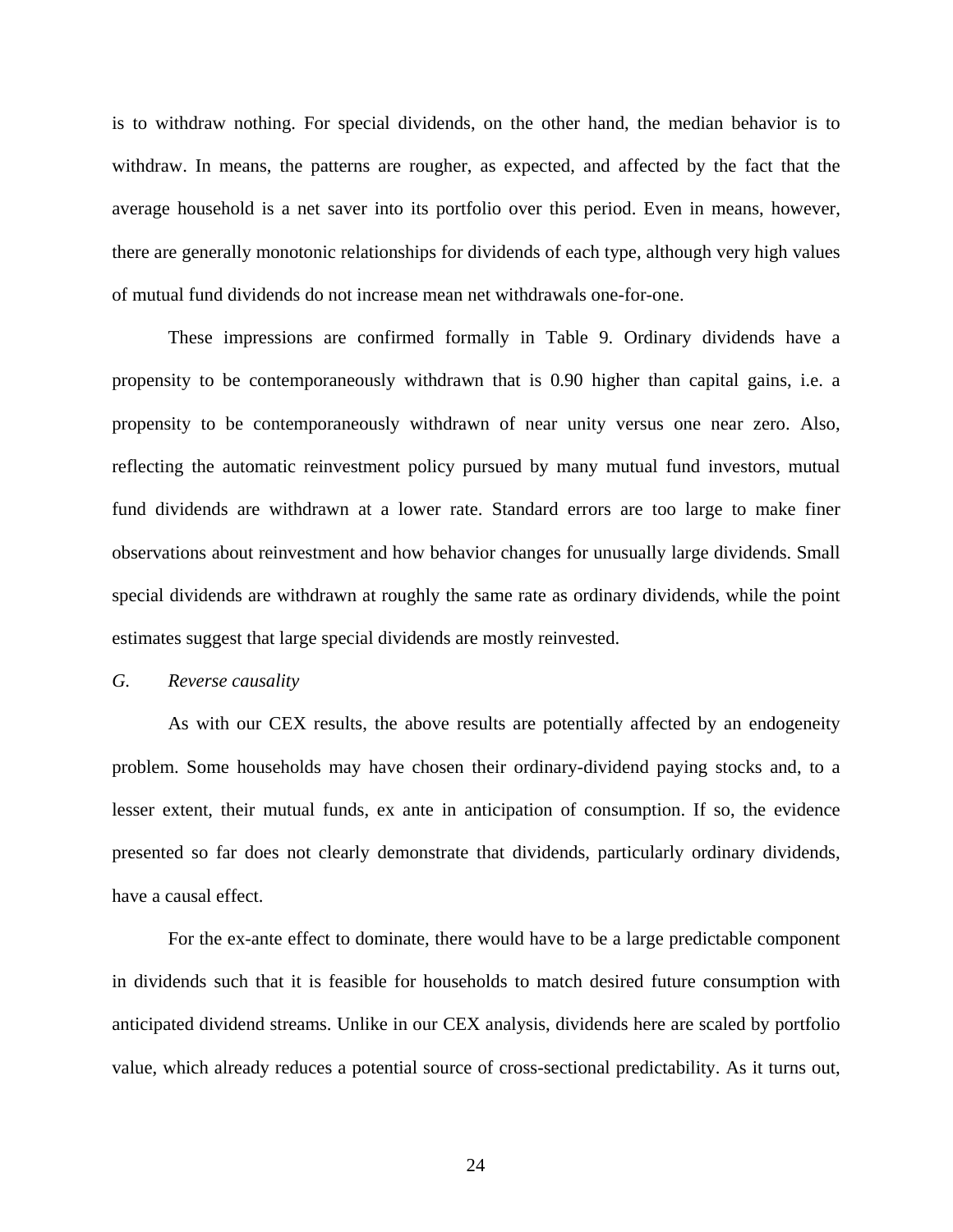scaled dividends *in total* (the sum of ordinary, mutual fund, and special) are unpredictable based on lagged dividends, i.e. almost all variation is "unexpected", with twelve months of lagged dividends explaining only 4% of the variation in scaled dividends in the current month. Hence reverse causality is empirically not a major concern in the total-dividends results that we reported above, unless we are to believe that investors are rapidly rebalancing their portfolios in anticipation of changing consumption needs.

Ordinary dividends on their own (scaled by beginning-of-period portfolio value), however, are highly predictable, with the one-year lagged value explaining 57% of the variation in ordinary dividends, and the one-year and three-month-lagged values together explaining 81%. Mutual fund dividends are less so, with the one-year lagged value explaining 43% and the threemonth-lagged value (as expected) adding little. Special dividends are, of course, unpredictable by definition. Therefore, like our results for total dividends, the results for special dividends are not subject to reverse causality concerns.

The question in terms of understanding causality is whether this predictable component in ordinary and mutual fund dividends alone explains consumption, or whether the unpredictable component also plays a role. To examine this, our second specification in Table 9 includes the twelve-month lag of dividends as an additional control for the potential ex-ante effect of expected consumption on holdings of dividend-paying assets. If the ex-ante effect is the full story, and it's largely a household fixed effect with slow time-variation, then the twelve-month lag of dividends and contemporaneous dividends should have about the same correlations with withdrawals. And if the ex-ante effect does not explain everything, then the coefficient on the contemporaneous dividend should be larger than the coefficient on the twelve-month lag,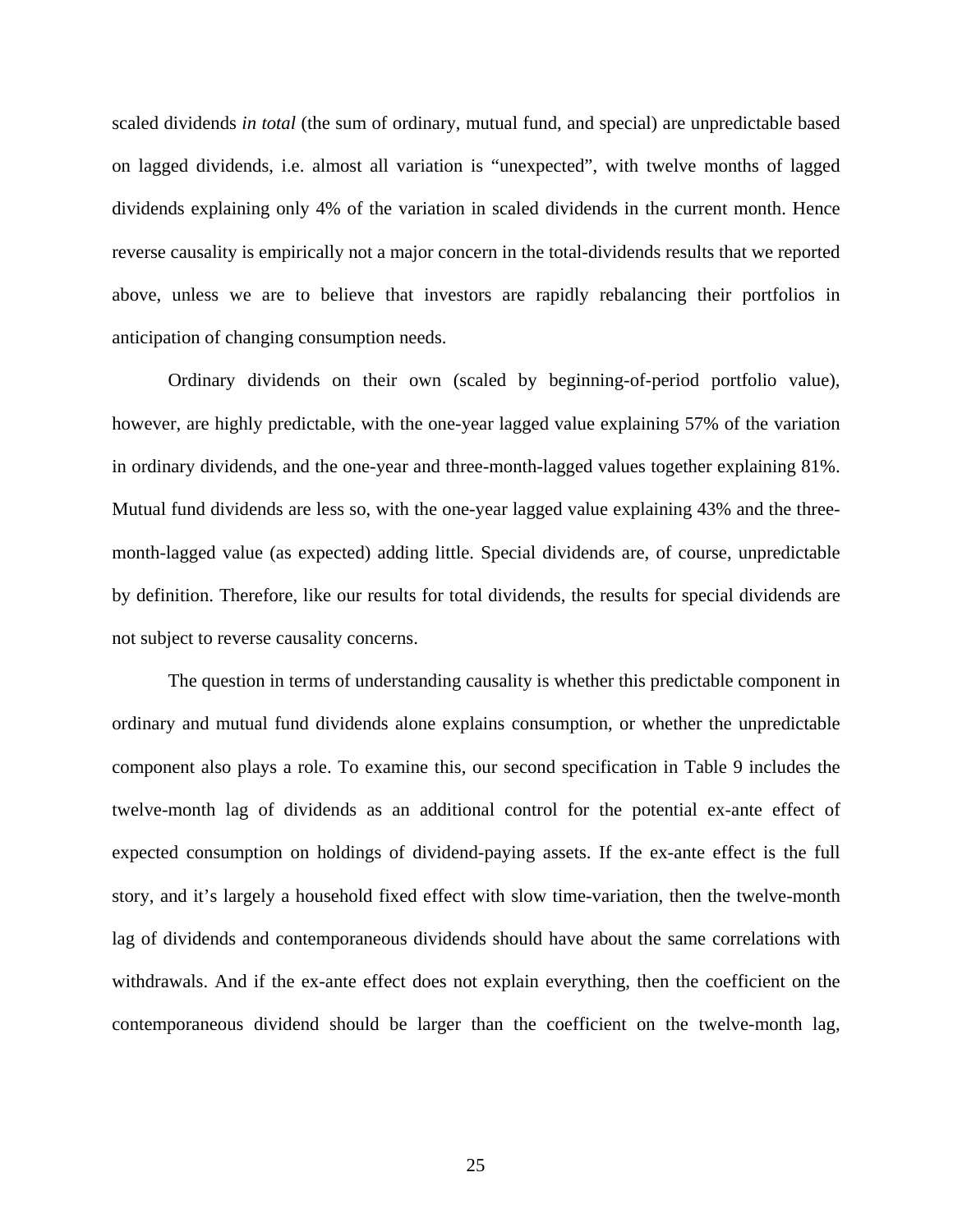because it captures effects on withdrawals related to the dividend component that is not predictable by  $D_{t-12}$ .

Consistent with a modest ex-ante effect, the coefficient estimate on  $D_{t-12}$  is greater than zero for both ordinary and mutual fund dividends, although the effects are statistically insignificant. But the coefficients for the contemporaneous dividend terms remain highly significant and much larger than the coefficients on the twelve-month lag. We find similar results for mutual fund dividends.

These results suggest that reverse causality in the form of ex-ante matching of withdrawals and dividends most likely plays a fairly modest role in the case of ordinary and mutual fund dividends. It plays even less of a role for our other results, including special dividends and total dividends. While it is impossible to establish causality with complete confidence, all of the results are consistent with an important element of causality running from dividends to withdrawals—and, based on our analysis of the CEX data, to consumption.

#### **IV. Explanations**

Two quite different micro data sets both suggest that investors have a differentially higher propensity to consume from dividend income than capital gains. So far we have focused solely on documenting the basic facts and investigating their robustness. Now we move forward to consider potential explanations.

*A. Borrowing constraints* 

 $\overline{a}$ 

A standard explanation for the high the sensitivity of consumption to current income is borrowing constraints.<sup>[9](#page-26-0)</sup> However, borrowing constraints by themselves do not predict a different

<span id="page-26-0"></span><sup>&</sup>lt;sup>9</sup> A closely related, but behavioral, explanation for the high propensity to consume current income is hyperbolic discounting as in Angeletos et al. (2001).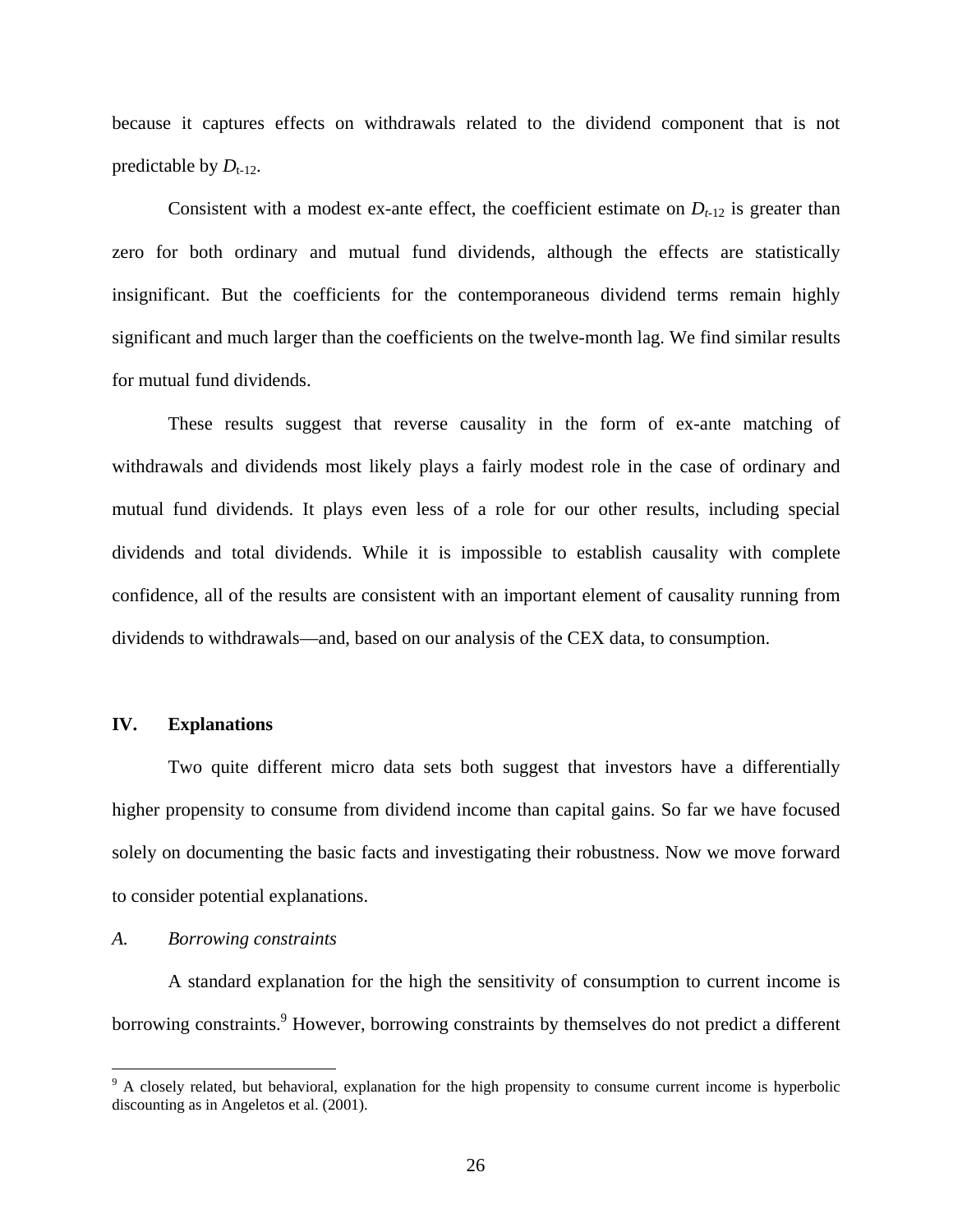propensity to consume from dividends and capital appreciation. The substitution of dividends for capital gains has no overall wealth effects, and homemade dividends can always be created by buying and selling shares. Hence, borrowing constraints cannot be an important factor.

#### *B. Transaction costs*

The transaction costs of making homemade dividends are an a priori more relevant factor. Perhaps households recognize that reinvesting dividends, especially the modest levels that accrue in the smaller accounts in our sample, would require the purchase of an odd lot, which carries relatively high transaction costs. To the extent such costs are substantial, rational households should prefer to consume from recent dividends rather than from selling shares.

The CEX data allow us to examine a transaction cost explanation in which the trading costs (and perhaps taxes) of creating extra homemade dividends constrain consumption. For households where income exceeds total expenditure, this constraint does not bind: These households could create homemade dividends at no cost by simply saving less. In unreported results, we find coefficients of a similar magnitude and generally lower standard errors among households that save income, casting doubt on this effect as a complete explanation.

The brokerage data results in Table 8 also contain results that cast doubt on transaction costs as a complete explanation. First, if households view odd lot transaction costs as an important consideration, one might expect a higher propensity to withdraw dividends in smaller accounts, which face the odd lot costs more often. But the propensity to withdraw dividends appears not to depend on the size of the portfolio. Second, the propensity to withdraw dividends is similar, if not even higher, for high-turnover households. These households would be able to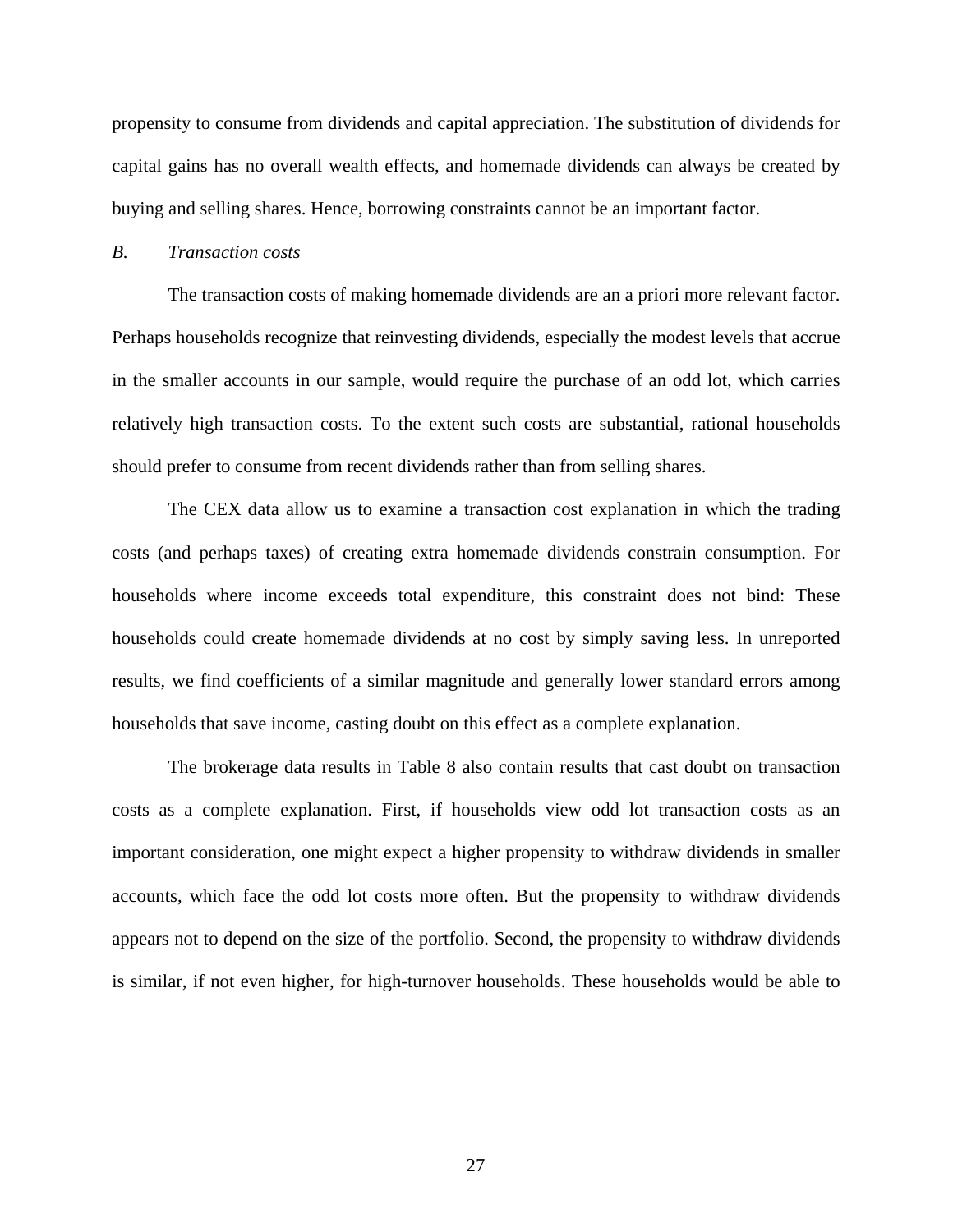reinvest unwanted dividends at little, if any, marginal cost; in other words, again, the transaction costs are not binding.<sup>10</sup>

## *C. Taxes*

 $\overline{a}$ 

Perhaps investors fail to fully reinvest dividends (i.e., have a higher propensity to withdraw them) because they have a policy of withholding a portion for federal and state taxes. Of course, taxes can be paid from any source, so this story is founded on mental accounting. Table 8 shows that high-tax households are more likely to withdraw dividend income. In fact, the difference between lower-tax and higher-tax is much too large (although standard errors are also large) to attribute to differential taxation: higher-tax households withdraw 100% of small and medium dividends, far more than they would need to cover taxes.

Another tax consideration is the higher tax rate of dividend income than capital gains that prevails in our sample period. Perhaps households have made mistakes ex ante in buying the highly-taxed dividend-paying assets or purchased them at a discount, and ex post, given their holdings, it makes sense to finance consumption through dividends rather than capital gains. But, developing this same idea further, many households in our sample have individual stocks with accumulated capital losses at any given time, so from an ex post tax perspective these households should consume from realized losses even before dividends. Yet Odean (1998) documents that investors are more likely to sell winners than losers in every month except December.

#### *D. Different "permanence" of dividends and capital gains*

The results might be reconciled with fully optimizing, forward-looking behavior if stock returns have permanent and transitory components. In our regressions we control for total returns, and so dividends do not add any additional information about the size of wealth shocks,

<span id="page-28-0"></span> $10$  See Odean (1999) and Barber and Odean (2000) for more general arguments that investors trade too much and fail to properly consider transaction costs.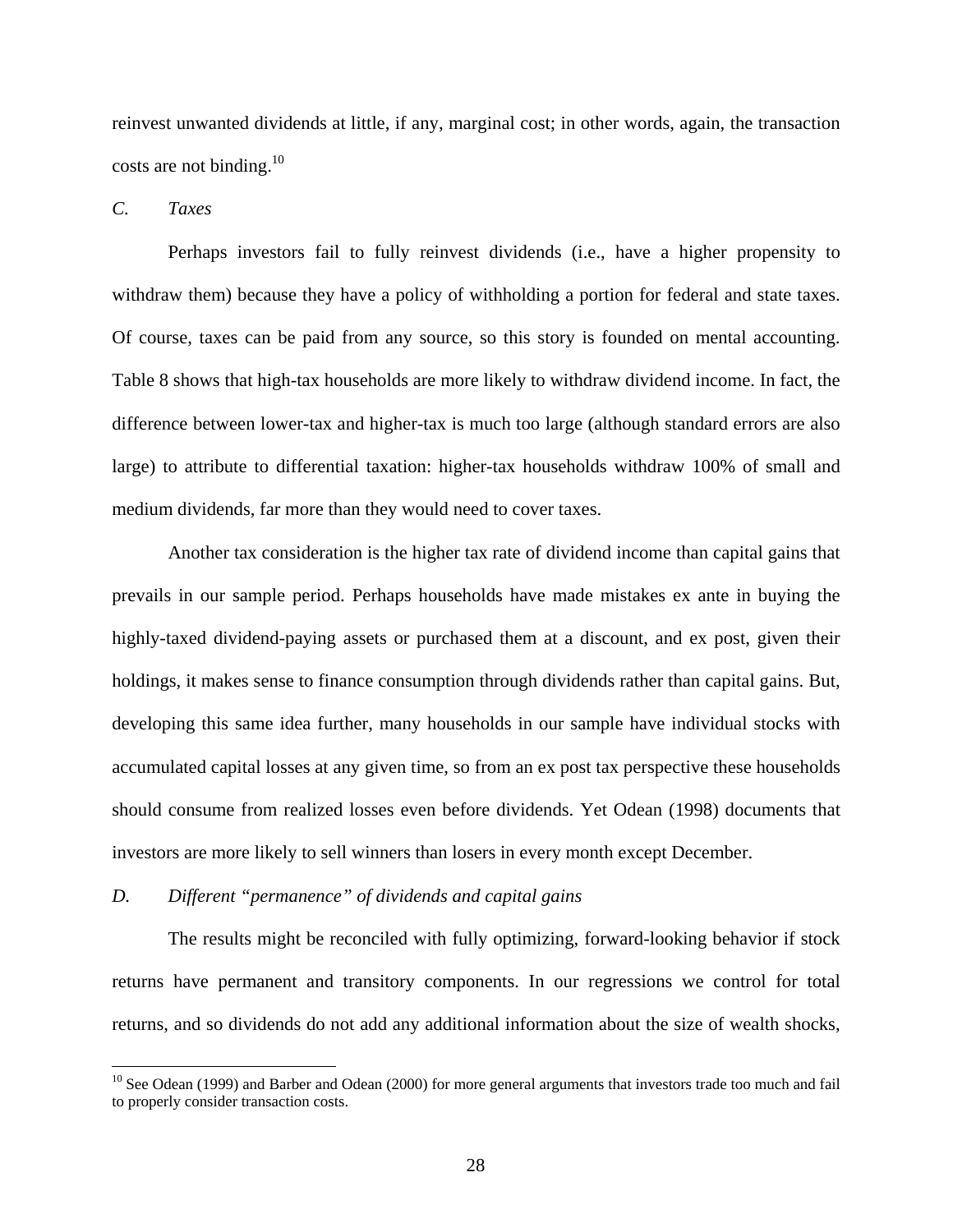but if changes in dividends are more strongly correlated with the permanent component of stock returns than with the transitory component, changes in dividends could provide some information about the permanence of wealth shocks.<sup>11</sup> In this case, one would expect dividends to be correlated with consumption even after controlling for total returns.

At the level of the aggregate market, such an explanation could have relevance, although it would be difficult to distinguish it from other explanations such as mental accounting. Poterba and Summers (1988), Fama and French (1988), and Campbell and Shiller (1988) find that a large proportion of market-level return variation is transitory, driven by temporary movements in discount rates, and Lettau and Ludvigson (2004) find empirical support for the idea that aggregate consumption responds more to permanent than to transitory changes in asset values.

However, our results are driven by *cross-sectional*, not aggregate variation in returns and dividends. This is an important difference, because movements in discount rates are systematic, driven by macro variables. As a result, the return variation induced by changes in discount rates is, to a large extent, a common component across stocks: Vuolteenaho (2002) and Cohen, Polk, and Vuolteenaho (2005) find that only a small fraction of individual stock return variation around the market return is transitory. The time fixed effects in our regressions absorb aggregate movements in asset values, leaving the market-adjusted and largely permanent component of returns. Thus different permanence of dividends and capital gains also cannot explain our results.

#### *E. Mental accounting*

 $\overline{a}$ 

Finally, a higher propensity to consume from dividends than capital gains is predicted by typical mental accounting theories. Indeed, Shefrin and Thaler (1988) explicitly describe the

<span id="page-29-0"></span> $11$  Note that the issue of permanence of wealth shocks correlated with dividends is unrelated to the issue of whether companies set dividends equal to the permanent component of earnings. It is perfectly possible that earnings of a company have a strongly transitory component, while the stock returns are entirely permanent and vice versa. The relevant issue here is the permanence of stock returns, not earnings.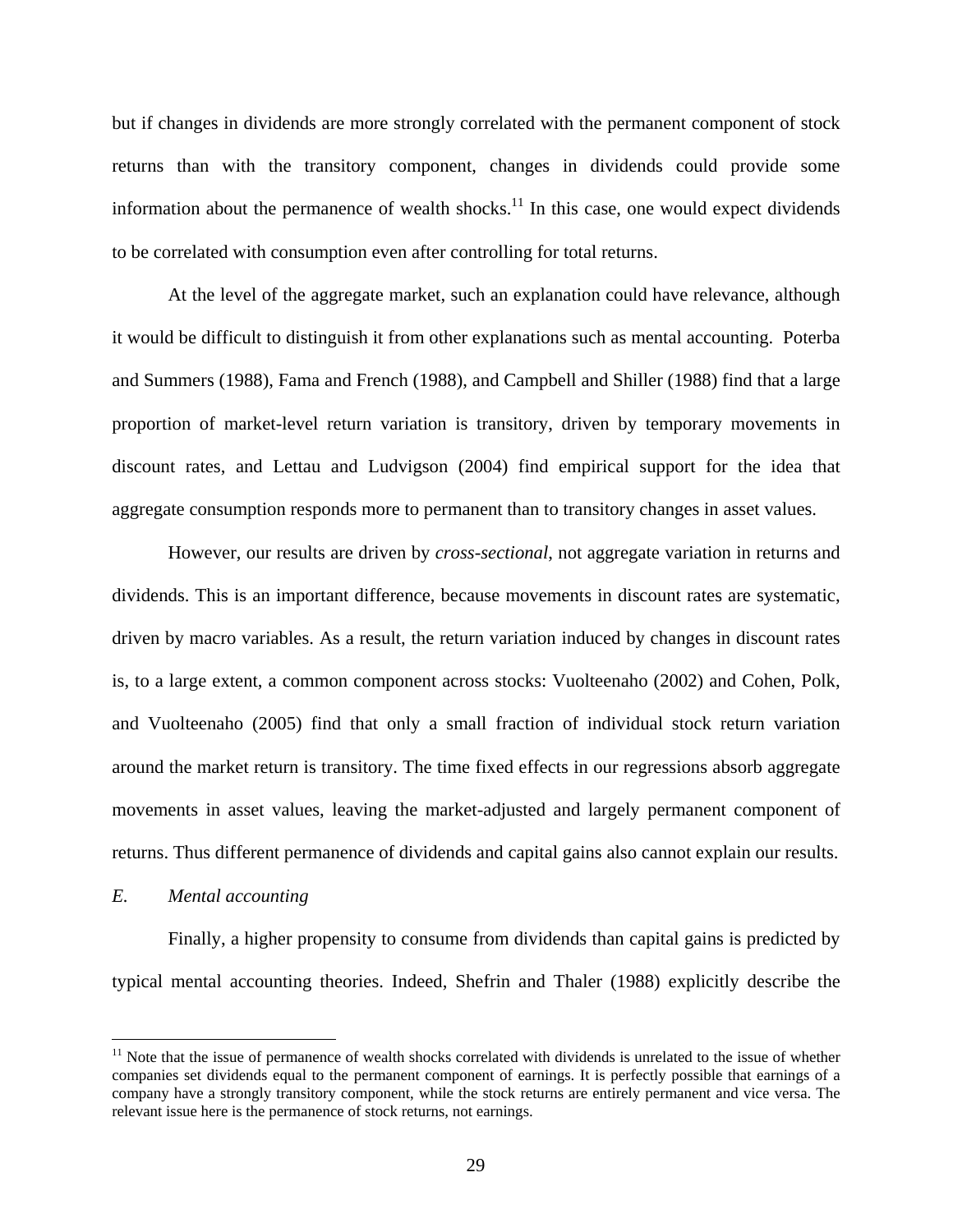higher propensity to consume from dividends than capital appreciation as an important untested prediction of their mental accounting framework.

In the Shefrin and Thaler model, households place wealth into one of three mental accounts: "current income," "current assets," and "future wealth." Like Shefrin and Statman (1984), Shefrin and Thaler argue that the propensity to consume wealth categorized as current income, such as dividends, is greater than the propensity to consume wealth categorized as assets, such as capital and its appreciation. Their model thus is consistent with the popular advice to "spend from income, not from principal."

Our main results fit well with these predictions. The propensity to withdraw and consume dividends is indeed far higher for dividends than capital gains. Moreover, in the CEX data, the propensity to consume dividends is similar to the propensity to consume labor income, consistent with the notion that they are both placed in the "current income" mental account.

In addition, mental accounting also seems to offer more natural explanations for some finer aspects of our results than the other theories. For example, it is natural that ordinary dividends and small special dividends are categorized as "current income" to a greater extent than are special dividends, while special dividends, in turn, are still more "income-like" than capital appreciation. Under mental accounting, one would expect a higher propensity to consume ordinary than large special dividends and a higher propensity to consume large specials than capital gains. Table 9 shows precisely this pattern.

The underlying psychology behind this sort of mental accounting is an important open question. Shefrin and Statman (1984) discuss self control and prospect theory as potential psychological roots. Another anecdotally plausible possibility is that, although firm-level stock returns are largely permanent, individuals do not view them as such. A quasi-rational rule of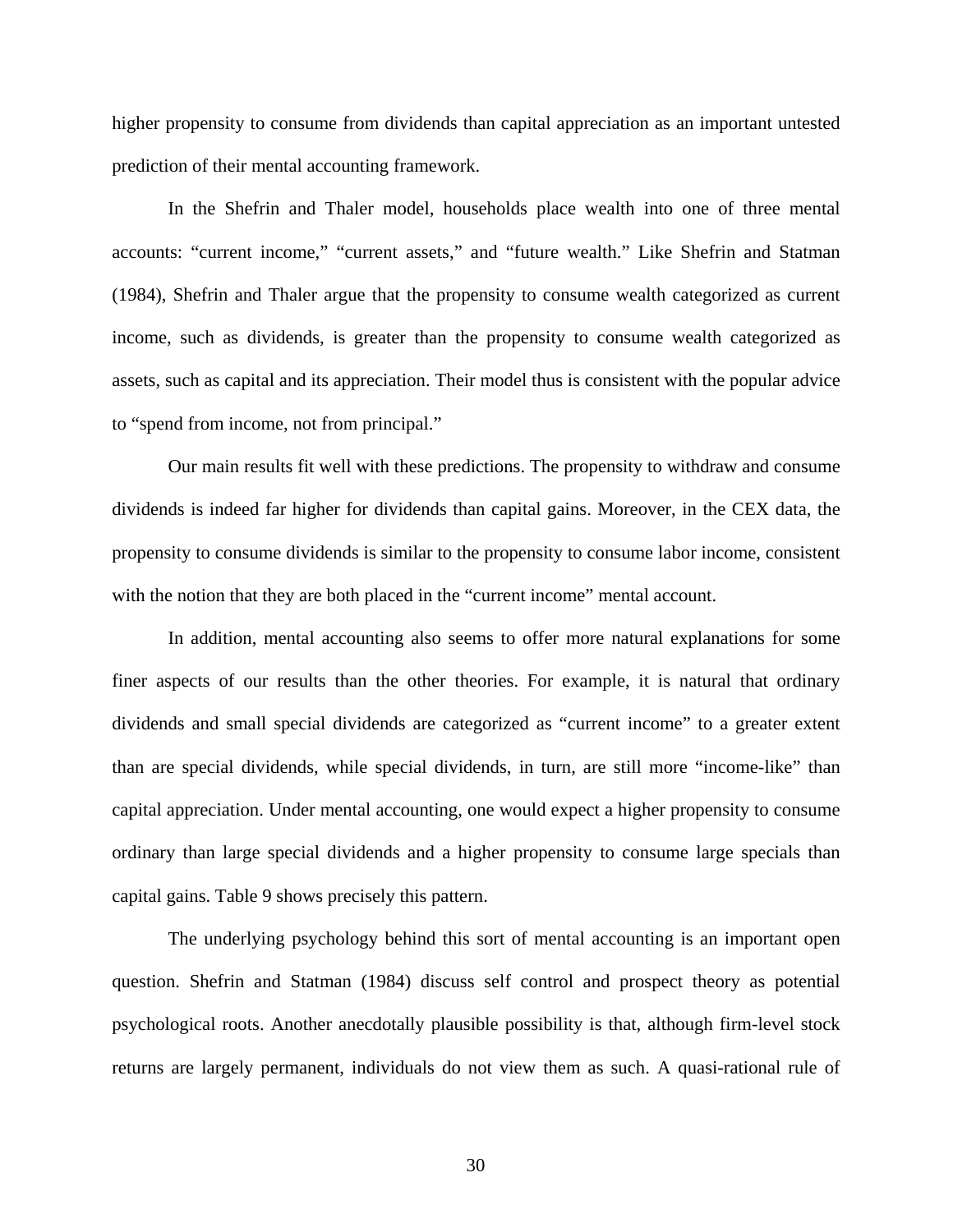thumb for a passive investor facing perceived stock market mispricing may then be to consume dividends but not capital gains.

Mental accounting of any type suggests bounded rationality, and so a natural way to close this discussion is to comment on the welfare consequence of deviating from fully optimizing behavior in this setting. We suspect that these consequences are relatively small for two reasons. First, dividends make up a small fraction of total portfolio returns. Second, and more importantly, dividends have a much lower standard deviation. Corporations smooth dividends, adjusting only partially and only to the permanent component of earnings, as captured by the Lintner dividend model. This behavior on the corporate side limits the welfare consequences of an investor rule of thumb to "consume from dividends."

#### **V. Conclusion**

How investors consume from dividends versus capital gains is important to a range of questions in corporate finance, macroeconomics, behavioral economics, and tax policy. Classical theories suggest that investor consumption patterns are independent of how returns are split into dividends and capital gains, while mental accounting and various economic frictions motivate an alternative hypothesis that investors are relatively more likely to consume dividends. The contribution of this study is to exploit the cross-sectional variation in two household-level data sets in order to document the effect of dividends on consumption.

The main finding is that consumption indeed responds much more strongly to returns in the form of dividends than returns in the form of capital gains. Data from the Consumer Expenditure Survey (CEX) show a strong relationship between household consumption and dividends, controlling for total returns (which includes dividends). A sample of household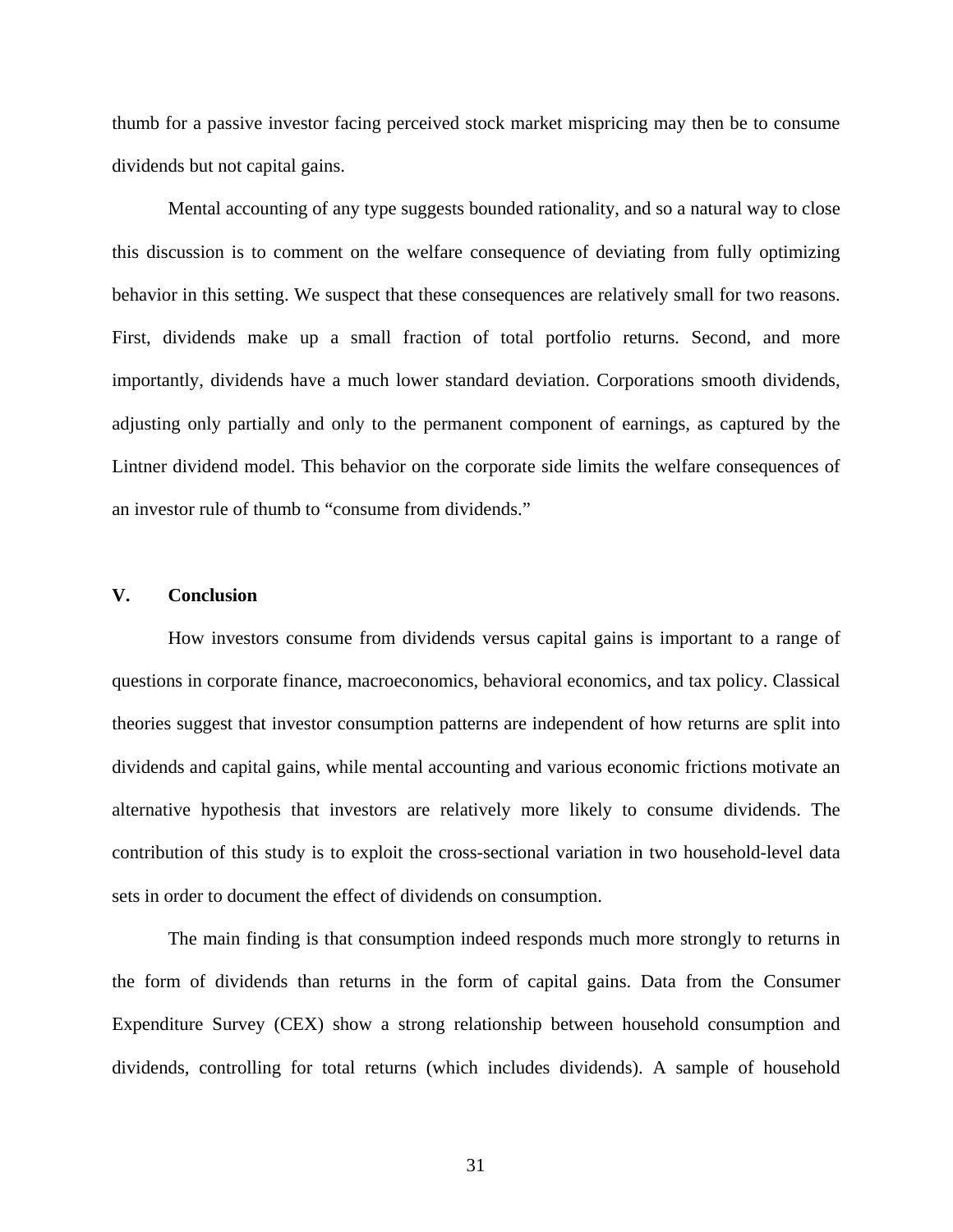portfolio data also show that dividends are much more likely than capital gains to generate withdrawals from the investment account, thus illustrating the mechanical process of translating dividend income into consumption. A review of alternative explanations suggests that the results may in part reflect mental accounting processes of the sort summed up in the adage, "consume income, not principal."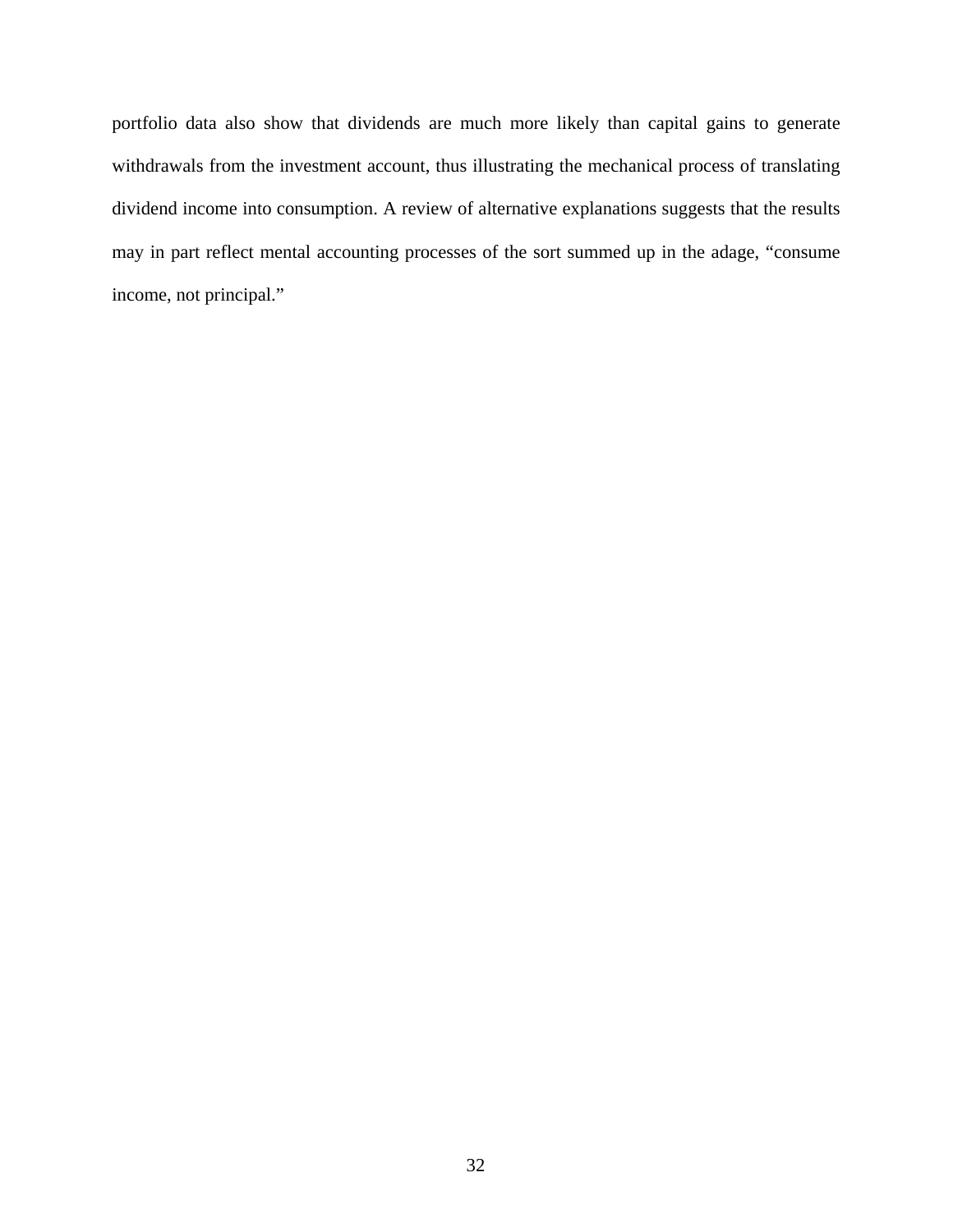#### **References**

- Angeletos, George-Marios, David Laibson, Andrea Repetto, Jeremy Tobacman, and Stephen Weinberg, 2001, The hyperbolic consumption model: Calibration, simulation, and empirical evaluation, *Journal of Economic Perspectives* 15, 47-68.
- Barber, Brad, and Terrance Odean, 2000, Trading is hazardous to your wealth: The common stock investment performance of individual investors, *Journal of Finance* 55, 773-806.
- Bodkin, Ronald G., 1959, Windfall income and consumption, *American Economic Review* 49, 602-614.
- Brunnermeier, Markus, and Stefan Nagel, 2005, Do wealth fluctuations generate time-varying risk aversion? Micro-evidence on individuals' asset allocation, working paper, Stanford University and Princeton University.
- Campbell, John, 2006, Household finance, *Journal of Finance*, forthcoming.
- Campbell, John, and Robert Shiller, 1988, The dividend-price ratio and expectations of future dividends and discount factors, *Review of Financial Studies* 1, 195-228.
- Case, Karl E., John M. Quigley, and Robert J. Shiller, 2005, Comparing wealth effects: The stock market versus the housing market, *Advances in Macroeconomics* 5, 1-32.
- Choi, James, David Laibson, Brigitte C. Madrian, and Andrew Metrick, 2004, Consumptionwealth comovement of the wrong sign, Harvard University working paper.
- Carroll, Christopher D., 1994, How does future income affect current consumption? *Quarterly Journal of Economics* 109, 111-147.
- Carroll, Christopher D., 1997, Buffer stock saving and the life-cycle/permanent income hypothesis, *Quarterly Journal of Economics* 112, 1-56.
- Cohen, Randolph, Christopher Polk, and Tuomo Vuolteenaho, 2003, The price is (almost) right, Harvard University working paper.
- DeAngelo, Harry, Linda DeAngelo, and Douglas J. Skinner, 2000, Special dividends and the evolution of dividend signaling, *Journal of Financial Economics* 57, 309-354.
- Deaton, Angus, 1991, Saving and liquidity constraints, *Econometrica* 59, 1221-1248.
- Fama, Eugene, and Kenneth French, 1988, Permanent and temporary components of stock prices, *Journal of Political Economy* 96, 246-273.
- Feldstein, Martin S., 1973, Tax incentives, corporate saving, and capital accumulation in the United States, *Journal of Public Economics* 2, 159-171.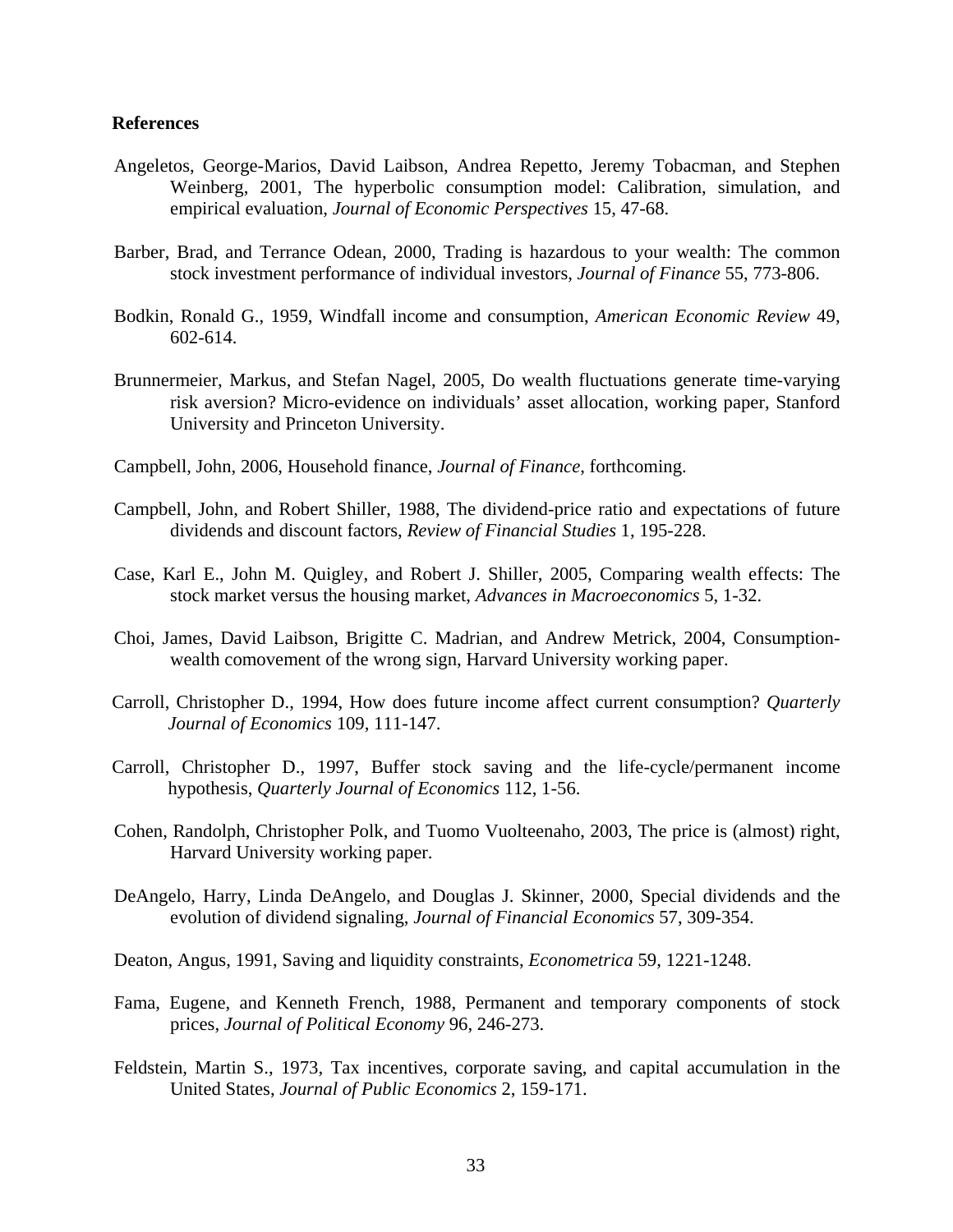- Feldstein, Martin S., and George Fane, 1973, Taxes, corporate dividend policy and personal savings: The British postwar experience, *Review of Economics and Statistics* 55, 399- 411.
- Graham, John R., and Alok Kumar, 2005, Dividend Preferences of Retail Investors, *Journal of Finance*, forthcoming.
- Hayashi, Fumio, 1985, The effect of liquidity constraints on consumption: a cross-sectional analysis, *Quarterly Journal of Economics* 100, 183-206.
- Johnson, David S., Jonathan A. Parker, and Nicholas S. Souleles, 2004, Household expenditure and the income tax rebates of 2001, *American Economic Revi*ew, forthcoming.
- Kreinin, Mordechai E., 1961, Windfall income and consumption: Additional evidence, *American Economic Review* 51, 388-390.
- Lettau, Martin, and Sydney Ludvigson, 2004, Understanding trend and cycle in asset values: Reevaluating the wealth effect on consumption, *American Economic Review* 94, 279- 299.
- Miller, Merton H., and Franco Modigliani, 1961, Dividend policy, growth and the valuation of shares, *Journal of Business* 34, 411-433.
- Newey, Whitney K, and Kenneth D. West, 1987, A simple, positive semi-definite, heteroskedasticity and autocorrelation consistent covariance matrix, *Econometrica* 55, 703-708.
- Odean, Terrance, 1998, Are investors reluctant to realize their losses?, *Journal of Finance* 53, 1775-98.
- Odean, Terrance, 1999, Do investors trade too much?, *American Economic Review* 89, 1279-98.
- Parker, Jonathan A., 1999a, The reaction of household consumption to predictable changes in Social Security taxes, *American Economic Review* 89, 959-973.
- Parker, Jonathan A., 1999b, The consumption function re-estimated, working paper, Princeton University.
- Parker, Jonathan A., 2001, The consumption risk of the stock market, *Brookings Papers on Economic Activity*, 279-348.
- Poterba, James M., and Lawrence Summers, 1988, Mean reversion in stock prices: evidence and implications, *Journal of Financial Economics* 22, 27-59.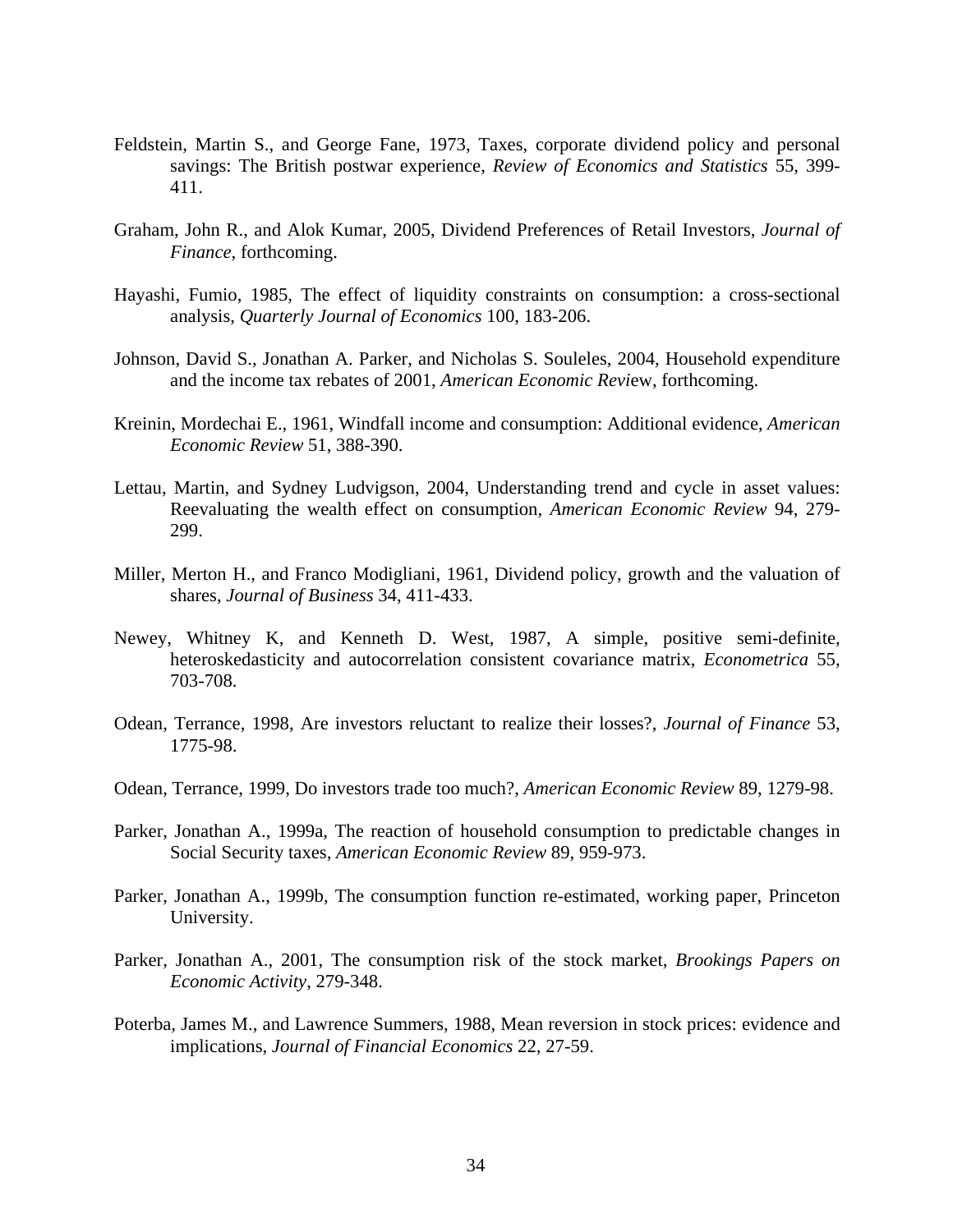- Poterba, James M., 1990, Dividends, capital gains, and the corporate veil: Evidence from Britain, Canada, and the United States, in: D. Bernheim and J. Shoven, eds., *National Saving and Economic Performance* (Chicago: U. Chicago Press), 49-71.
- Poterba, James M., 2000, Stock market wealth and consumption, *Journal of Economic Perspectives* 14, 99-118.
- Rantapuska, Elias, 2005, Do investors reinvest dividends and tender offer proceeds? Helsinki School of Economics working paper.
- Shefrin, Hersh M., and Meir Statman, 1984, Explaining investor preference for cash dividends, *Journal of Financial Economics* 13, 253-282.
- Shefrin, Hersh M., and Richard H. Thaler, 1988, The behavioral life-cycle hypothesis, *Economic Inquiry* 26, 609-643.
- Souleles, Nicholas S., 1999, The response of household consumption to income tax refunds, *American Economic Review* 89, 947-958.
- Souleles, Nicholas S., 2002, Consumer response to the Reagan tax cuts, *Journal of Public Economics* 85, 99-120.
- Stephens, Melvin, Jr., 2003, '3<sup>rd</sup> of tha month': Do Social Security recipients smooth consumption between checks? *American Economic Review* 93, 406-422.
- Summers, Lawrence, and Chris Carroll, 1987, Why is the U.S. savings rate so low?, *Brookings Papers on Economic Activity*, 607-635.
- Thaler, Richard H., and Hersh M. Shefrin, 1981, An economic theory of self-control, *Journal of Political Economy* 39, 392-406.
- Vuolteenaho, Tuomo, 2002, What drives firm-level stock returns? *Journal of Finance* 57, 233- 264.
- Wilcox, David W., 1989, Social Security benefits, consumption expenditures, and the life cycle hypothesis, *Journal of Political Economy* 97, 288-304.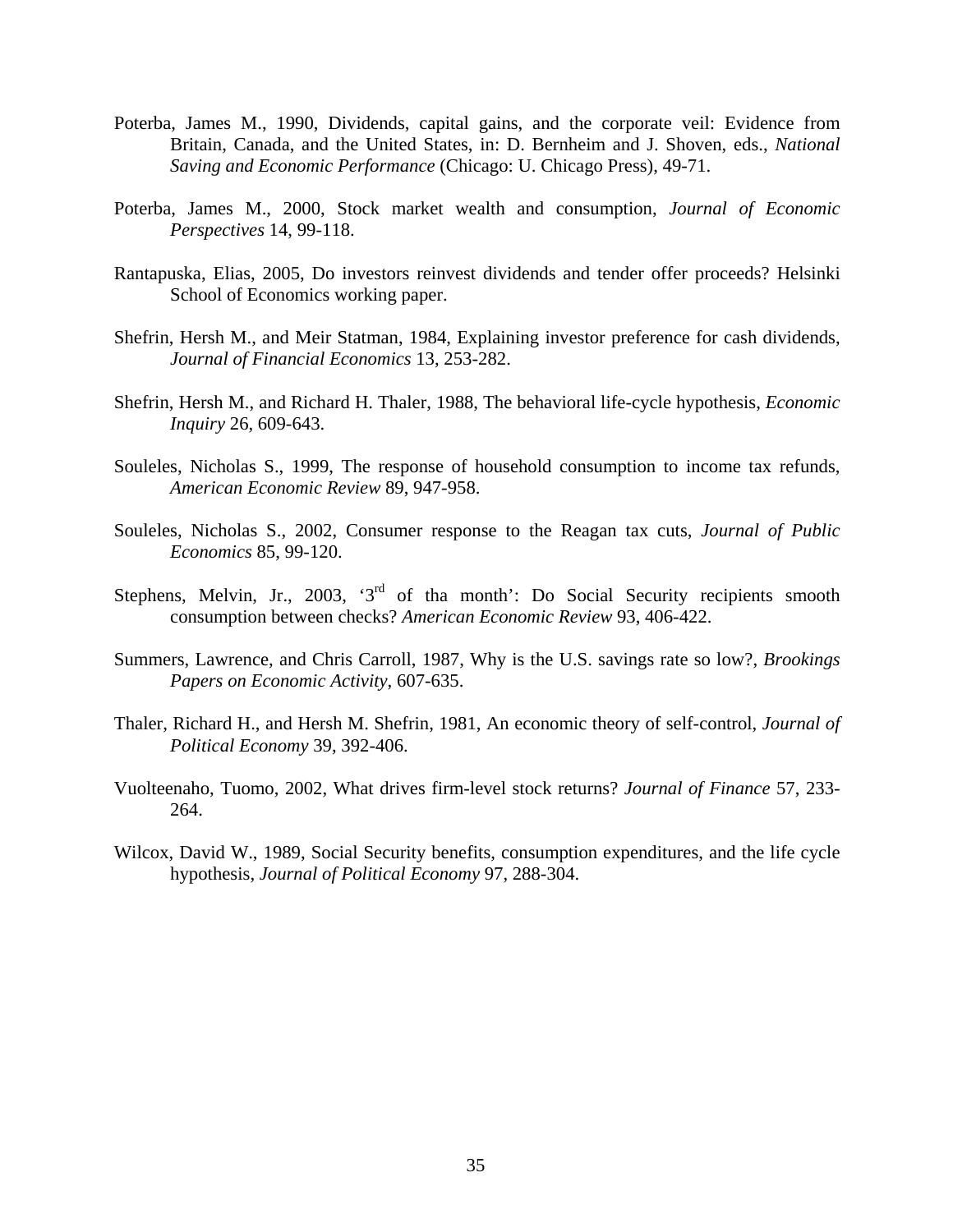**Figure 1. Net withdrawals versus dividends: Scatter plot.** We plot monthly net withdrawals against contemporaneous dividends. Net withdrawals are equal to household monthly net withdrawals. All data are scaled by household account value in period *t*-1 and expressed in percentage terms.

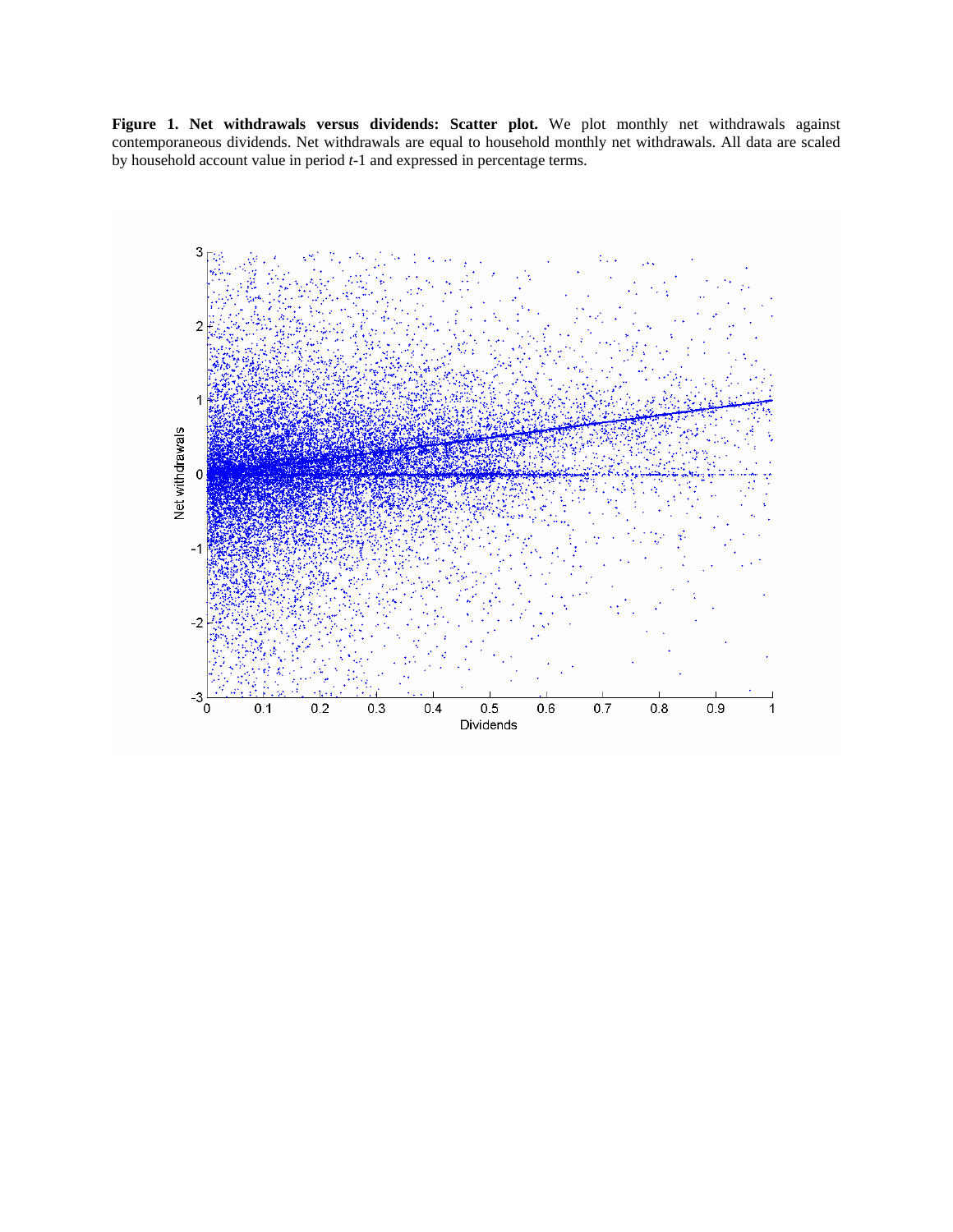**Figure 2. Net withdrawals of dividends and total returns: Decile plots.** We sort the data into groups according to monthly dividends and total returns and compute the corresponding level of net withdrawals. The first two panels show dividend sorts. The eleven groups include ten deciles for months with positive dividends and a single group for months with zero dividends. The second two panels show total returns sorts. The ten groups break the sample into deciles according to monthly total returns. We plot within group median (average) net withdrawals versus median (average) dividends in Panels A and C (Panels B and D). Net withdrawals are equal to the monthly net withdrawals by household. All data are scaled by household account value in period *t*-1 and expressed in percentage terms.





Panel C. Median net withdrawals versus total returns

-1.000.00

-0.50

 $0.0$ 

0.50

1.00

1.50





Panel D. Average net withdrawals versus total returns



Panel B. Average net withdrawals versus dividends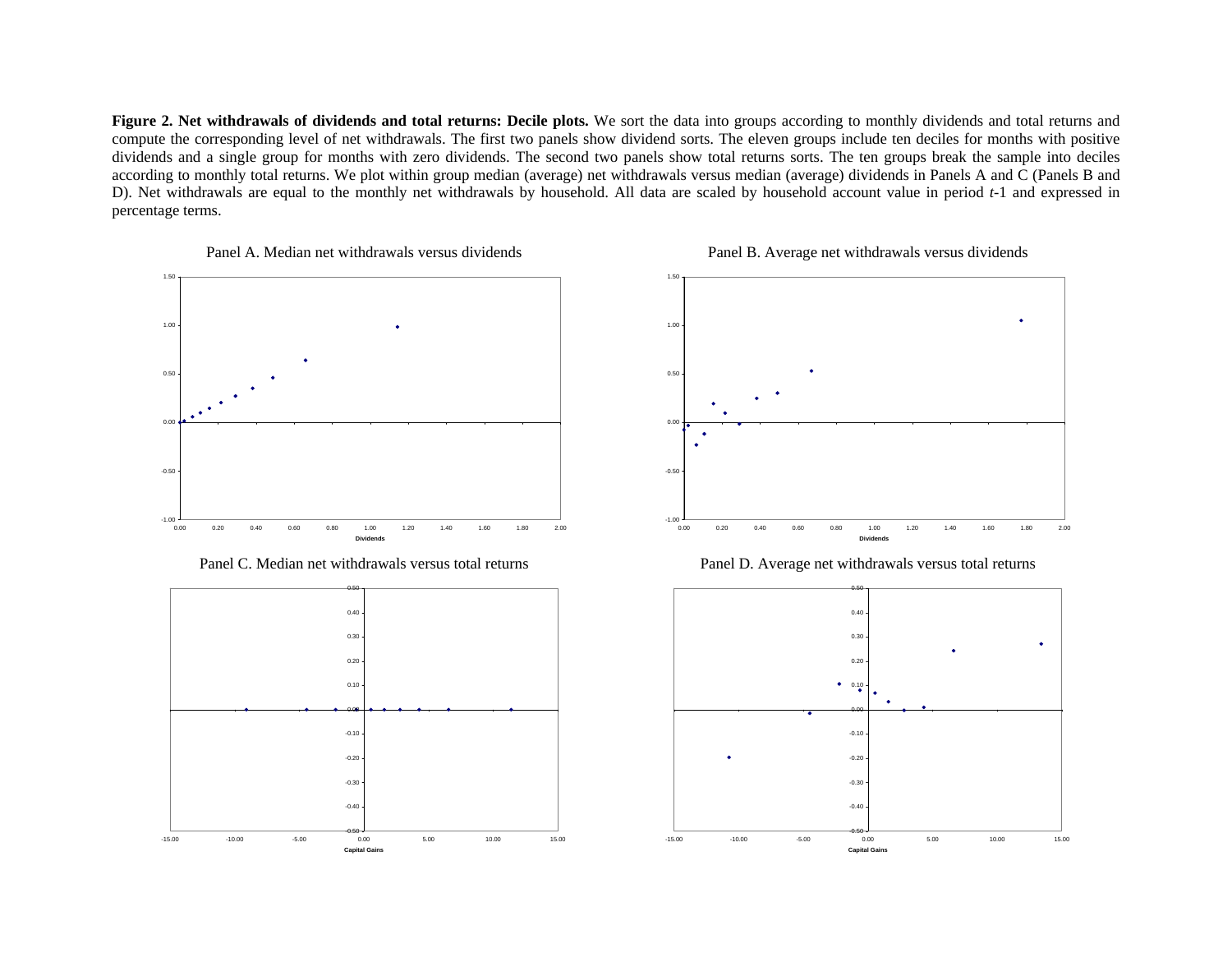**Figure 3. Net withdrawals of dividends by type: Scatter plots.** We plot monthly net withdrawals against contemporaneous ordinary, mutual fund, and special dividends. Net withdrawals are equal to household monthly net withdrawals. All data are scaled by household account value in period *<sup>t</sup>*-1 and expressed in percentage terms.



Panel A. Net withdrawals versus ordinary dividends Panel B. Net withdrawals versus mutual fund dividends



Panel C. Net withdrawals versus special dividends

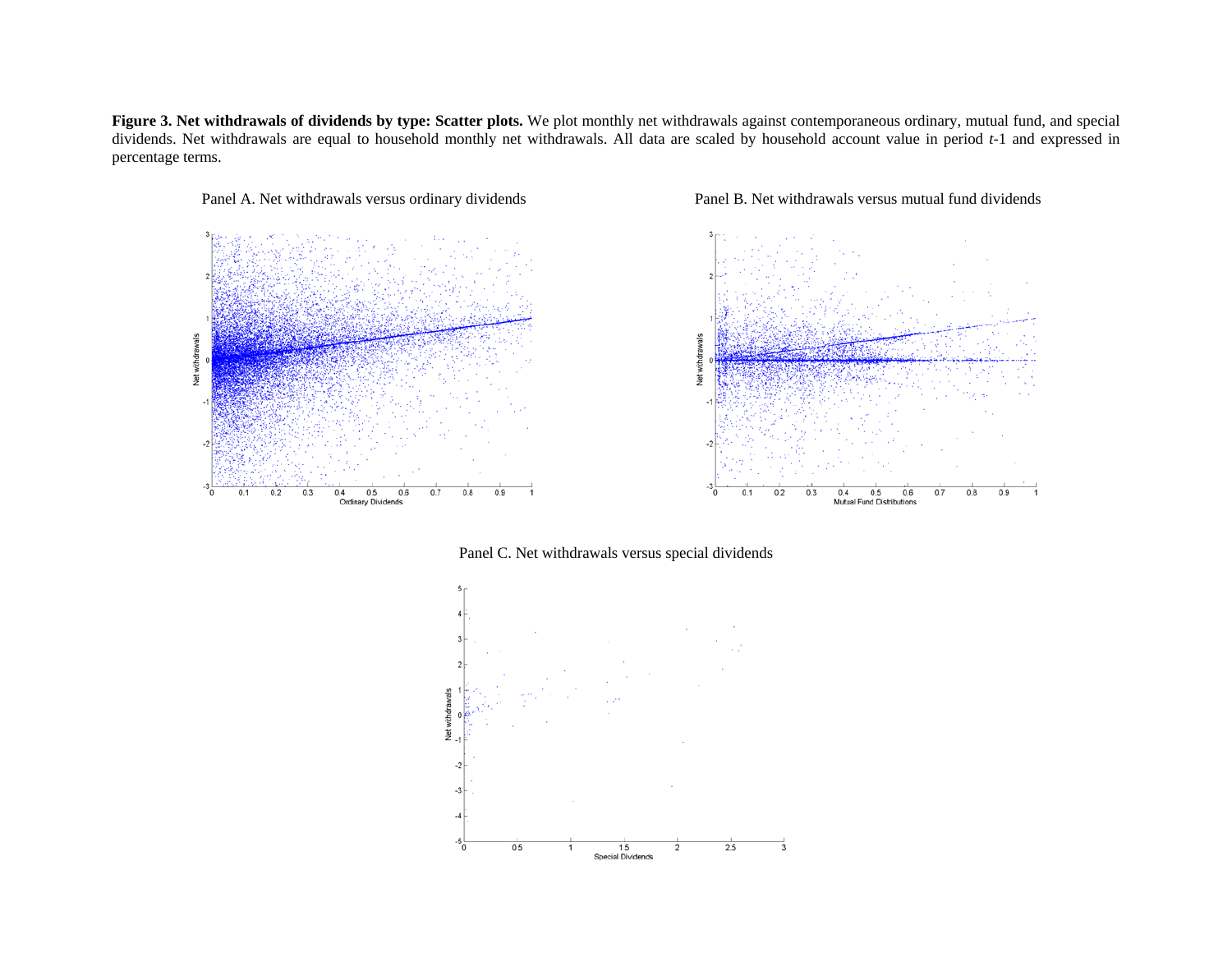**Figure 4. Net withdrawals of dividends: Ordinary, mutual fund, and special dividends.** We sort the data into groups according to monthly ordinary, mutual fund, and special dividends and compute the corresponding level of net withdrawals. The first two panels show ordinary, common stock dividend sorts; the second two panels show mutual fund dividend sorts; and the last two panels show sorts on the remaining dividends, including special dividends, liquidating dividends, and cash acquisitions. In each case, the eleven groups include ten deciles for months with positive dividends and a single group for months with zero dividends. We plot within group median (average) net withdrawals versus median (average) dividends in Panels A, C, and E (Panels B, D, and F). Net withdrawals are equal to the monthly net withdrawals by household. All data are scaled by household account value in period *t*-1 and expressed in percentage terms.



1.50

1.50



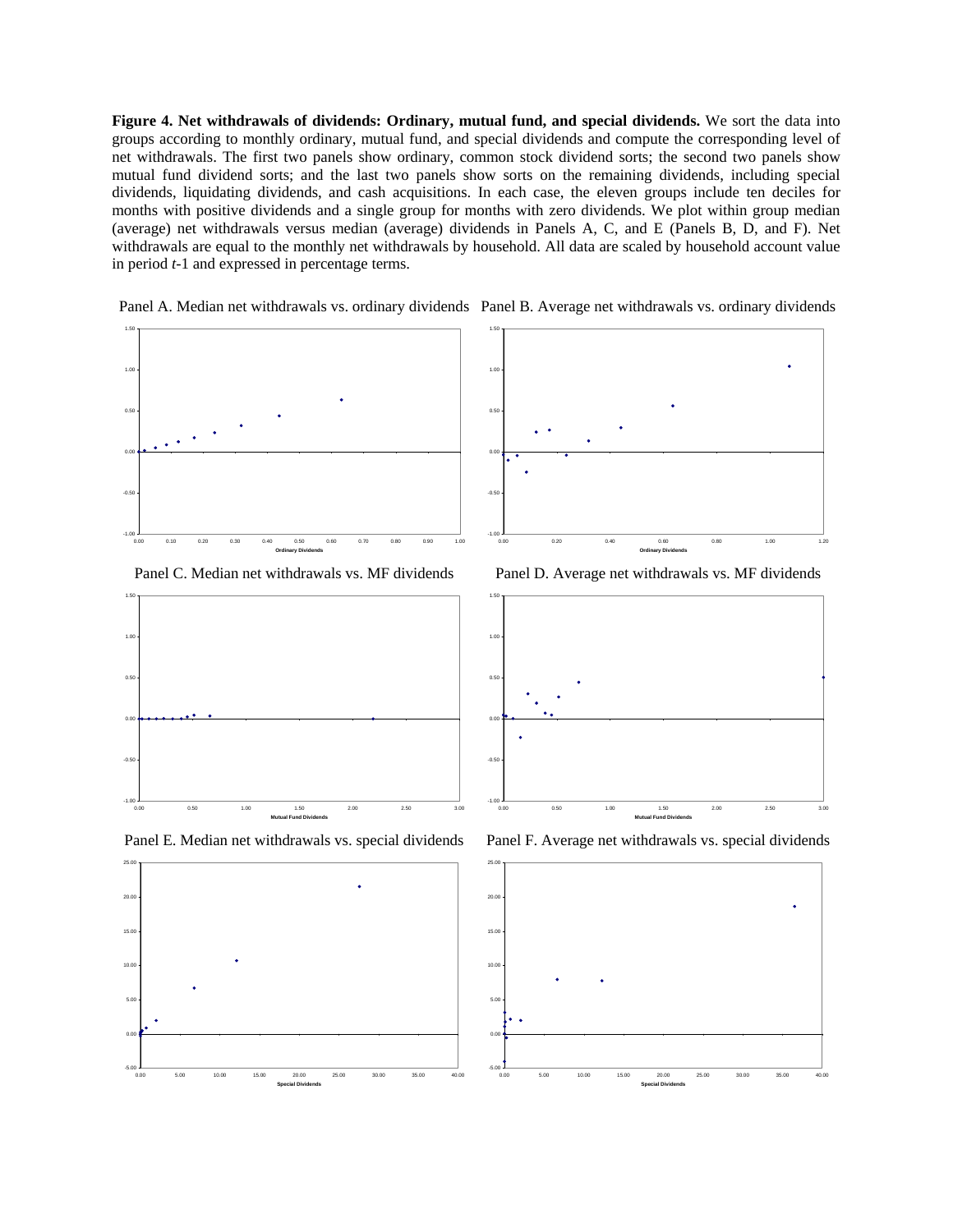**Table 1. Summary statistics: Consumer expenditure survey data, 1988-2001.** We report means, medians, and standard deviations for annual consumption, wealth, and income in the short-panel CEX. Non-durable consumption is equal to the sum of food, alcohol, apparel, transportation, entertainment, personal care, and reading expenditure over the four quarters from a household's second to fifth interview. Total expenditure, which includes durables, over the same period is taken directly from the CEX files. Income is the after-tax income over the prior four quarters, as reported by households in their fifth interview. It includes income from dividends (income from dividends, royalties, estates, or trusts) and interest income, but not capital gains. Total wealth is measured as the sum of home equity and financial wealth. We define financial wealth as the sum of checking and savings accounts balances, holdings of savings bonds, money owed to the household, and stock holdings (stocks plus mutual funds plus small positions in corporate and government bonds other than savings bonds) minus other debts. We compute dollar capital gains as the difference between the change in reported stock holdings over four quarters and the reported net investment in stocks during the same period. We limit the sample to households with nonzero financial wealth invested in stocks and nonmissing data on income and consumption. We also require that there is only one consumer unit (family) in the household and that the marital status of the respondent and the family size remain unchanged from the second to fifth interview, and that none of the wealth component is topcoded. We use the CPI to deflate all variables into December 2001 dollars.

|                                                      | N     | <b>Mean</b>    | 50%              | 5%           | 95%     | Min          | <b>Max</b> |
|------------------------------------------------------|-------|----------------|------------------|--------------|---------|--------------|------------|
| Panel A. Consumption                                 |       |                |                  |              |         |              |            |
| Non-Durable                                          |       |                |                  |              |         |              |            |
| Consumption                                          | 3,106 | 15,042         | 13,698           | 4,463        | 30,003  | 1,347        | 78,548     |
| <b>Total Consumption</b>                             | 3,106 | 48,076         | 44,582           | 15,549       | 91,892  | 4,955        | 201,559    |
| Panel B. Wealth                                      |       |                |                  |              |         |              |            |
| Financial Wealth (t-1)                               | 3,106 | 67,700         | 38,701           | 2,928        | 222,207 | 14           | 984,165    |
| Total Wealth (t-1)                                   | 3,106 | 161,822        | 127,276          | 10,943       | 428,919 | 190          | 1,199,269  |
| Panel C: Income                                      |       |                |                  |              |         |              |            |
| Income $(Y_t)$                                       | 3,106 | 56,566         | 52,316           | 12,282       | 115,505 | 49           | 303,793    |
| Interest income $(I_t)$                              | 2,869 | 1,264          | 145              | $\theta$     | 6,383   | $\mathbf{0}$ | 86,391     |
| Dividends $(D_t)$                                    | 3,106 | 935            | $\boldsymbol{0}$ | $\theta$     | 4,751   | $\mathbf{0}$ | 144,658    |
| Other income                                         | 2,869 | 54,128         | 50,526           | 10,192       | 112,245 | $-13,823$    | 302,238    |
| Capital gains $(G_t)$                                | 3,106 | 363            | $\boldsymbol{0}$ | $-16,014$    | 18,988  | $-301,407$   | 181,503    |
| Panel D. Composition of Income and Capital Gains (%) |       |                |                  |              |         |              |            |
| Interest income                                      | 2,869 | 4.2            | 0.2              | 0.0          | 19.1    | $-137.1$     | 2,086.4    |
| Dividends                                            | 3,106 | 2.1            | 0.0              | 0.0          | 12.0    | $-36.4$      | 236.7      |
| Other income                                         | 2,869 | 89.3           | 97.5             | 45.3         | 122.2   | $-13,249.2$  | 3,996.0    |
| Capital gains                                        | 3,106 | 4.4            | 0.0              | $-27.3$      | 38.2    | $-5,216.1$   | 13,397.0   |
| Panel E. Control Variables                           |       |                |                  |              |         |              |            |
| Financial Wealth Invested                            |       |                |                  |              |         |              |            |
| in Stock $(\% , t-1)$                                | 3,106 | 56.2           | 60.3             | 3.8          | 97.9    | 0.0          | 100.0      |
| Age                                                  | 3,106 | 52             | 49               | 30           | 80      | 21           | 93         |
| Family Size                                          | 3,106 | $\overline{2}$ | 2                | $\mathbf{1}$ | 5       | 1            | 11         |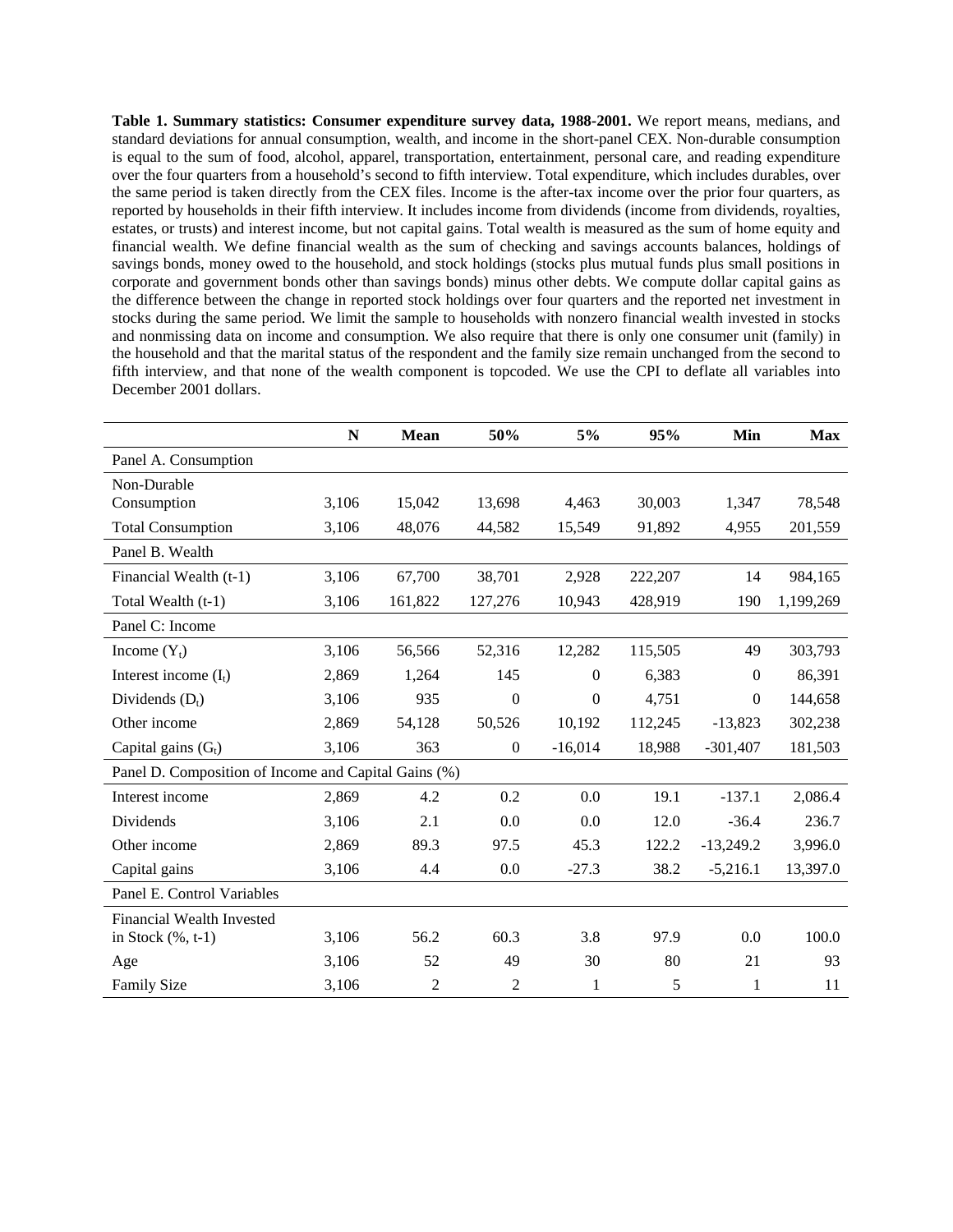**Table 2. Consumption of dividends and other sources of income: Consumer expenditure survey data in levels.**  OLS regressions of consumption on total returns, dividends, and interest income. Non-durable consumption is equal to the sum of food, alcohol, apparel, transportation, entertainment, personal care, and reading expenditure over the four quarters from a household's second to fifth interview. Total expenditure, which includes durables, over the same period is taken directly from the CEX files. Total returns, dividends, and interest income cover the same four quarters. Lagged dividends cover the four quarters ending with the second interview. Household Controls: Family Size, HS Education, College Education, Age. Income and Wealth: Income (covering the same four quarters), Lagged income (covering the four quarters ending with the second interview), Financial Wealth (period ending four quarters prior to the fifth interview), Total Wealth (period ending four quarters prior to the fifth interview), Percent of Wealth in Stocks (period ending four quarters prior to the fifth interview). Interactions (HC x HC): HS Education\*Age, College Education\*Age, Family Size\*Age, Age<sup>2</sup>, Family Size<sup>2</sup>. Interactions (HC x IW): Financial Wealth\*Age, Income\*Family Size, Total Wealth\*Family Size, Income<sup>2</sup>, Total Wealth<sup>2</sup>, Financial Wealth<sup>2</sup>, Percentage of Wealth in Stocks<sup>2</sup>. Heteroskedasticity robust standard errors are in parentheses. All variables deflated by the CPI.

|                                          |              | Non-durable consumer |              | Total consumer expenditure |         |         |                |         |
|------------------------------------------|--------------|----------------------|--------------|----------------------------|---------|---------|----------------|---------|
|                                          |              | expenditure          |              |                            |         |         |                |         |
|                                          | $\mathbf{1}$ | $\boldsymbol{2}$     | $\mathbf{3}$ | $\overline{\mathbf{4}}$    | 5       | 6       | $\overline{7}$ | 8       |
| $R_t = G_t + D_t$                        | $-0.01$      | $-0.01$              |              |                            | $-0.01$ | $-0.01$ |                |         |
|                                          | (0.01)       | (0.01)               |              |                            | (0.02)  | (0.02)  |                |         |
| $D_t$                                    | 0.16         | 0.16                 |              |                            | 0.75    | 0.72    |                |         |
|                                          | (0.04)       | (0.05)               |              |                            | (0.14)  | (0.14)  |                |         |
| $D_{t-1}$                                |              | 0.01                 |              |                            |         | 0.14    |                |         |
|                                          |              | (0.04)               |              |                            |         | (0.11)  |                |         |
| ${D_t = D_{t-1} = 0}$                    | $-694$       | $-688$               |              |                            | $-915$  | $-772$  |                |         |
|                                          | (249)        | (253)                |              |                            | (639)   | (641)   |                |         |
| $R_t = G_t + D_t + I_t$                  |              |                      | $-0.01$      | $-0.01$                    |         |         | $-0.02$        | $-0.02$ |
|                                          |              |                      | (0.01)       | (0.01)                     |         |         | (0.02)         | (0.02)  |
| $D_t + I_t$                              |              |                      | 0.13         | 0.12                       |         |         | 0.58           | 0.56    |
|                                          |              |                      | (0.04)       | (0.04)                     |         |         | (0.13)         | (0.13)  |
| $D_{t-1} + I_{t-1}$                      |              |                      |              | 0.03                       |         |         |                | 0.06    |
|                                          |              |                      |              | (0.03)                     |         |         |                | (0.09)  |
| ${D_t + I_t = D_{t-1} + I_{t-1} = 0}$    |              |                      | $-595$       | $-566$                     |         |         | $-980$         | $-922$  |
|                                          |              |                      | (267)        | (268)                      |         |         | (684)          | (687)   |
| Year-Month Fixed Effects                 | Yes          | Yes                  | Yes          | Yes                        | Yes     | Yes     | Yes            | Yes     |
| Controls: Household Characteristics (HC) | Yes          | Yes                  | Yes          | Yes                        | Yes     | Yes     | Yes            | Yes     |
| Controls: Income and Wealth (IW)         | Yes          | Yes                  | Yes          | Yes                        | Yes     | Yes     | Yes            | Yes     |
| Interactions: HC x HC                    | Yes          | Yes                  | Yes          | Yes                        | Yes     | Yes     | Yes            | Yes     |
| Interactions: HC x IW                    | Yes          | Yes                  | Yes          | Yes                        | Yes     | Yes     | Yes            | Yes     |
|                                          |              |                      |              |                            |         |         |                |         |
| ${\bf N}$                                | 2,796        | 2,796                | 2,410        | 2,410                      | 2,796   | 2,796   | 2,410          | 2,410   |
| $R^2$                                    | 0.52         | 0.52                 | 0.52         | 0.52                       | 0.63    | 0.63    | 0.64           | 0.64    |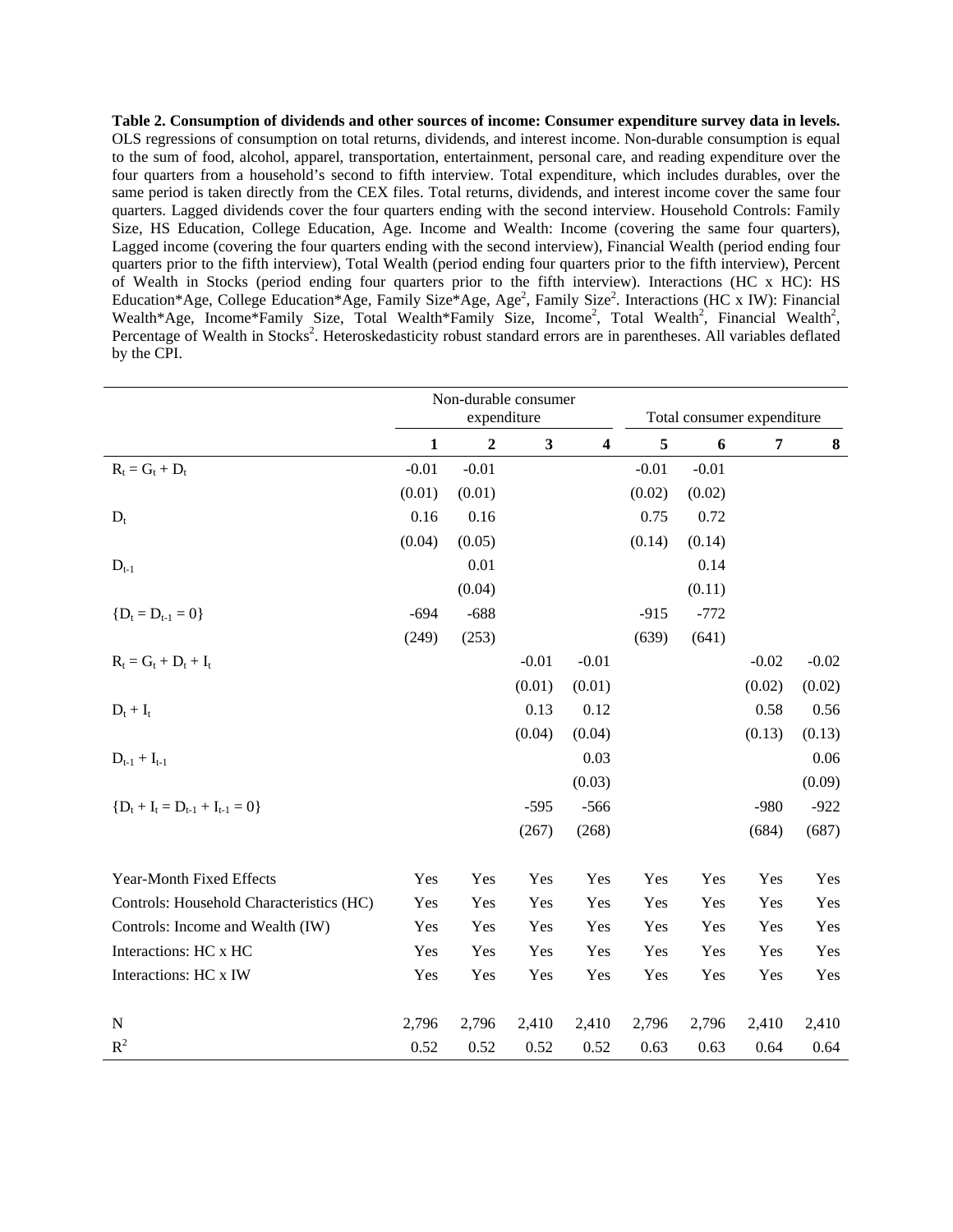**Table 3. Consumption of dividends and other sources of income: Consumer expenditure survey data in differences.** OLS regressions of changes in consumption on total returns, changes in income, changes in dividends, and changes in interest income. Non-durable consumption is equal to the sum of food, alcohol, apparel, transportation, entertainment, personal care, and reading expenditure. Total expenditure, which includes durables, is taken directly from the CEX files. We use the difference between quarterly consumption in the fifth (and last) interview and the second interview three quarters earlier. Total returns are measured over the four quarters from a household's second to fifth interview. We take the difference between annual dividends, interest, and other income ending in the fifth interview and the second interview three quarters earlier. Household Controls: Family Size, HS Education, College Education, Age. Interactions (HC x HC): HS Education\*Age, College Education\*Age, Family Size\*Age, Age<sup>2</sup>, Family Size<sup>2</sup>. Heteroskedasticity robust standard errors are in parentheses. All variables deflated by the CPI.

|                                       |              |                | Changes in non-durable consumer |                         |                                       |         |                  |         |  |
|---------------------------------------|--------------|----------------|---------------------------------|-------------------------|---------------------------------------|---------|------------------|---------|--|
|                                       |              | expenditure    |                                 |                         | Changes in total consumer expenditure |         |                  |         |  |
|                                       | $\mathbf{1}$ | $\overline{2}$ | $\overline{\mathbf{3}}$         | $\overline{\mathbf{4}}$ | 5                                     | 6       | $\overline{7}$   | 8       |  |
| $R_t = G_t + D_t$                     | $-0.003$     | $-0.002$       |                                 |                         | 0.006                                 | 0.004   |                  |         |  |
|                                       | (0.003)      | (0.003)        |                                 |                         | (0.008)                               | (0.008) |                  |         |  |
| $\Delta D_t$                          | 0.017        | 0.005          |                                 |                         | 0.093                                 | 0.057   |                  |         |  |
|                                       | (0.009)      | (0.010)        |                                 |                         | (0.029)                               | (0.028) |                  |         |  |
| ${D_t = D_{t-1} = 0}$                 | $-279$       | $-127$         |                                 |                         | $-850$                                | $-833$  |                  |         |  |
|                                       | (92)         | (110)          |                                 |                         | (256)                                 | (255)   |                  |         |  |
| $\Delta(Y_t - D_t)$                   | $-0.001$     | 0.000          |                                 |                         | 0.025                                 | 0.034   |                  |         |  |
|                                       | (0.003)      | (0.004)        |                                 |                         | (0.007)                               | (0.008) |                  |         |  |
| $R_t = G_t + D_t + I_t$               |              |                | $-0.004$                        | $-0.004$                |                                       |         | 0.003            | 0.002   |  |
|                                       |              |                | (0.003)                         | (0.004)                 |                                       |         | (0.009)          | (0.009) |  |
| $\Delta D_t + \Delta I_t$             |              |                | 0.009                           | 0.007                   |                                       |         | 0.056            | 0.056   |  |
|                                       |              |                | (0.008)                         | (0.008)                 |                                       |         | (0.028)          | (0.028) |  |
| ${D_t + I_t = D_{t-1} + I_{t-1} = 0}$ |              |                | $-268$                          | $-78$                   |                                       |         | $\boldsymbol{0}$ | $-732$  |  |
|                                       |              |                | (105)                           | (127)                   |                                       |         | (0)              | (277)   |  |
| $\Delta(Y_t - D_t - I_t)$             |              |                | $-0.002$                        | 0.000                   |                                       |         | 0.028            | 0.039   |  |
|                                       |              |                | (0.004)                         | (0.004)                 |                                       |         | (0.008)          | (0.010) |  |
| $C_{t-1}$                             | $-0.678$     |                | $-0.703$                        |                         | $-0.621$                              |         | $-0.627$         |         |  |
|                                       | (0.047)      |                | (0.049)                         |                         | (0.041)                               |         | (0.045)          |         |  |
| Year-Month Fixed Effects              | Yes          | Yes            | Yes                             | Yes                     | Yes                                   | Yes     | Yes              | Yes     |  |
| Controls: Household                   |              |                |                                 |                         |                                       |         |                  |         |  |
| Characteristics (HC)                  | Yes          | Yes            | Yes                             | Yes                     | Yes                                   | Yes     | Yes              | Yes     |  |
| Interactions: HC x HC                 | Yes          | Yes            | Yes                             | Yes                     | Yes                                   | Yes     | Yes              | Yes     |  |
| ${\bf N}$                             | 2,796        | 2,796          | 2,410                           | 2,410                   | 2,796                                 | 2,796   | 2,410            | 2,410   |  |
| $R^2$                                 | 0.38         | 0.06           | 0.39                            | 0.06                    | 0.37                                  | 0.07    | 0.39             | 0.08    |  |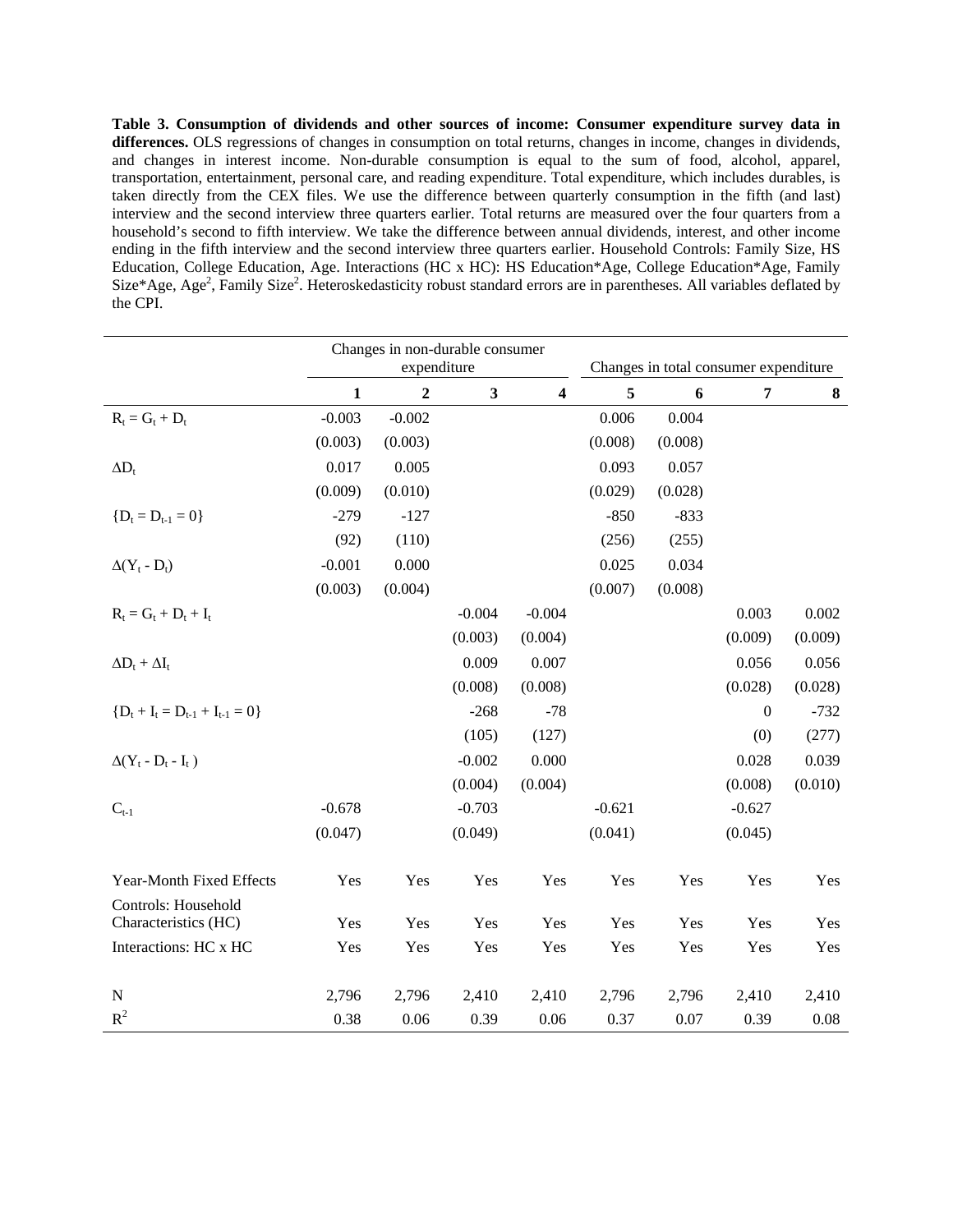**Table 4. Consumption of dividends and other sources of income: Consumer expenditure survey data in log differences.** OLS regressions of changes in log consumption on log total returns, changes in log income, changes in dividends, and changes in interest income. Non-durable consumption is equal to the sum of food, alcohol, apparel, transportation, entertainment, personal care, and reading expenditure. Total expenditure, which includes durables, is taken directly from the CEX files. We use the difference between log quarterly consumption in the fifth (and last) interview and the second interview three quarters earlier. Total returns are measured over the four quarters from a household's second to fifth interview. We use an indicator variable equal to one if annual dividends and interest ending in the fifth interview exceed the second interview three quarters earlier. We use the difference between log annual income in the fifth interview and the second interview three quarters earlier. Household Controls: Family Size, HS Education, College Education, Age. Change in Income Controls: Change in Income (differenc in annual income from the second to the fifth interview). Interactions (HC x HC): HS Education\*Age, College Education\*Age, Family Size\*Age, Age<sup>2</sup>, Family Size<sup>2</sup>. Heteroskedasticity robust standard errors are in parentheses. All variables deflated by the CPI.

|                                                                  | Changes in log non-durable consumer<br>expenditure |                |                         |                         |          | Changes in log total consumer<br>expenditure |                |          |
|------------------------------------------------------------------|----------------------------------------------------|----------------|-------------------------|-------------------------|----------|----------------------------------------------|----------------|----------|
|                                                                  | $\mathbf{1}$                                       | $\overline{2}$ | $\overline{\mathbf{3}}$ | $\overline{\mathbf{4}}$ | 5        | 6                                            | $\overline{7}$ | 8        |
| $log(1+(G_t+D_t)/FW_{t-1})$                                      | $-0.034$                                           | $-0.013$       |                         |                         | 0.011    | $-0.002$                                     |                |          |
|                                                                  | (0.025)                                            | (0.029)        |                         |                         | (0.030)  | (0.034)                                      |                |          |
| $\{\Delta D_t > 0\}$                                             | 0.026                                              | 0.020          |                         |                         | 0.074    | 0.083                                        |                |          |
|                                                                  | (0.026)                                            | (0.029)        |                         |                         | (0.024)  | (0.028)                                      |                |          |
| ${D_t = D_{t-1} = 0}$                                            | $-0.035$                                           | 0.002          |                         |                         | $-0.017$ | 0.017                                        |                |          |
|                                                                  | (0.022)                                            | (0.025)        |                         |                         | (0.021)  | (0.025)                                      |                |          |
| $\Delta$ log (Y <sub>t</sub> - D <sub>t</sub> )                  | 0.010                                              | 0.020          |                         |                         | 0.035    | 0.047                                        |                |          |
|                                                                  | (0.012)                                            | (0.014)        |                         |                         | (0.012)  | (0.014)                                      |                |          |
| $log(1+(G_t+D_t+I_t)/FW_{t-1})$                                  |                                                    |                | $-0.031$                | $-0.003$                |          |                                              | 0.010          | 0.003    |
|                                                                  |                                                    |                | (0.027)                 | (0.032)                 |          |                                              | (0.033)        | (0.038)  |
| $\{\Delta D_t + \Delta I_t > 0\}$                                |                                                    |                | 0.036                   | 0.042                   |          |                                              | 0.029          | 0.047    |
|                                                                  |                                                    |                | (0.018)                 | (0.021)                 |          |                                              | (0.017)        | (0.019)  |
| ${D_t + I_t = D_{t-1} + I_{t-1} = 0}$                            |                                                    |                | $-0.036$                | 0.007                   |          |                                              | $-0.040$       | $-0.003$ |
|                                                                  |                                                    |                | (0.020)                 | (0.022)                 |          |                                              | (0.018)        | (0.020)  |
| $\Delta$ log (Y <sub>t</sub> - D <sub>t</sub> - I <sub>t</sub> ) |                                                    |                | 0.009                   | 0.022                   |          |                                              | 0.035          | 0.049    |
|                                                                  |                                                    |                | (0.013)                 | (0.015)                 |          |                                              | (0.014)        | (0.016)  |
| $log C_{t-1}$                                                    | $-0.441$                                           |                | $-0.451$                |                         | $-0.456$ |                                              | $-0.440$       |          |
|                                                                  | (0.021)                                            |                | (0.023)                 |                         | (0.021)  |                                              | (0.023)        |          |
| Year-Month Fixed Effects                                         | Yes                                                | Yes            | Yes                     | Yes                     | Yes      | Yes                                          | Yes            | Yes      |
| Controls: Household<br>Characteristics (HC)                      | Yes                                                | Yes            | Yes                     | Yes                     | Yes      | Yes                                          | Yes            | Yes      |
| Interactions: HC x HC                                            | Yes                                                | Yes            | Yes                     | Yes                     | Yes      | Yes                                          | Yes            | Yes      |
| ${\bf N}$                                                        | 2,764                                              | 2,764          | 2,369                   | 2,369                   | 2,764    | 2,764                                        | 2,369          | 2,369    |
| $R^2$                                                            | 0.26                                               | 0.06           | 0.27                    | 0.08                    | 0.29     | 0.07                                         | 0.28           | 0.08     |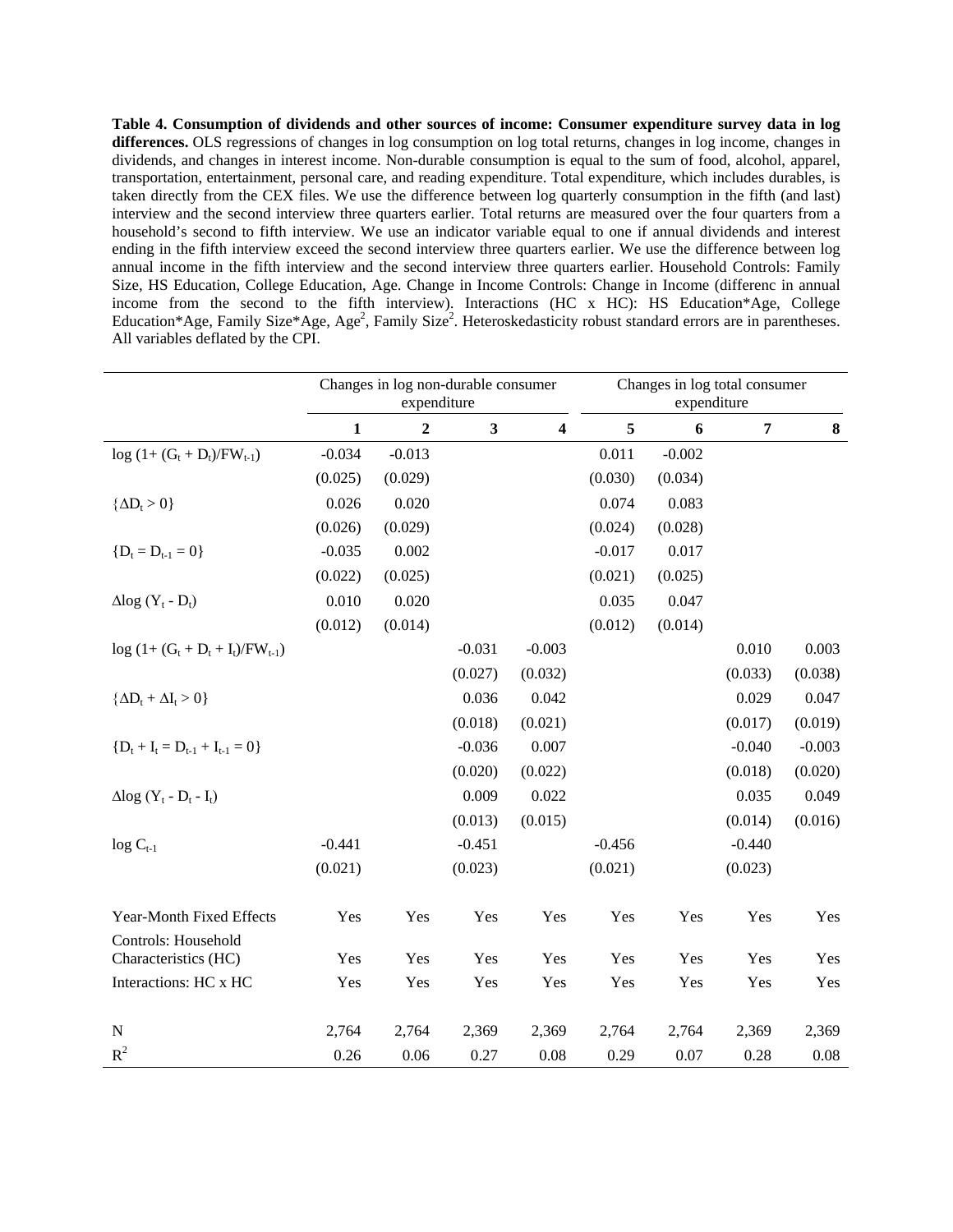**Table 5. Summary statistics: Household portfolio data.** Monthly net withdrawals are estimated as a household's account value at *t*-1 (aggregating across all eligible accounts held by the household) less the account value at *t* plus dividends and capital gains earned on the account holdings at *t*-1. Dividends are equal to the dividend yield from CRSP and the CRSP mutual fund database in month *t* on common stock and mutual fund account holdings at *t*-1. Capital gains are the capital appreciation from CRSP and the CRSP mutual fund database in month *t* on common stock and mutual fund account holdings at *t*-1. Ordinary dividends are equal to the dividend yield from CRSP (distribution codes 1000 through 1999 excluding codes 1262 and 1272) on common stock account holdings at *t*-1. Mutual fund dividends are equal to the dividend yield from the CRSP mutual fund database on mutual fund account holdings at *t*-1. Special dividends are all other dividends. All data are scaled by household account value in period *t*-1 and expressed in percentage terms. We exclude observations where we cannot identify a CRSP mutual fund or common stock match for more than 75 percent of the household account value at *t*-1; households where account value falls below \$10,000; margin accounts; and accounts that are not joint tenancy or individual accounts. We further exclude observations where the absolute value of consumption exceeds 50%. This screen eliminates 900 observations, or 0.96% of the sample.

|                                                               | N      | <b>Mean</b> | 50%   | 10%     | 90%     | Min     | <b>Max</b> |
|---------------------------------------------------------------|--------|-------------|-------|---------|---------|---------|------------|
| Panel A. Portfolio Composition                                |        |             |       |         |         |         |            |
| $A_{t-1}$ (\$000)                                             | 92,412 | 54.4        | 28.4  | 13.8    | 99.8    | 10.0    | 5,018.9    |
| Common Stocks (%)                                             | 92,412 | 82.69       | 0.0   | $0.0\,$ | 100.0   | 0.0     | 100.0      |
| Mutual Funds (%)                                              | 92,412 | 13.49       | 0.0   | 0.0     | 0.0     | 0.0     | 100.0      |
| Other Assets (%)                                              | 92,412 | 3.82        | 100.0 | $0.0\,$ | 100.0   | 0.0     | 25.0       |
| Panel B. Dividends, Capital Gains, and Withdrawals (%)        |        |             |       |         |         |         |            |
| Withdrawals $C_t/A_{t-1}$                                     | 92,412 | 0.06        | 0.0   | $-0.7$  | 1.0     | $-50.0$ | 50.0       |
| Dividends $D_t/A_{t-1}$                                       | 92,412 | 0.20        | 0.0   | 0.0     | 0.5     | 0.0     | 102.4      |
| Returns $R_t/A_{t-1}$                                         | 92,412 | 1.11        | 1.1   | $-6.1$  | 8.3     | $-74.0$ | 153.5      |
| Panel C: Dividends by Type (%)                                |        |             |       |         |         |         |            |
| Ordinary $D_t/A_{t-1}$                                        | 92,412 | 0.12        | 0.0   | 0.0     | 0.4     | 0.0     | 3.0        |
| Mutual Fund $D_t/A_{t-1}$                                     | 92,412 | 0.07        | 0.0   | 0.0     | 0.1     | 0.0     | 29.9       |
| Special $D_t/A_{t-1}$                                         | 92,412 | 0.01        | 0.0   | $0.0\,$ | $0.0\,$ | 0.0     | 102.4      |
| Panel D. Composition of Dividends by Type where $D_1 > 0$ (%) |        |             |       |         |         |         |            |
| Ordinary $D_t/A_{t-1}$                                        | 44,509 | 77.92       | 100.0 | $0.0\,$ | 100.0   | 0.0     | 100.0      |
| Mutual Fund $D_t/A_{t-1}$                                     | 44,509 | 21.79       | 0.0   | 0.0     | 100.0   | 0.0     | 100.0      |
| Special $D_t/A_{t-1}$                                         | 44,509 | 0.30        | 0.0   | $0.0\,$ | 0.0     | 0.0     | 100.0      |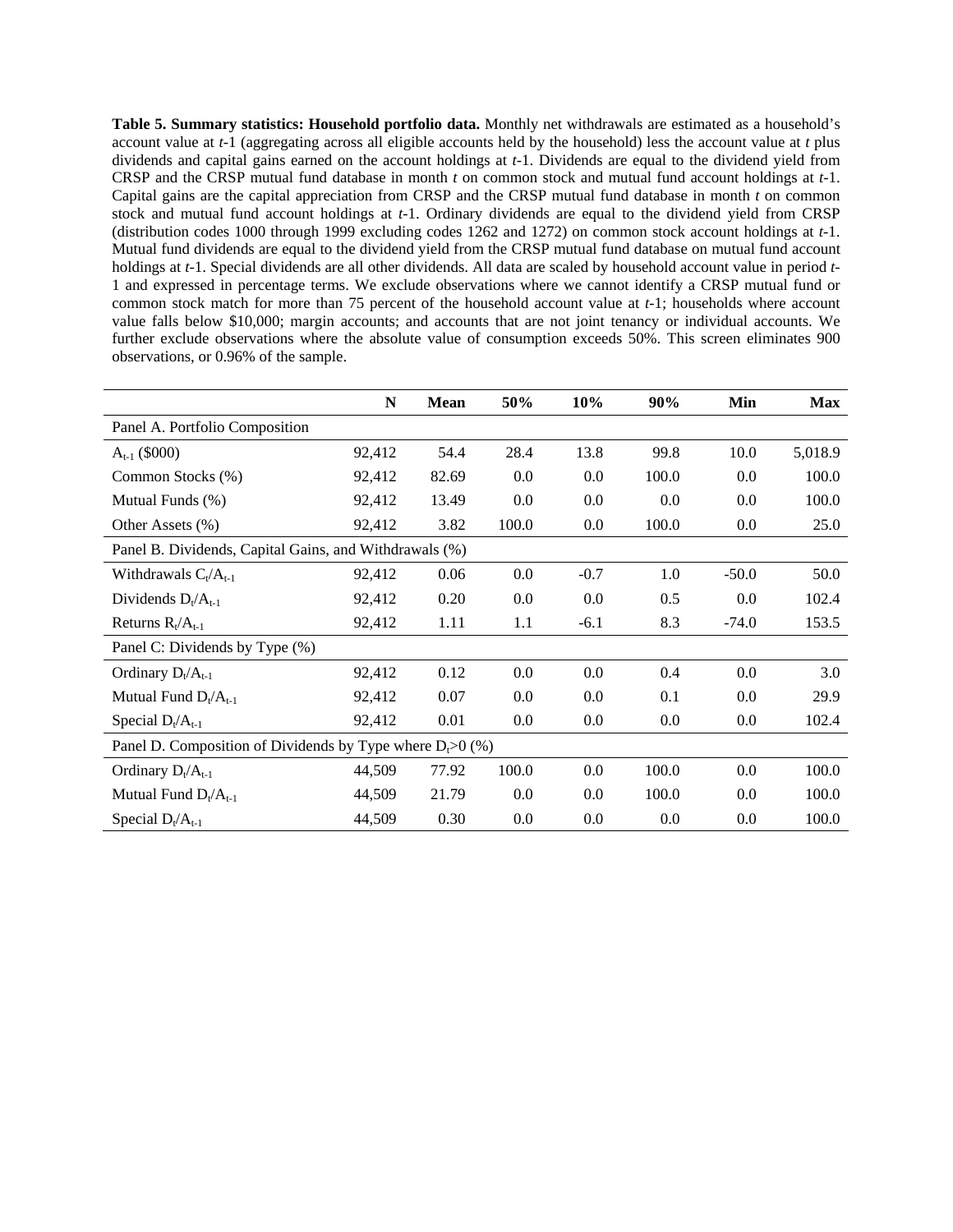| Table 6. Net withdrawals of dividends and total returns: Univariate regressions. OLS regressions of net             |
|---------------------------------------------------------------------------------------------------------------------|
| withdrawals on dividends and total returns. Net withdrawals is equal to household monthly net withdrawals. All data |
| are scaled by household account value in period $t-1$ and expressed in percentage terms. Heteroskedasticity-robust  |
| standard errors are in parentheses.                                                                                 |

|                                                              |        | <b>Linear Regressions</b> | Piecewise Linear Regressions |         |                |              |
|--------------------------------------------------------------|--------|---------------------------|------------------------------|---------|----------------|--------------|
|                                                              | 1      | $\overline{2}$            | 3                            | 1       | $\overline{2}$ | $\mathbf{3}$ |
| $D_t/A_{t-1}$                                                | 0.35   |                           | 0.35                         | 0.77    |                | 0.77         |
|                                                              | (0.09) |                           | (0.09)                       | (0.09)  |                | (0.09)       |
| $D_t/A_{t-1}$ <sup>*</sup> $\{D_t/A_{t-1} > 90^{th}$ Pctle } |        |                           |                              | $-0.44$ |                | $-0.44$      |
|                                                              |        |                           |                              | (0.11)  |                | (0.11)       |
| $R_t/A_{t-1}$                                                |        | 0.02                      | 0.02                         |         | 0.02           | 0.02         |
|                                                              |        | (0.00)                    | (0.00)                       |         | (0.00)         | (0.00)       |
| $R_t/A_{t-1}$ * { $ R_t/A_{t-1}  < 0.025$ }                  |        |                           |                              |         | $-0.03$        | $-0.05$      |
|                                                              |        |                           |                              |         | (0.02)         | (0.02)       |
| N                                                            | 92,412 | 92,412                    | 92,412                       | 92,412  | 92,412         | 92,412       |
| $R^2$                                                        | 0.0025 | 0.0005                    | 0.0029                       | 0.0027  | 0.0005         | 0.0032       |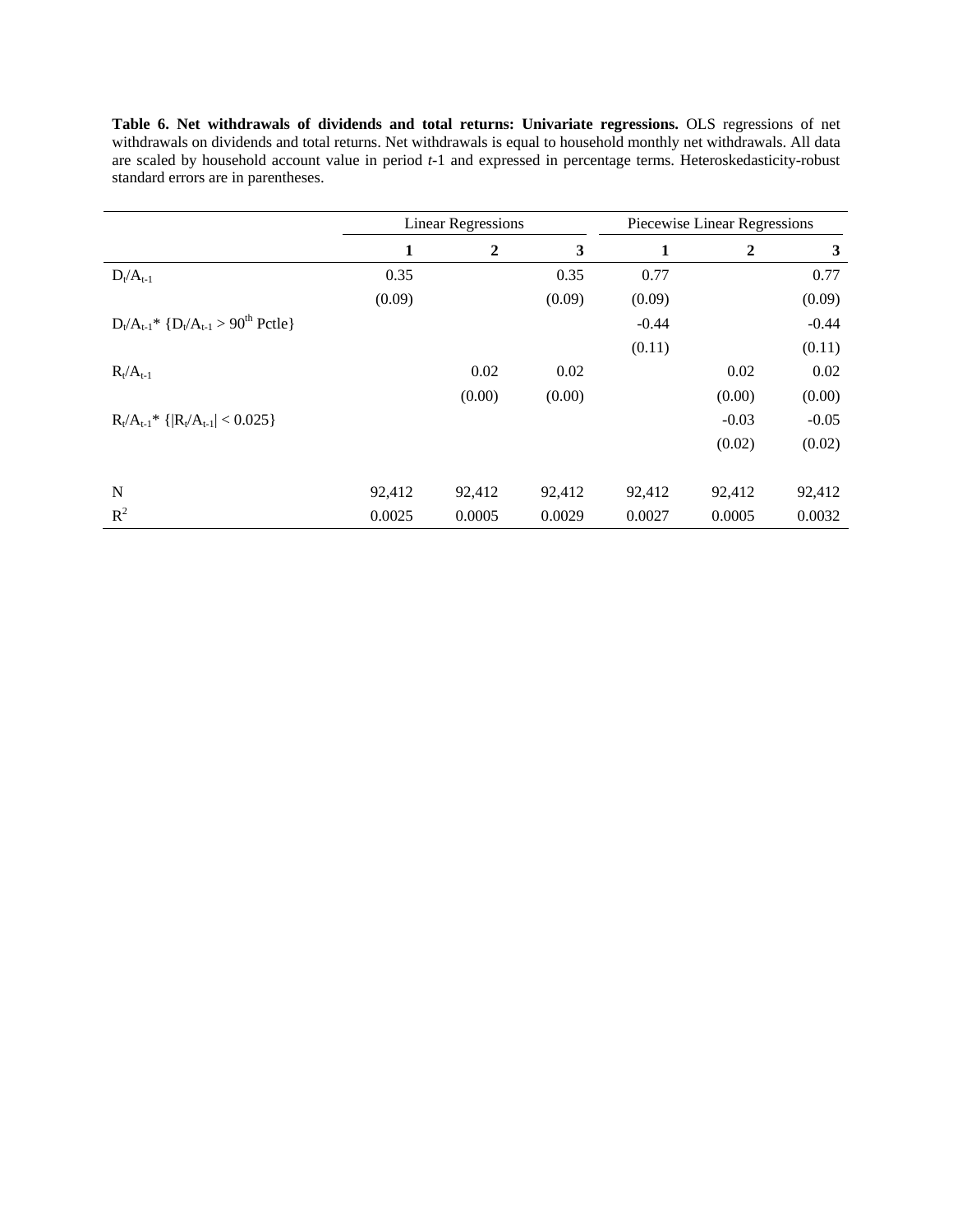| expressed in percentage terms. Heteroskedasticity-robust standard errors are in parentheses.                         |        |                           |        |                              |                |         |  |  |
|----------------------------------------------------------------------------------------------------------------------|--------|---------------------------|--------|------------------------------|----------------|---------|--|--|
|                                                                                                                      |        | <b>Linear Regressions</b> |        | Piecewise Linear Regressions |                |         |  |  |
|                                                                                                                      | 1      | $\overline{2}$            | 3      | 1                            | $\overline{2}$ | 3       |  |  |
| $D_t/A_{t-1}$                                                                                                        | 0.35   |                           | 0.35   | 0.81                         |                | 0.80    |  |  |
|                                                                                                                      | (0.09) |                           | (0.09) | (0.10)                       |                | (0.10)  |  |  |
| $D_t/A_{t-1}$ * $\{D_t/A_{t-1} > 90^{th}$ Pctle }                                                                    |        |                           |        | $-0.48$                      |                | $-0.47$ |  |  |
|                                                                                                                      |        |                           |        | (0.12)                       |                | (0.12)  |  |  |
| $\frac{1}{11} \sum_{s=1 \text{ to } 11} D_{ts} / A_{t-1}$                                                            | 0.01   |                           | 0.01   | $-0.16$                      |                | $-0.07$ |  |  |
|                                                                                                                      | (0.10) |                           | (0.10) | (0.17)                       |                | (0.18)  |  |  |
| $\frac{1}{11} \sum_{s=1 \text{ to } 11} D_{t-s} / A_{t-1}$ $\{ D_{t-s} / A_{t-1} > 90^{\text{th}} \text{ Pctle } \}$ |        |                           |        | 0.14                         |                | 0.07    |  |  |
|                                                                                                                      |        |                           |        | (0.18)                       |                | (0.18)  |  |  |
| $R_t/A_{t-1}$                                                                                                        |        | 0.02                      | 0.02   |                              | 0.02           | 0.02    |  |  |
|                                                                                                                      |        | (0.00)                    | (0.00) |                              | (0.00)         | (0.00)  |  |  |
| $R_t/A_{t-1}$ $\{  R_t/A_{t-1}  < 0.025 \}$                                                                          |        |                           |        |                              | $-0.03$        | $-0.04$ |  |  |
|                                                                                                                      |        |                           |        |                              | (0.02)         | (0.02)  |  |  |
| $\frac{1}{11} \sum_{s=1 \text{ to } 11} R_{t-s} / A_{t-1}$                                                           |        | 0.00                      | 0.00   |                              | 0.00           | 0.00    |  |  |
|                                                                                                                      |        | (0.01)                    | (0.01) |                              | (0.01)         | (0.01)  |  |  |

 $\frac{1}{2}$   $\sum_{s=1 \text{ to } 11}$   $R_{t-s}/A_{t-1}$ <sup>\*</sup>  $\{|R_{t-s}/A_{t-1}| < 0.025\}$  0.03 -0.06

N 92,412 92,412 92,412 92,412 92,412 92,412  $R^2$  0.0025 0.0005 0.0029 0.0027 0.0005 0.0032

 $(0.06)$   $(0.06)$ 

**Table 7. Net withdrawals of dividends and total returns: The effect of delayed reinvestment.** OLS regressions of net withdrawals on dividends and total returns and 11-month lags of dividends and total returns. Net withdrawals are equal to household monthly net withdrawals. All data are scaled by household account value in period *t*-1 and expressed in percentage terms. Heteroskedasticity-robust standard errors are in parentheses.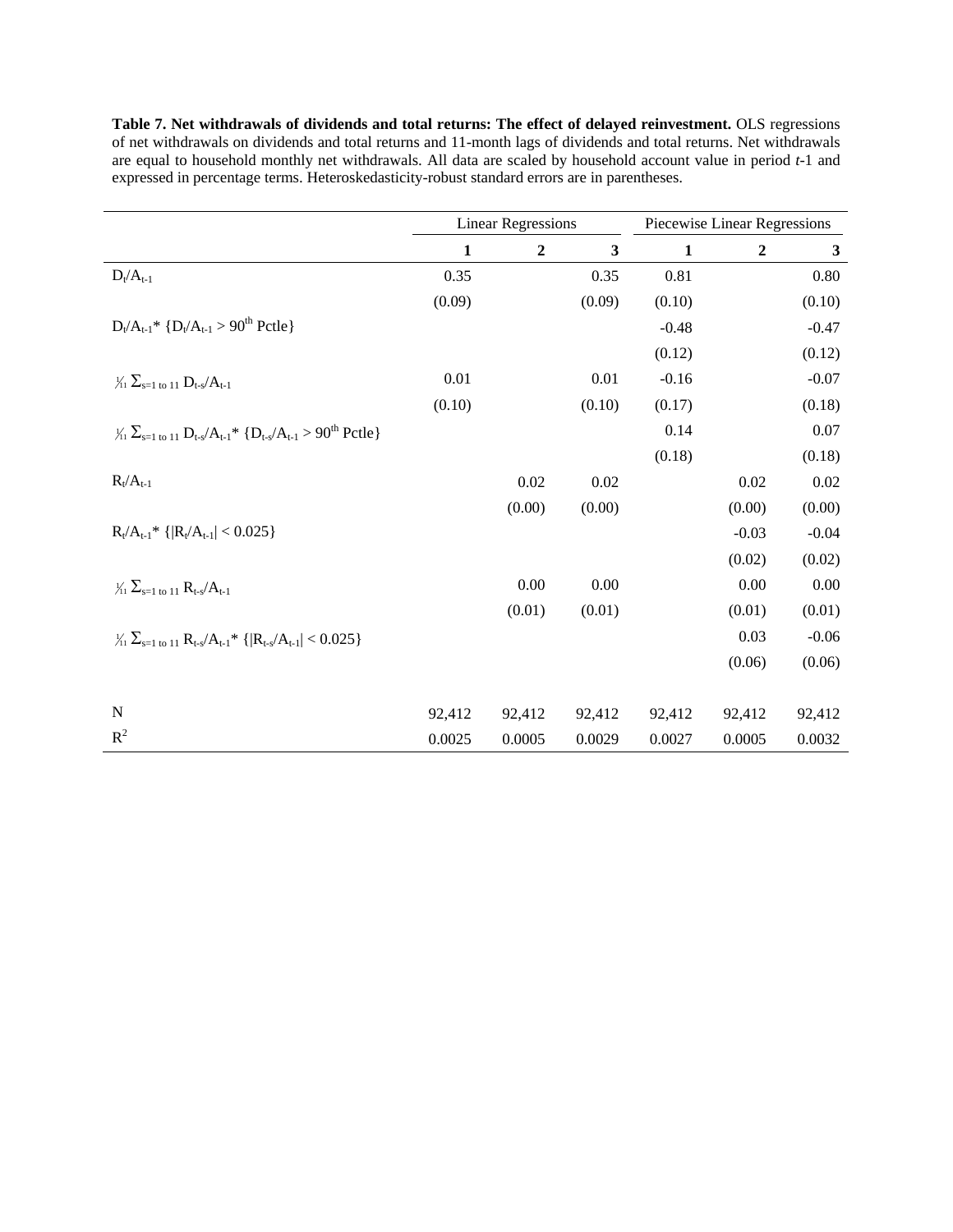Table 8. Net withdrawals of dividends and total returns: By household type. OLS regressions of net withdrawals on dividends and total returns and 11month lags of dividends and total returns. Net withdrawals are equal to household monthly net withdrawals. All data are scaled by household account value in period *t*-1 and expressed in percentage terms. Heteroskedasticity-robust standard errors are in parentheses. Household portfolio value is the average monthly portfolio value. Household net worth and tax rate are self-reported data supplied to the brokerage firm at the time of the opening of the account.

|                                                              | Household Portfolio Value                                                                                                                                                                                                                                |         |           | Household Net Worth                                                                                                                                                 |         | <b>Household Tax Rate</b>                                                                                      |         | Household Portfolio<br>Turnover                           |            |
|--------------------------------------------------------------|----------------------------------------------------------------------------------------------------------------------------------------------------------------------------------------------------------------------------------------------------------|---------|-----------|---------------------------------------------------------------------------------------------------------------------------------------------------------------------|---------|----------------------------------------------------------------------------------------------------------------|---------|-----------------------------------------------------------|------------|
|                                                              | <median< th=""><th>&gt;Median</th><th><math>&gt;0.5*NW</math></th><th><median< th=""><th>&gt;Median</th><th><median< th=""><th>&gt;Median</th><th><median< th=""><th><math>&gt;</math>Median</th></median<></th></median<></th></median<></th></median<> | >Median | $>0.5*NW$ | <median< th=""><th>&gt;Median</th><th><median< th=""><th>&gt;Median</th><th><median< th=""><th><math>&gt;</math>Median</th></median<></th></median<></th></median<> | >Median | <median< th=""><th>&gt;Median</th><th><median< th=""><th><math>&gt;</math>Median</th></median<></th></median<> | >Median | <median< th=""><th><math>&gt;</math>Median</th></median<> | $>$ Median |
| $D_t/A_{t-1}$                                                | 0.77                                                                                                                                                                                                                                                     | 0.80    | 0.84      | 0.67                                                                                                                                                                | 0.81    | 0.44                                                                                                           | 1.00    | 0.75                                                      | 0.89       |
|                                                              | (0.12)                                                                                                                                                                                                                                                   | (0.13)  | (0.43)    | (0.32)                                                                                                                                                              | (0.36)  | (0.29)                                                                                                         | (0.40)  | (0.07)                                                    | (0.19)     |
| $D_t/A_{t-1}$ <sup>*</sup> $\{D_t/A_{t-1} > 90^{th}$ Pctle } | $-0.43$                                                                                                                                                                                                                                                  | $-0.48$ | $-0.54$   | $-0.16$                                                                                                                                                             | $-0.72$ | $-0.32$                                                                                                        | $-0.57$ | $-0.45$                                                   | $-0.52$    |
|                                                              | (0.15)                                                                                                                                                                                                                                                   | (0.16)  | (0.44)    | (0.32)                                                                                                                                                              | (0.36)  | (0.30)                                                                                                         | (0.41)  | (0.11)                                                    | (0.21)     |
| $R_t/A_{t-1}$                                                | 0.02                                                                                                                                                                                                                                                     | 0.02    | 0.01      | 0.02                                                                                                                                                                | 0.02    | 0.04                                                                                                           | 0.00    | 0.01                                                      | 0.03       |
|                                                              | (0.00)                                                                                                                                                                                                                                                   | (0.00)  | (0.01)    | (0.01)                                                                                                                                                              | (0.01)  | (0.01)                                                                                                         | (0.01)  | (0.00)                                                    | (0.01)     |
| $R_t/A_{t-1}$ * { $ R_t/A_{t-1}  < 0.025$ }                  | 0.00                                                                                                                                                                                                                                                     | $-0.08$ | $-0.02$   | $-0.07$                                                                                                                                                             | $-0.01$ | $-0.07$                                                                                                        | $-0.01$ | $-0.02$                                                   | $-0.07$    |
|                                                              | (0.03)                                                                                                                                                                                                                                                   | (0.03)  | (0.08)    | (0.06)                                                                                                                                                              | (0.07)  | (0.06)                                                                                                         | (0.08)  | (0.02)                                                    | (0.04)     |
| $\mathbf N$                                                  | 45,092                                                                                                                                                                                                                                                   | 47,320  | 6,240     | 11,947                                                                                                                                                              | 7,973   | 11,768                                                                                                         | 8,152   | 48,353                                                    | 44,059     |
| $R^2$                                                        | 0.0042                                                                                                                                                                                                                                                   | 0.0026  | 0.0012    | 0.0035                                                                                                                                                              | 0.0010  | 0.0021                                                                                                         | 0.0026  | 0.0062                                                    | 0.0029     |